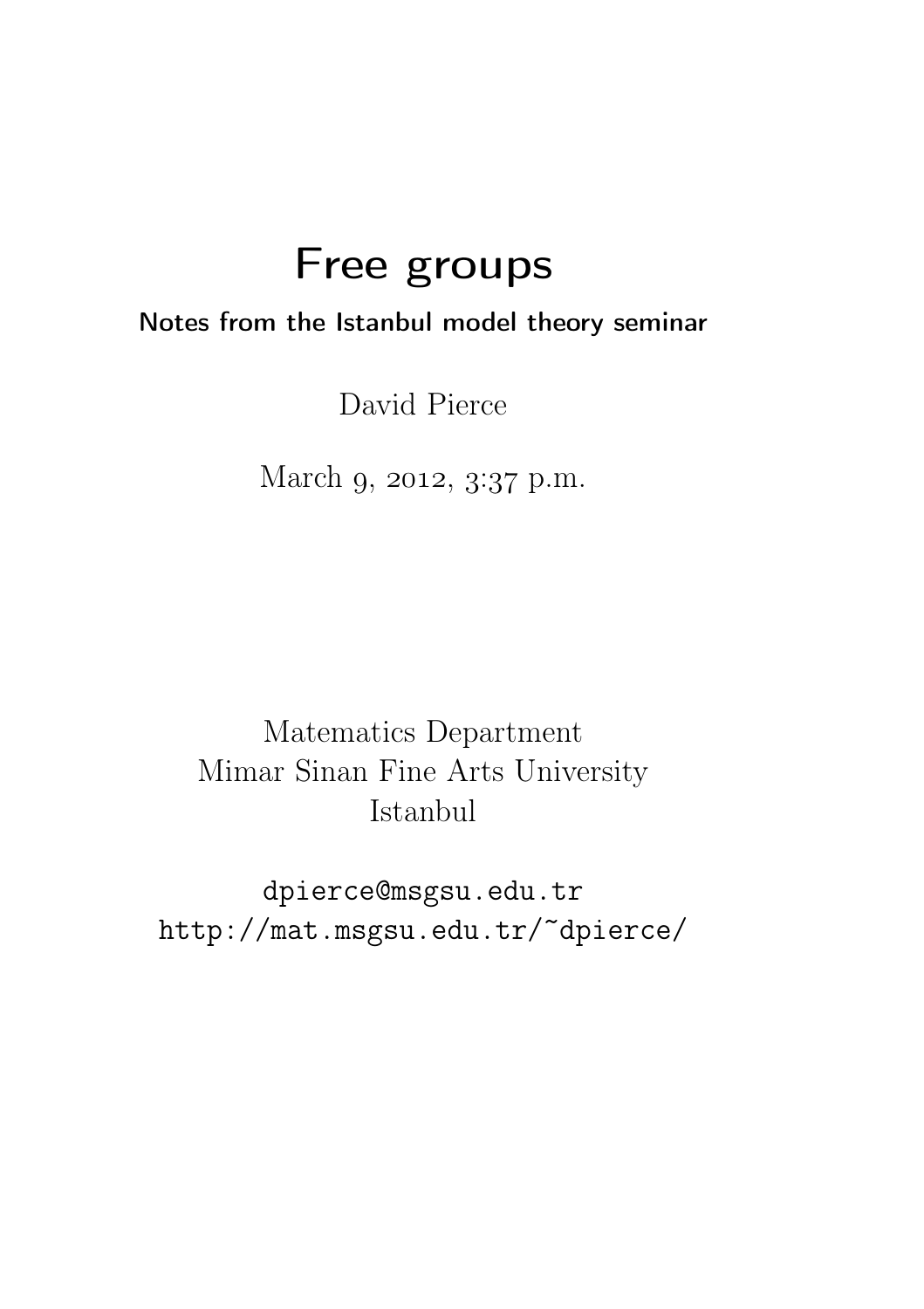These notes are usually based on my handwritten notes taken during the seminar. The schedule of the talks and speakers is in an appendix. I have made adjustments and supplements according to my understanding and preferences.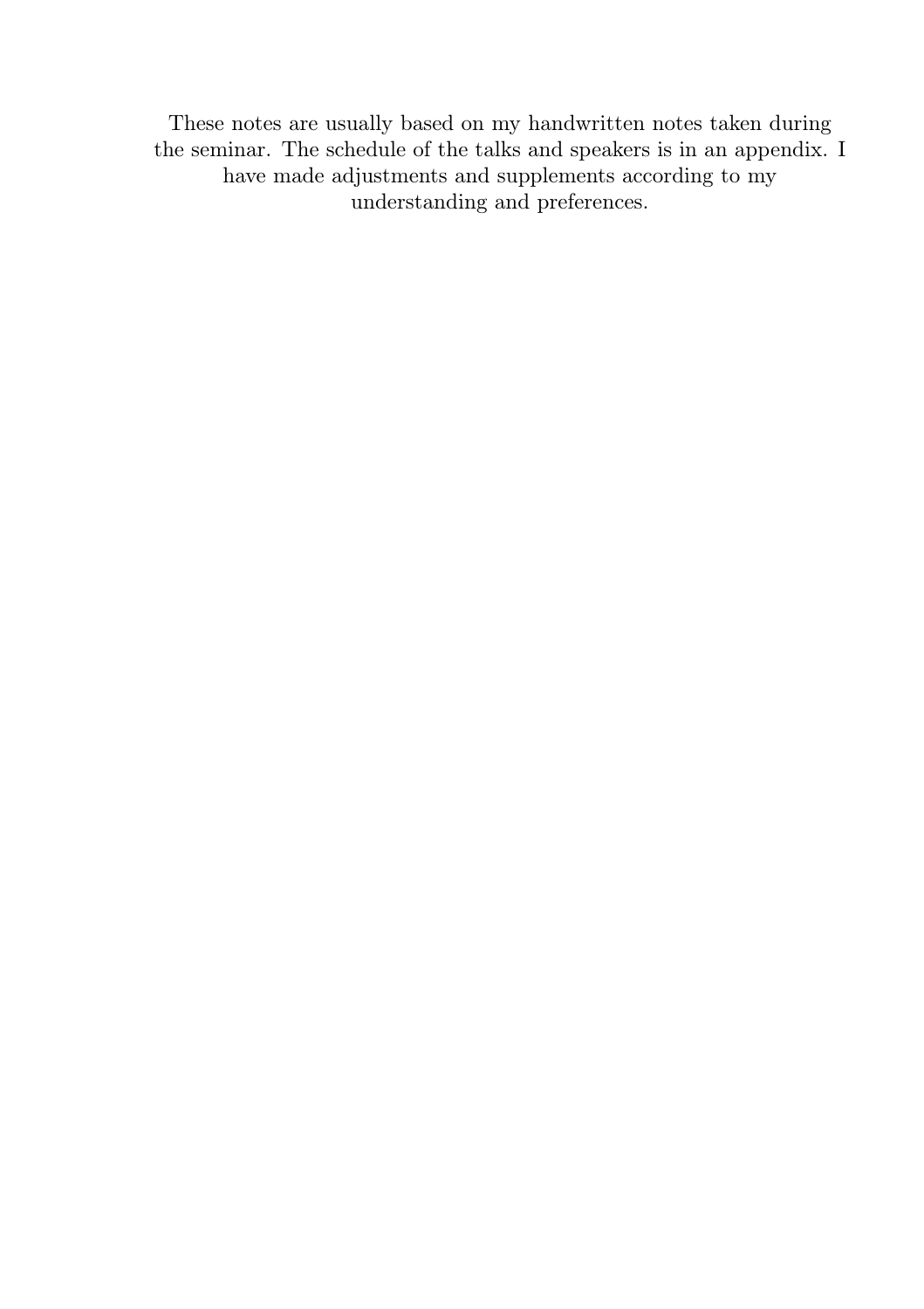### **Contents**

| 1. Free groups                                                                                                                                                                                                                                                                                                 |                                                    |  |  |  |  |
|----------------------------------------------------------------------------------------------------------------------------------------------------------------------------------------------------------------------------------------------------------------------------------------------------------------|----------------------------------------------------|--|--|--|--|
| 2. Groups acting on trees                                                                                                                                                                                                                                                                                      |                                                    |  |  |  |  |
| 3. The Burnside problem                                                                                                                                                                                                                                                                                        |                                                    |  |  |  |  |
| 4. Limit groups                                                                                                                                                                                                                                                                                                | 22                                                 |  |  |  |  |
| 5. Limit groups 2<br>5.1.<br>5.3. Residual properties $\dots \dots \dots \dots \dots \dots \dots \dots$<br>5.4. A linear free group $\ldots \ldots \ldots \ldots \ldots \ldots \ldots$<br>5.5. Full residual freeness of limit groups $\dots \dots \dots \dots$<br>Finitude of maximal limit quotients<br>5.6. | 36<br>36<br>41<br>42<br>46<br>50<br>5 <sup>2</sup> |  |  |  |  |
| 6. Limit groups 3                                                                                                                                                                                                                                                                                              | 54                                                 |  |  |  |  |
| A. Schedule                                                                                                                                                                                                                                                                                                    |                                                    |  |  |  |  |
| <b>B.</b> German letters                                                                                                                                                                                                                                                                                       | 60                                                 |  |  |  |  |
| C. Stone spaces                                                                                                                                                                                                                                                                                                | 62                                                 |  |  |  |  |
| D. Ultraproducts of groups                                                                                                                                                                                                                                                                                     | 66                                                 |  |  |  |  |
| E. A summary                                                                                                                                                                                                                                                                                                   | 70                                                 |  |  |  |  |
| <b>Bibliography</b>                                                                                                                                                                                                                                                                                            |                                                    |  |  |  |  |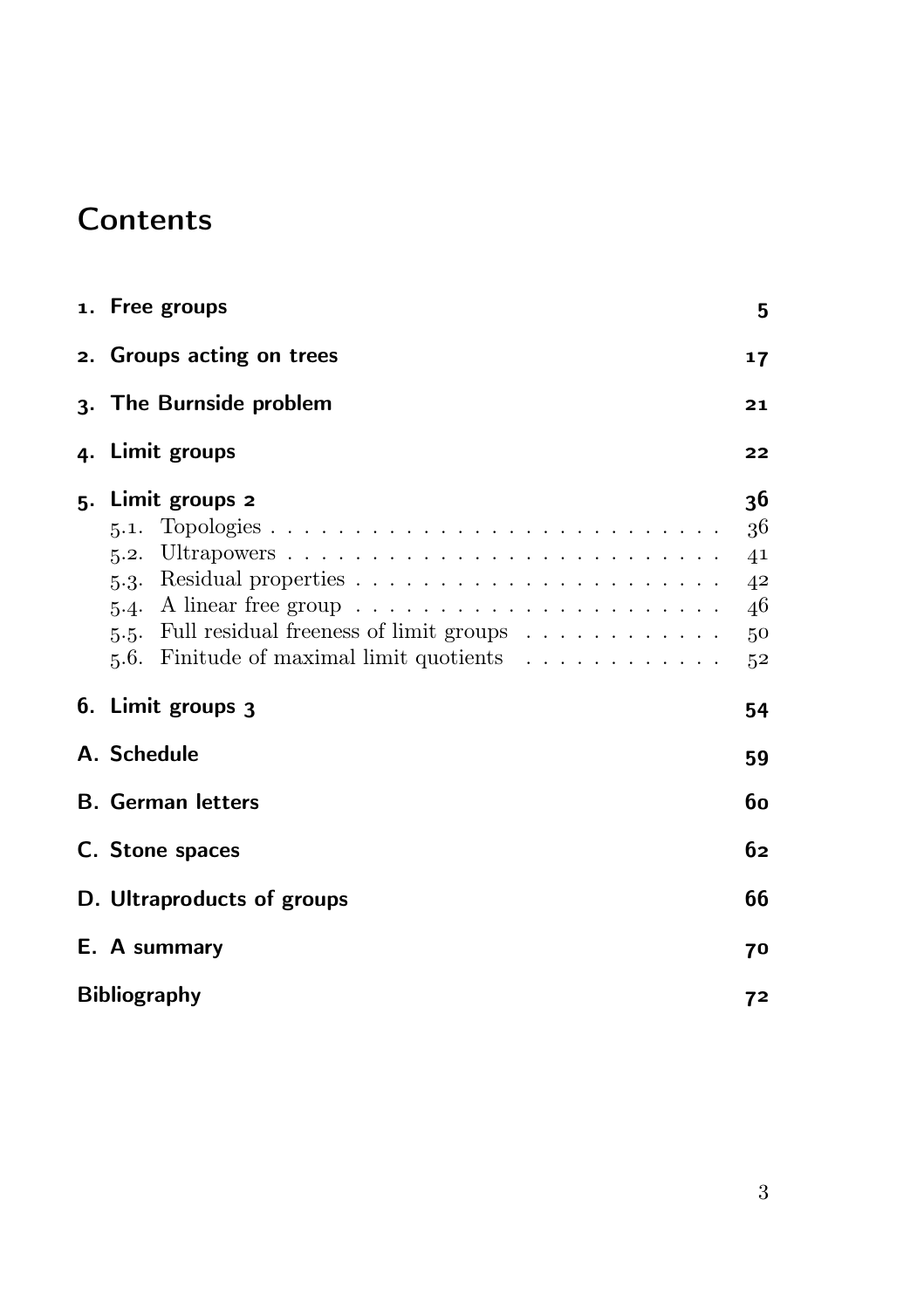## List of Figures

| 1.1. Transversal of a subgroup $\ldots \ldots \ldots \ldots \ldots \ldots$ 6                   |  |
|------------------------------------------------------------------------------------------------|--|
| 2.1. A ternary tree $\ldots \ldots \ldots \ldots \ldots \ldots \ldots \ldots \ldots \ldots 18$ |  |
|                                                                                                |  |
| 5.1. Commutative diagram for full residual freeness of limit                                   |  |
| B.1. The German alphabet by hand $\ldots \ldots \ldots \ldots \ldots$ 61                       |  |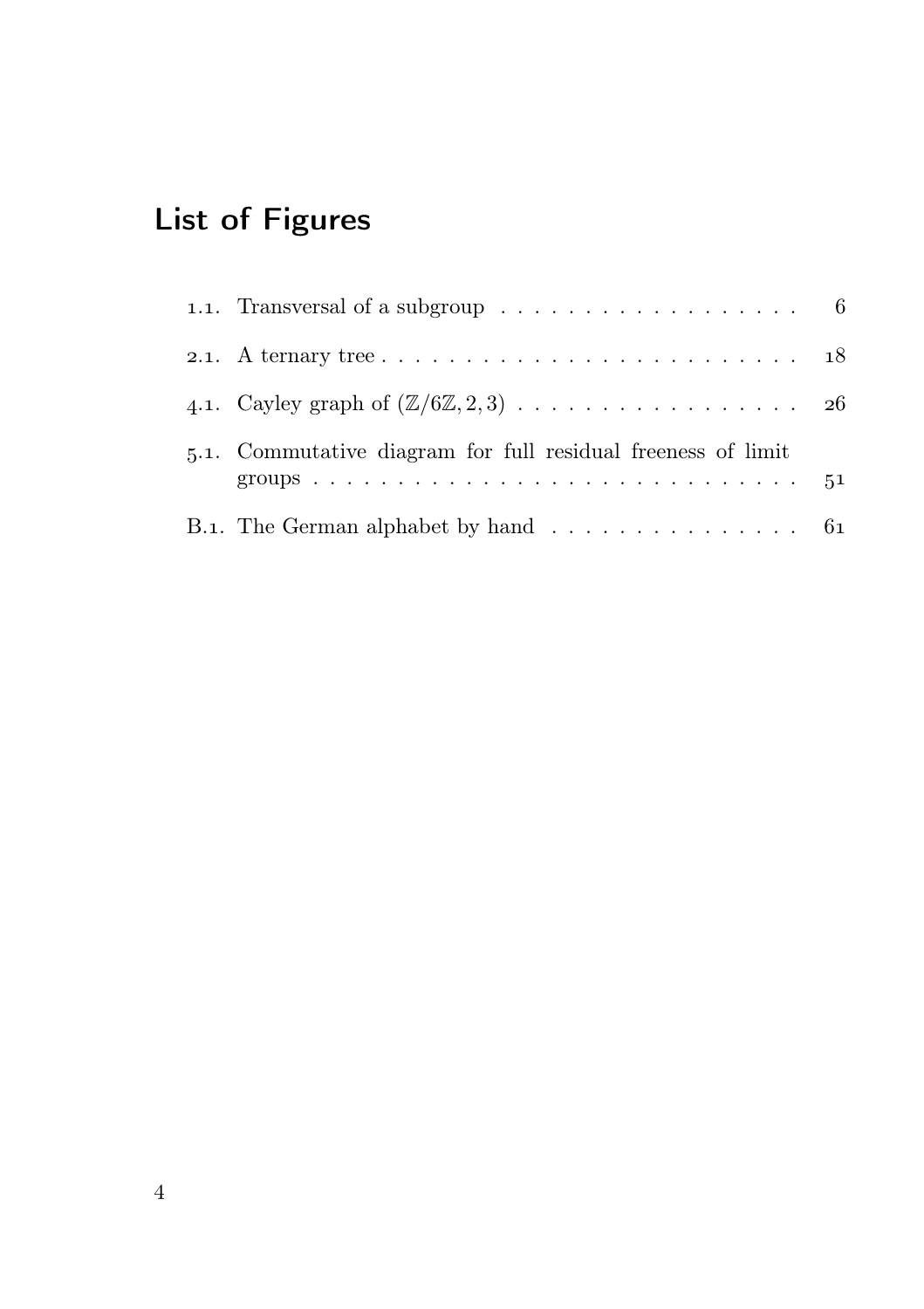#### . Free groups

Our source is Baumslag, Combinatorial Group Theory.

Let  $G$  be a group, and let  $H$  be a subgroup of  $G$ :

$$
H\leqslant G.
$$

We consider the set

$$
H\backslash G
$$

of right cosets of H in G. The quotient map  $g \mapsto Hg$  from G to  $H\backslash G$  is surjective, so it has a right inverse, which we may denote by

$$
Hg \mapsto \overline{g}.
$$

(Here we use the Axiom of Choice if the index of  $H$  in  $G$  is infinite.) Then

$$
H\overline{g} = Hg.
$$

We may assume  $\overline{1} = 1$ . We denote the range of the function  $Hg \mapsto \overline{g}$ by R. Then R is a complete set of right-coset representatives of H in  $G$ , and R contains 1. In a word, R is a right **transversal** of H in G (and R contains 1). The situation is depicted in Figure 1.1.

For every g in G, the element  $\overline{g}$  of R is such that

$$
g\in H\overline{g}.
$$

Then there is a unique element  $h$  of  $H$  such that

$$
g=h\cdot \overline{g}.
$$

We define a function  $(r, g) \mapsto \delta(r, g)$  from  $R \times G$  to H by

$$
rg = \delta(r, g) \cdot \overline{rg}.
$$

<sup>&</sup>lt;sup>1</sup>This word was introduced the following week.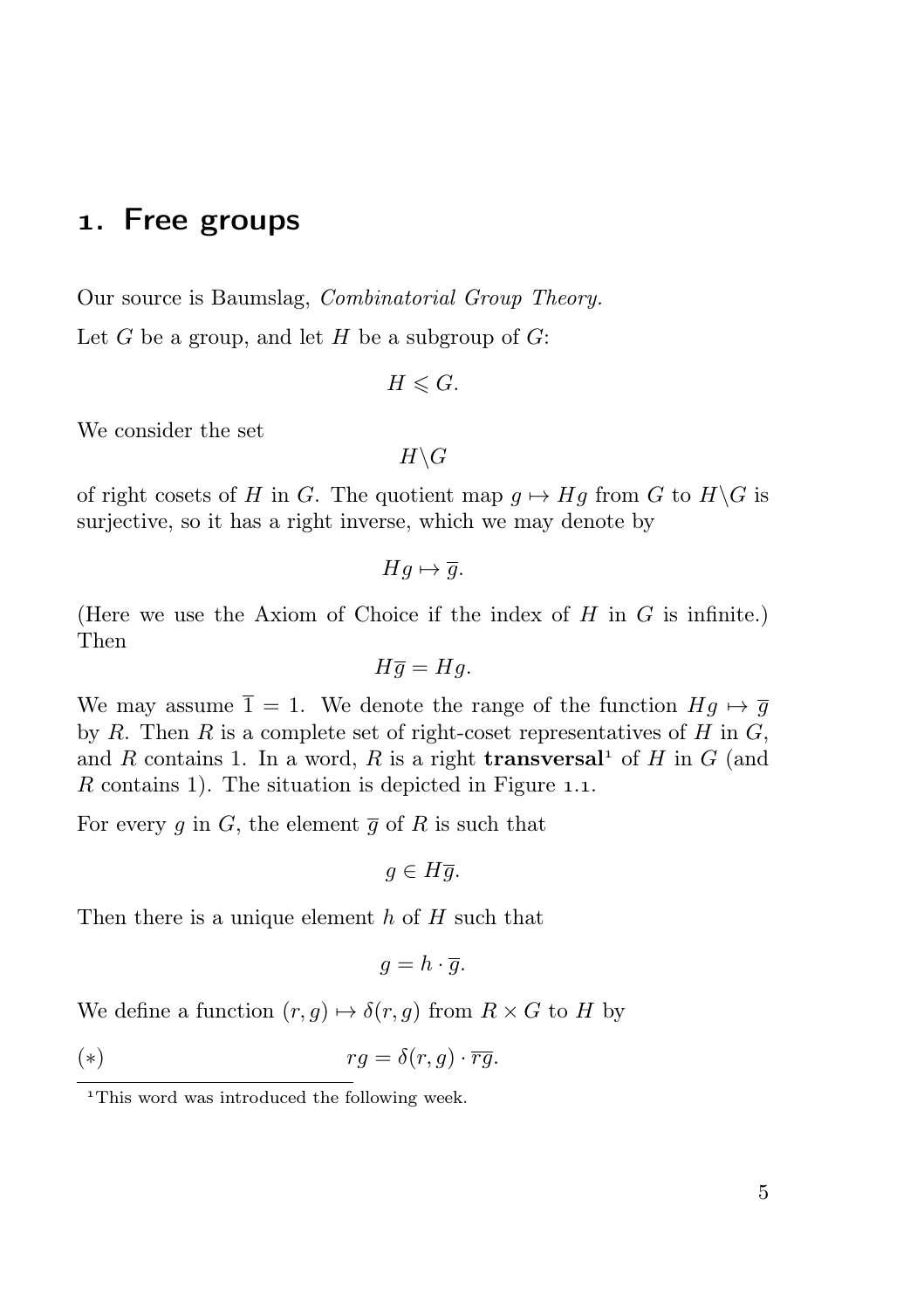

Figure 1.1. Transversal of a subgroup

In particular then,

$$
g = \delta(1, g) \cdot \overline{g}.
$$

Note also that  $\delta(r,g)$  is just another name for  $rg \cdot (\overline{rg})^{-1}$ .

Now suppose that  $G$  is generated by  $X$ :

$$
G=\langle X\rangle.
$$

Then we have:

**Theorem 1.** The subgroup H of G is generated by the image of  $R \times X$ under  $\delta$ :

$$
H = \langle \delta(r, x) \colon r \in R \land x \in X \rangle.
$$

*Proof.* By definition, each  $\delta(r, x)$  is in H, so we have

$$
\langle \delta(r, x) \colon r \in R \land x \in X \rangle \leq H.
$$

To show the reverse inclusion, we let  $h \in H$ . Then we can write h as  $x_1^{\varepsilon_1} \cdots x_n^{\varepsilon_n}$ , where  $x_i \in X$  and  $\varepsilon_i = \pm 1$ . Then we have

$$
h = x_1^{\varepsilon_1} \cdots x_n^{\varepsilon_n}
$$
  
=  $1 \cdot x_1^{\varepsilon_1} \cdots x_n^{\varepsilon_n}$   
=  $\delta(1, x_1^{\varepsilon_1}) \cdot \overline{x_1^{\varepsilon_1}} \cdot x_2^{\varepsilon_2} \cdots x_n^{\varepsilon_n}$   
=  $\delta(1, x_1^{\varepsilon_1}) \cdot \delta(\overline{x_1^{\varepsilon_1}}, x_2^{\varepsilon_2}) \cdot \overline{\overline{x_1^{\varepsilon_1}} \cdot x_2^{\varepsilon_2}} \cdot x_3^{\varepsilon_3} \cdots x_n^{\varepsilon_n}$ 

. Free groups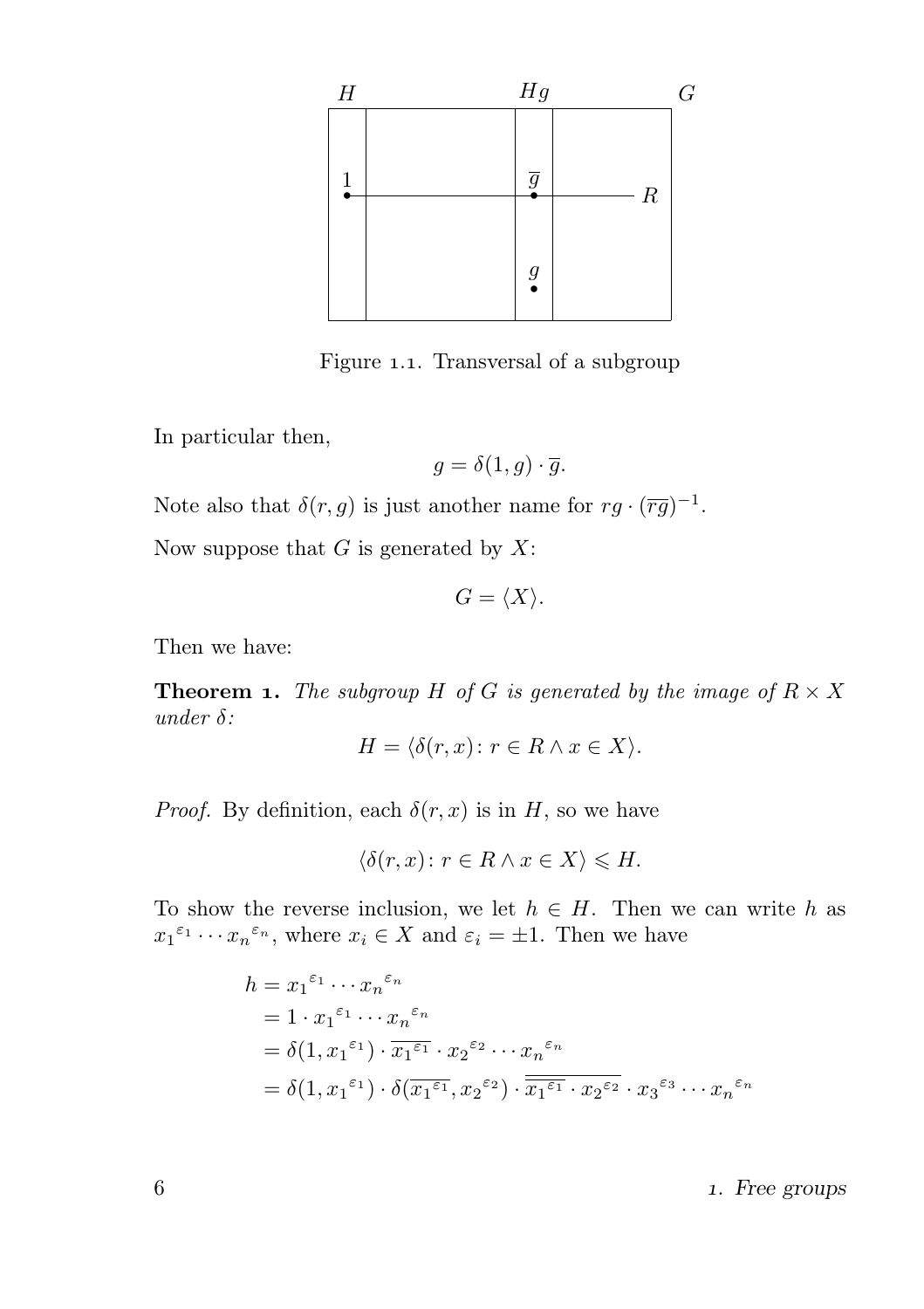and so on; ultimately,

$$
h = \underbrace{\delta(1, {x_1}^{\varepsilon_1}) \cdot \delta(r_2, {x_2}^{\varepsilon_2}) \cdots \delta(r_n, {x_n}^{\varepsilon_n})}_{\in H} \cdot r
$$

for some  $r_i$  and r in R. Then  $r = \overline{h}$ , so  $r = 1$ , and therefore

$$
h = \delta(1, x_1^{\varepsilon_1}) \cdot \delta(r_2, x_2^{\varepsilon_2}) \cdots \delta(r_n, x_n^{\varepsilon_n}).
$$

If we can move the  $\varepsilon_i$  outside the parentheses (perhaps by adjusting the  $r_i$  within R, we are done.

We do this. For arbitrary  $r$  in  $R$  and  $x$  in  $X$ , we have

$$
(†) \qquad r = \delta(r, x^{-1}) \cdot \overline{rx^{-1}} \cdot x = \underbrace{\delta(r, x^{-1}) \cdot \overline{r x^{-1}}}_{\in H},
$$
\n
$$
(†) \qquad r = \delta(r, x^{-1}) \cdot \overline{r x^{-1}} \cdot x = \underbrace{\delta(r, x^{-1}) \cdot \delta(\overline{r x^{-1}}, x)}_{\in H} \cdot \overline{\overline{r x^{-1}} \cdot x}
$$

so  $\delta(r, x^{-1}) \cdot \delta(\overline{rx^{-1}}, x) = 1$  and hence

$$
(\ddagger) \qquad \delta(r, x^{-1}) = \delta(\overline{rx^{-1}}, x)^{-1}.
$$

Corollary 2. A subgroup of finite index of a finitely generated group is finitely generated. Indeed, if  $G$  is n-generated, and  $H$  has index  $k$  in  $G$ . then H is at most kn-generated.

We aim now to prove that every subgroup of a free group is free. To this end, we consider the group  $G$  above as the free group  $F$  on the set X. Still  $H \leq F$ . A set S of right-coset representatives of H in F is called a (right) **Schreier set** (with respect to  $X$  and  $H$ ) if, whenever  $x_1^{\varepsilon_1} \cdots x_n^{\varepsilon_n}$  is a reduced word on X that belongs to S, then each initial segment  $x_1^{\varepsilon_1} \cdots x_i^{\varepsilon_i}$  belongs to S. A Schreier set is **complete**, or is a transversal, if it is complete as a set of (right-) coset representatives.

We shall be able to find a Schreier transversal by recursion on the *lengths* of cosets. In case  $X$  is not otherwise known to be well-orderable, we shall have to use the Axiom of Choice.

If  $q \in F$ , then its length,  $\ell(q)$ , is the length of the reduced word on X that is equal to q. Then a coset Hq has a **length**,  $\ell(Hq)$ , where

$$
\ell(Hg) = \min\{\ell(hg) : h \in H\}.
$$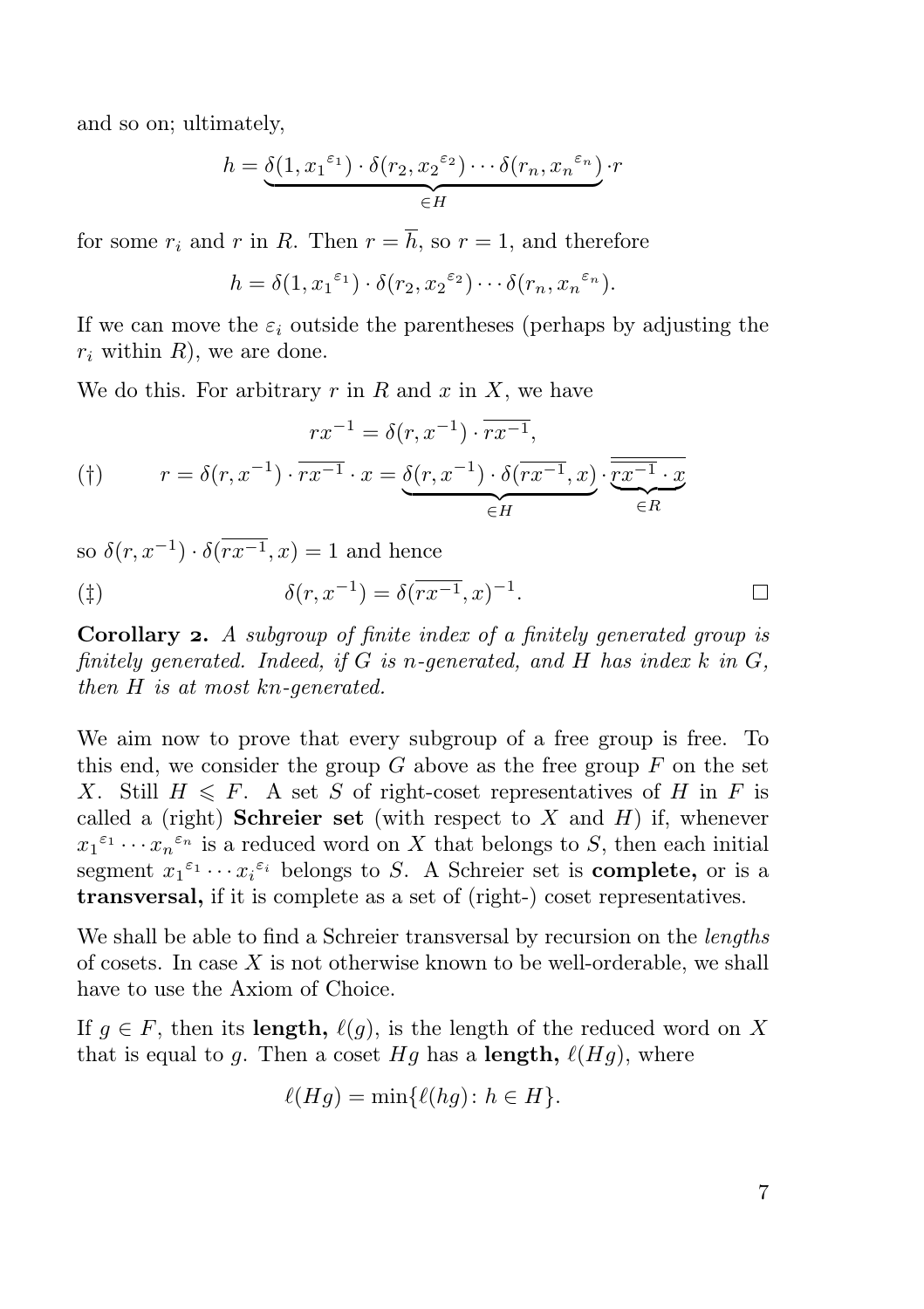That is,  $\ell(Hg)$  is the minimum length of a representative of Hg.

**Lemma 3.** There is a Schreier transversal (with respect to  $X$  and  $H$ ).

Proof. We assign to the unique coset of length 0 the representive 1. This representative itself has length 0.

Suppose now that, for each coset of length at most  $n$ , a representative of the same length has been chosen, and moreover, when this representative is written out as a reduced word on  $X$ , then every initial segment is also one of the chosen representatives. Say  $\ell(Hq) = n + 1$ . Then Hq has an element  $y_1 \cdots y_n \cdot y_{n+1}$ , where  $y_i \in X \sqcup X^{-1}$ . We have

$$
\ell(Hy_1\cdots y_n)=m\leqslant n
$$

for some m, and so, by hypothesis,  $Hy_1 \cdots y_n$  has a chosen representative  $z$  of length  $m$ . Then

$$
Hg = Hy_1 \cdots y_n \cdot y_{n+1} = Hz \cdot y_{n+1},
$$

and we may choose  $z \cdot y_{n+1}$  as a representative of Hg. We have

$$
n+1 \leq \ell(z \cdot y_{n+1}) \leq m+1 \leq n+1,
$$

so  $m = n$ . Therefore the recursion can indeed be continued. Strictly, we need to be able to choose *one* such  $y_{n+1}$ . But, assuming X has been well-ordered, we can well-order  $X \sqcup X^{-1}$ , and then we can well-order the reduced words in  $X$  by a lexigraphic ordering; finally, we can let  $y_1 \cdots y_n \cdot y_{n+1}$  be minimal in this ordering. П

We henceforth assume that the transversal  $R$  above is a Schreier transversal S. In a free group, if  $\ell(ab) = \ell(a) + \ell(b)$ , we may write ab as

 $a \wedge b$ ;

but if  $\ell(ab) < \ell(a) + \ell(b)$ , we may write ab as

 $a_{\perp}$ <sub>b</sub>.

**Lemma 4.** If  $x \in X \sqcup X^{-1}$  and  $\delta(s, x) \neq 1$ , then

$$
\delta(s, x) = s_{\triangle} x_{\triangle} (\overline{sx})^{-1}.
$$

. Free groups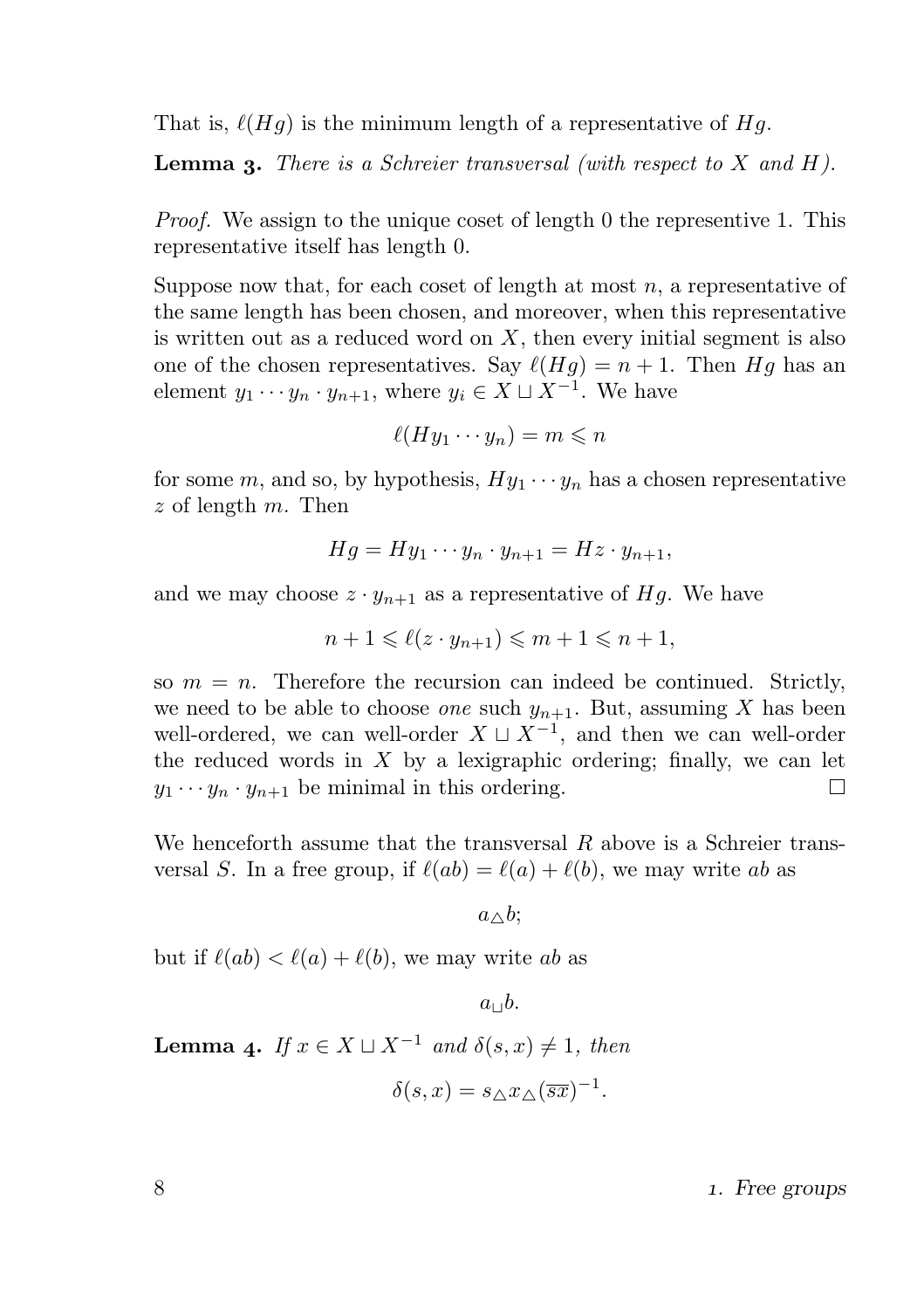*Proof.* Suppose  $sx = s_\sqcup x$ . Then  $s = tx^{-1}$  for some t, which is also in S since this is a Schreier set. Then

$$
\delta(s, x) = sx(\overline{s}x)^{-1} = t(\overline{t})^{-1} = tt^{-1} = 1.
$$

The other possibility to consider is  $x(\overline{sx})^{-1} = x \Box (\overline{sx})^{-1}$ . Then  $\overline{sx} \cdot x^{-1} =$  $\overline{s}x \perp x^{-1}$ , so  $\overline{s}x = tx$  for some t, which again must be in S. We now have

$$
\delta(s, x) = sx(\overline{s}x)^{-1} = sx(tx)^{-1} = st^{-1},
$$

so this is in H. But then  $Hs = Ht$ , so  $s = t$  and therefore  $\delta(s, x) = 1$ .  $\Box$ 

**Lemma 5.** If  $x, y \in X \sqcup X^{-1}$  and  $\delta(s, x) = \delta(t, y) \neq 1$ , then

$$
(s,x)=(t,y).
$$

*Proof.* By Lemma 4, we have

$$
s_{\triangle} x_{\triangle} (\overline{sx})^{-1} = t_{\triangle} y_{\triangle} (\overline{ty})^{-1}.
$$

If  $\ell(s) = \ell(t)$ , then we must have  $s = t$  and then  $x = y$ . In the other case, we may assume  $\ell(s) < \ell(t)$ , so that  $t = s x u$  for some u, and in particular  $sx \in S$ . But then  $\overline{sx} = sx$ , so  $\delta(s, x) = 1$ .  $\Box$ 

**Lemma 6.** Suppose  $h = \delta(s_1, x_1)^{\varepsilon_1} \cdots \delta(s_n, x_n)^{\varepsilon_n}$ , where none of the factors  $\delta(s_i, x_i)^{\varepsilon_i}$  is 1 or is the inverse of the following. Then

$$
h = \cdots \Delta x_1^{\varepsilon_1} \Delta \cdots \Delta x_2^{\varepsilon_2} \Delta \cdots;
$$

in particular,  $h \neq 1$  unless  $n = 0$ .

Proof. By Lemma 4, we have

$$
\delta(s,x) \cdot \delta(t,y) = (s_{\triangle} x_{\triangle} (\overline{sx})^{-1}) \cdot (t_{\triangle} y_{\triangle} (\overline{ty})^{-1}).
$$

By  $(\ddagger)$  in the proof of Theorem 1, it is enough to show that this product is  $s_{\Delta} x_{\Delta} \cdots_{\Delta} y_{\Delta} (\overline{ty})^{-1}$ , unless one of the factors, or the whole product, is 1. There are three possibilities to consider.

Suppose that  $t$ , as a reduced word in  $X$ , has an initial segment equal to  $\overline{s}x \cdot x^{-1}$ . Then this segment is in S, so

$$
\overline{s}\overline{x} \cdot x^{-1} = \overline{\overline{s}\overline{x} \cdot x^{-1}}.
$$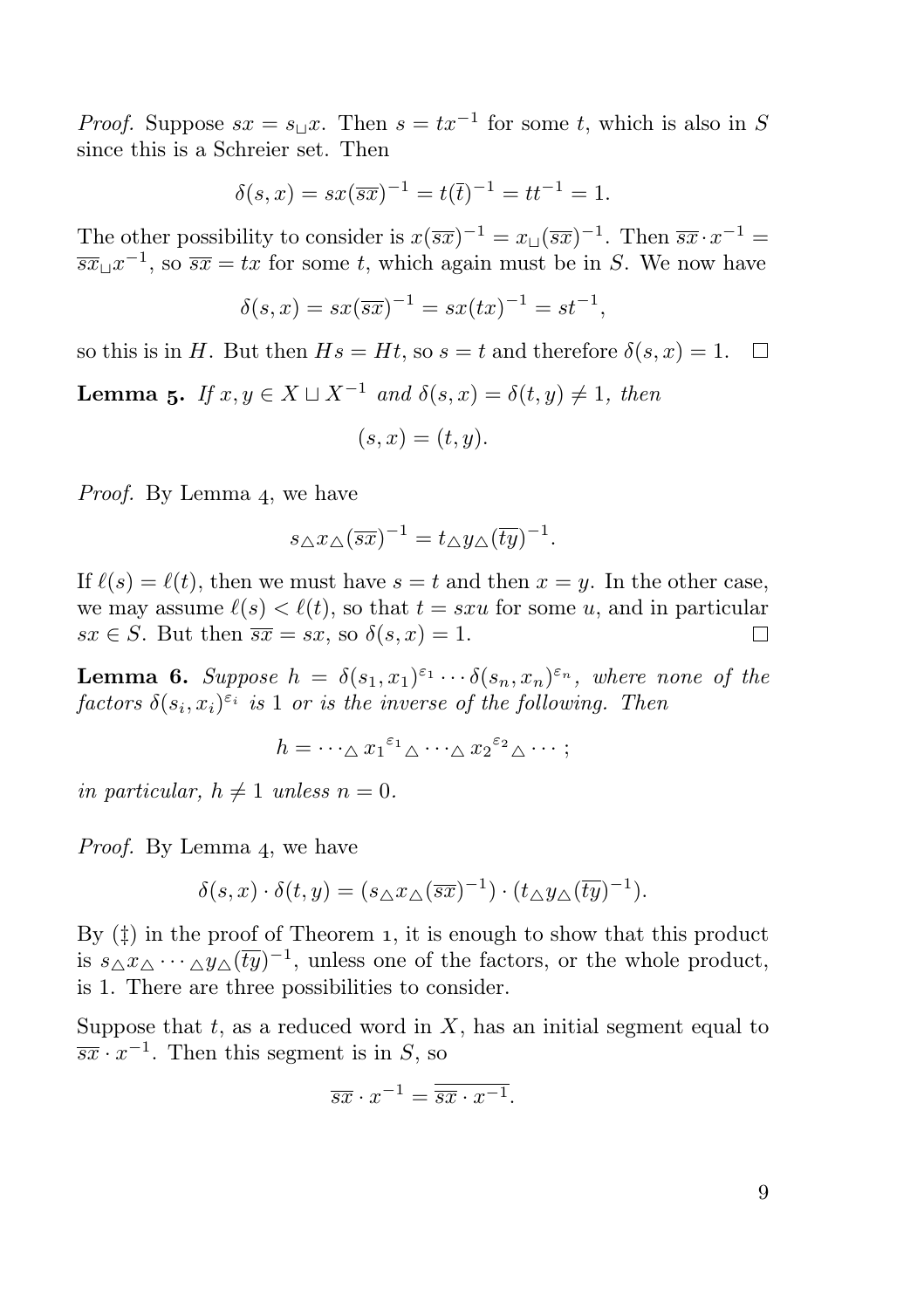By (†) in the proof of Theorem 1, we now have  $s = \overline{s}x \cdot x^{-1}$ , so  $\delta(s, x) = 1$ .

Now suppose that  $\overline{s}\overline{x}$ , as a reduced word in X, has an initial segment equal to ty. Then  $ty \in S$ , so  $\overline{ty} = ty$ , and hence  $\delta(t, y) = 1$ .

Suppose finally

$$
x_{\triangle}(\overline{sx})^{-1} = (t_{\triangle}y)^{-1}.
$$

Then  $x = y^{-1}$  and  $\overline{s}x = t$ , so again by  $(\ddagger)$ 

$$
\delta(t, y)^{-1} = \delta(\overline{sx}, x^{-1})^{-1} = \delta(s, x).
$$

**Theorem 7.** Every subgroup of a free group is free. Indeed, if

$$
Y = \{(s, x) \colon (s, x) \in S \times X \land \delta(s, x) \neq 1\},\
$$

then the free group on Y is isomorphic to H under the map

$$
(s, x) \mapsto \delta(s, x).
$$

*Proof.* By Theorem 1, H is generated by the image of Y under  $\delta$ . By Lemma 5,  $\delta$  is injective on Y. By ( $\ddagger$ ) and Lemma 5, we never have  $\delta(s,x) = \delta(t,y)^{-1}$  for any  $(s,x)$  and  $(t,y)$  in Y. Then also by Lemma 6, the extension of  $\delta$  to a homomorphism from the free group on Y to H is an embedding.  $\Box$ 

**Example 1.** Let  $F = \langle x, y \rangle$  and let H be the kernel of the homomorphism

$$
x \mapsto 1, \qquad \qquad y \mapsto 0
$$

from F onto  $\mathbb{Z}/2\mathbb{Z}$ . Then  $[F : H] = 2$ , so we may let  $R = \{1, x\}$ . Recalling the definition (∗) and filling out the table

| R                |                  | H                  | R                |
|------------------|------------------|--------------------|------------------|
|                  | $\boldsymbol{u}$ | $\delta(r, u)$     | ru               |
|                  | $\boldsymbol{x}$ |                    | $\boldsymbol{x}$ |
| 1                | Ч                | $\boldsymbol{y}$   | 1                |
| $\boldsymbol{x}$ | $\overline{x}$   | $\boldsymbol{x}^2$ | 1                |
| $\boldsymbol{x}$ | у                | xyx                | $\boldsymbol{x}$ |

10 10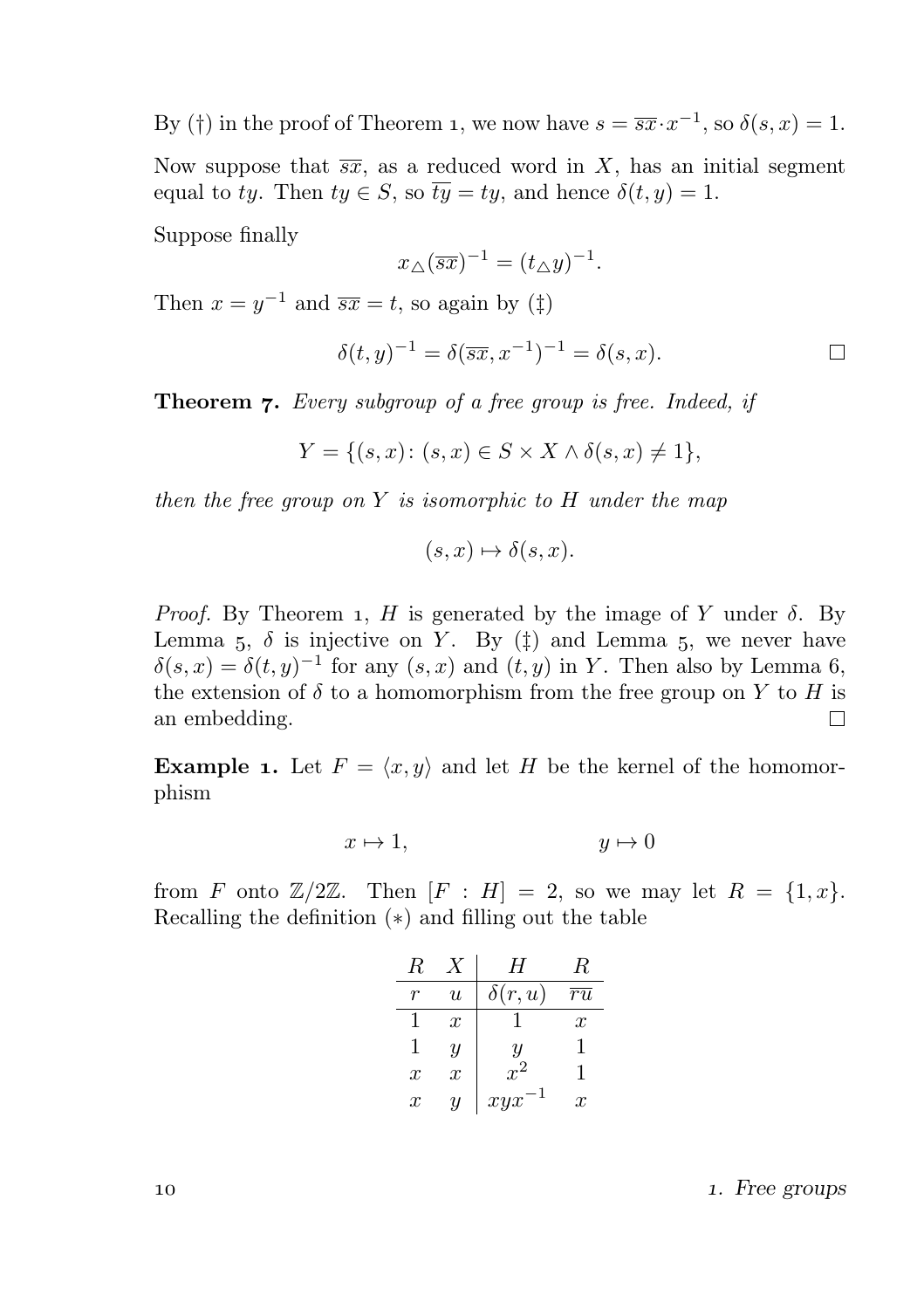we have that H is free on  $\{y, x^2, xyx^{-1}\}$ , that is,

$$
\{y, x^2, y^{x^{-1}}\},\
$$

where we use the notation

$$
a^b = b^{-1}ab.
$$

Example 2. Now letting the homomorphism be

$$
x \mapsto (1,0), \qquad \qquad y \mapsto (0,1)
$$

to  $\mathbb{Z}/2\mathbb{Z} \oplus \mathbb{Z}/2\mathbb{Z}$ , we have  $[F:H] = 4$ , and we may let

$$
R = \{1, x, y, xy\},\
$$

so that, from the table

| R                | Х                | H                | R                |
|------------------|------------------|------------------|------------------|
| r                | $\boldsymbol{u}$ | δ<br>r, u)       | $\overline{ru}$  |
| 1                | $\boldsymbol{x}$ | 1                | $\boldsymbol{x}$ |
| 1                | $\overline{y}$   | 1                | $\boldsymbol{y}$ |
| $\boldsymbol{x}$ | $\boldsymbol{x}$ | $x^2$            | 1                |
| $\boldsymbol{x}$ | Y                | 1                | xy               |
| Y                | $\boldsymbol{x}$ | $1x^{-1}$<br>yxy | xy               |
| $\boldsymbol{y}$ | $\overline{y}$   |                  |                  |
| xy               | $\boldsymbol{x}$ | xyxy             | Y                |
| xy               | Y                | $xy^2x^{-1}$     | $\boldsymbol{x}$ |

H is freely generated by  $\{x^2, yxy^{-1}x^{-1}, y^2, xyxy^{-1}, xy^2x^{-1}\}$ , that is,

$$
\{x^2, [y^{-1},x^{-1}], y^2, xx^{y^{-1}}, (y^2)^{x^{-1}}\},
$$

where we use the notation

$$
[a,b] = a^{-1}b^{-1}ab.
$$

Example 3. Now let the 'same' homomorphism be onto  $\mathbb{Z} \oplus \mathbb{Z}$ . Then  $F' \leq H$  (where F' is the subgroup of F generated by the commutators  $[a, b]$ ). We can let

$$
R = \{x^i y^j : (i, j) \in \mathbb{Z} \oplus \mathbb{Z}\}.
$$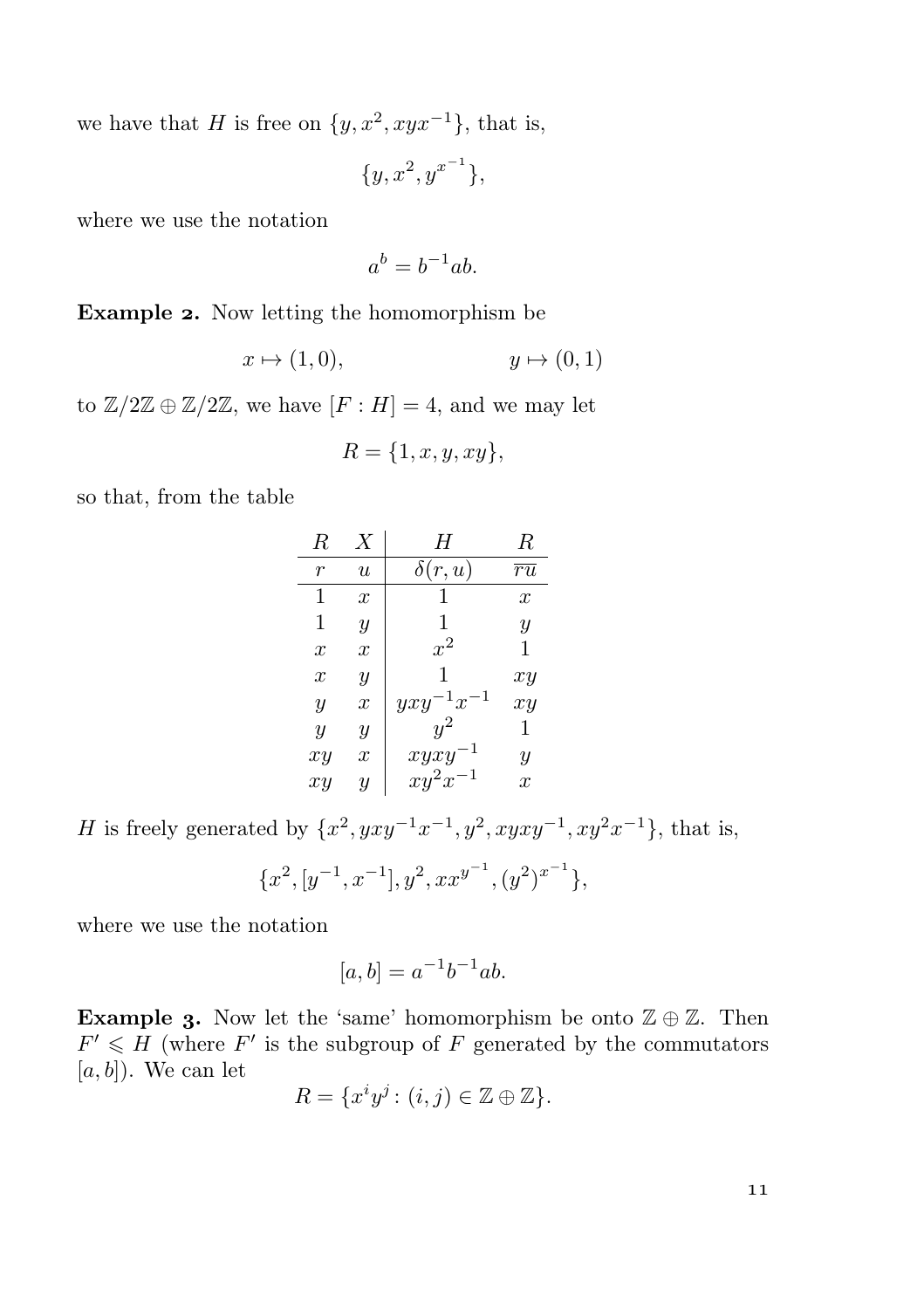Since

$$
x^i y^j \cdot x = x^i y^j xy^{-j} x^{-i-1} \cdot x^{i+1} y^j,
$$
  
\n
$$
x^i y^j \cdot y = 1 \cdot x^i y^{j+1},
$$

we have that H is freely generated by the  $x^{i}y^{j}xy^{-j}x^{-i-1}$ , that is,

$$
[(x^i y^j)^{-1}, x^{-1}].
$$

In particular,  $H \leq F'$ , so

$$
H=F'.
$$

**Theorem 8.** Suppose  $H$  is finitely generated. Then there is a subgroup K of F such that the subgroup  $\langle H \cup K \rangle$  of F is the free product  $H * K$ , and this is of finite index in F.

*Proof.* Let Y be as in Theorem 7. We want to extend  $\delta(Y)$  to a set  $\delta(Y) \sqcup W$  that freely generates a subgroup of F of finite index; then K can be  $\langle W \rangle$ .

Let T be the set of all initial segments of those s and  $\overline{s}x$  such that  $(s, x) \in Y$ . Since H is assumed finitely generated, T is finite.

Since  $S$  is a Schreier set, it includes  $T$ ; also then,  $T$  is itself a Schreier set. If  $x \in X$ , define

$$
T(x) = \{ s \colon s \in T \land \overline{sx} \in T \}.
$$

Then

$$
s \mapsto \overline{sx} \colon T(x) \to T.
$$

This function is injective, since if  $\overline{s}x = \overline{tx}$ , then  $Hsx = Htx$ , so  $Hs = Ht$ . Hence the function  $s \mapsto \overline{sx}$  extends to a permutation  $\varphi_x$  of T. Since F is free on X, we obtain a right action  $g \mapsto \varphi_g$  of F on T.

Suppose  $(s, x) \in T \times X$ . If  $sx \in T$ , then  $sx = \overline{sx} = s \cdot \varphi_x$ . If  $sx^{-1} \in T$ , then

$$
(sx^{-1}) \cdot \varphi_x = \overline{sx^{-1}x} = \overline{s} = s,
$$

and therefore  $s \cdot \varphi_{x^{-1}} = (sx^{-1}) \cdot \varphi_x \cdot \varphi_{x^{-1}} = sx^{-1}$ . In short, if  $sx^{\varepsilon} \in T$ , where  $\varepsilon = \pm 1$ , then

$$
s\cdot \varphi_{x^\varepsilon}=sx^\varepsilon.
$$

12 and 12 and 12 and 12 and 12 and 12 and 12 and 12 and 12 and 12 and 12 and 12 and 12 and 12 and 12 and 12 and 12 and 12 and 12 and 12 and 12 and 12 and 12 and 12 and 12 and 12 and 12 and 12 and 12 and 12 and 12 and 12 an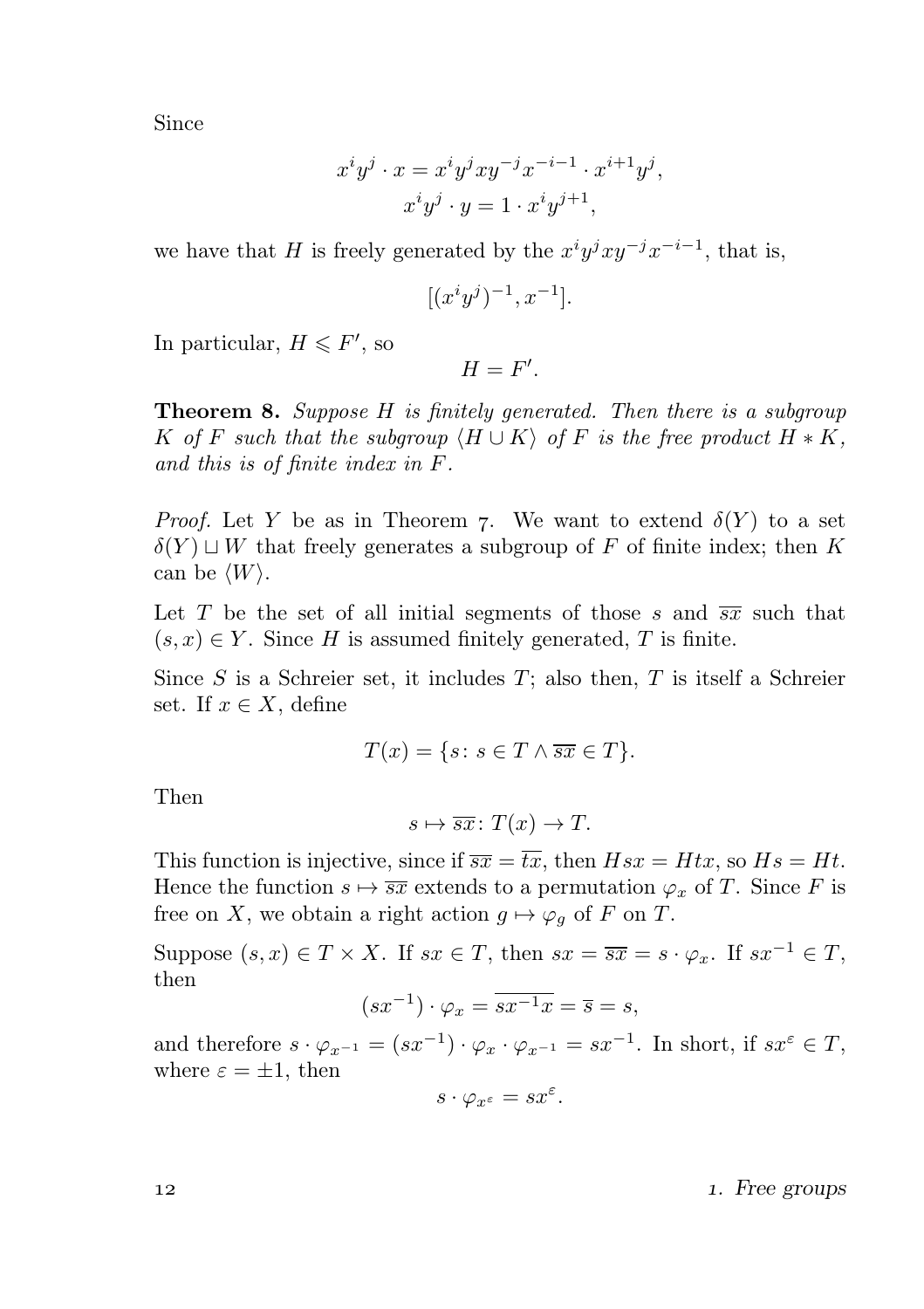Now say t is an element  $x_1^{\varepsilon_1} \cdots x_n^{\varepsilon_n}$  of T. Then since T is a Schreier set, we have

$$
1 \cdot \varphi_t = 1 \cdot \varphi_{x_1^{\varepsilon_1}} \cdots \varphi_{x_n^{\varepsilon_n}} = x_1^{\varepsilon_1} \cdots x_n^{\varepsilon_n} = t.
$$

Now define

$$
J = \{ f \colon f \in F \wedge 1 \cdot \varphi_f = 1 \},\
$$

the stabilizer of 1 in  $F$ . Then

$$
F=JT,
$$

since if  $1 \cdot \varphi_f = t$ , then  $ft^{-1} \in J$  and  $f = ft^{-1}t$ . Moreover, if  $f, g \in J$ and  $s, t \in T$ , and  $fs = at$ , then

$$
s = 1 \cdot \varphi_{fs} = 1 \cdot \varphi_{gt} = t,
$$

so  $s = t$  and then  $f = g$ . Therefore T is a complete set of right-coset representatives of  $J$  in  $F$ . Hence it is a Schreier transversal with respect to X and J. Moreover, if  $1 \cdot \varphi_f = s$ , then  $1 \cdot \varphi_{fs^{-1}} = 1$ , so  $fs^{-1} \in J$  and therefore

$$
Jf=Js.
$$

That is, the representative of  $Jf$  in T is  $1 \cdot \varphi_f$ . Hence, by Theorem 1, J is generated by the  $sx \cdot (1 \cdot \varphi_{sx})^{-1}$  such that  $(s, x) \in T \times X$ ; it is freely generated by an appropriate subset, by Theorem 7. Finally,

$$
1 \cdot \varphi_{sx} = 1 \cdot \varphi_s \cdot \varphi_x = s \cdot \varphi_x = \overline{sx}.
$$

So J is freely generated by certain  $sx \cdot (\overline{sx})^{-1}$ , that is,  $\delta(s, x)$ . Those generators that are not in  $Y$  generate the desired subgroup  $K$ ; indeed, we have then  $J = H \ast K$ , and the index of J in F is the size of T.  $\Box$ 

As a partial converse, we have that, if F is finitely generated, and  $H \ast K$ is a subgroup of F of finite index, then  $H * K$  is finitely generated by the corollary to Theorem 1, and therefore  $H$  (and  $K$ ) must be finitely generated. We also have:

**Corollary 9.** If H is finitely generated normal subgroup of F, then either H is trivial or H has finite index in F.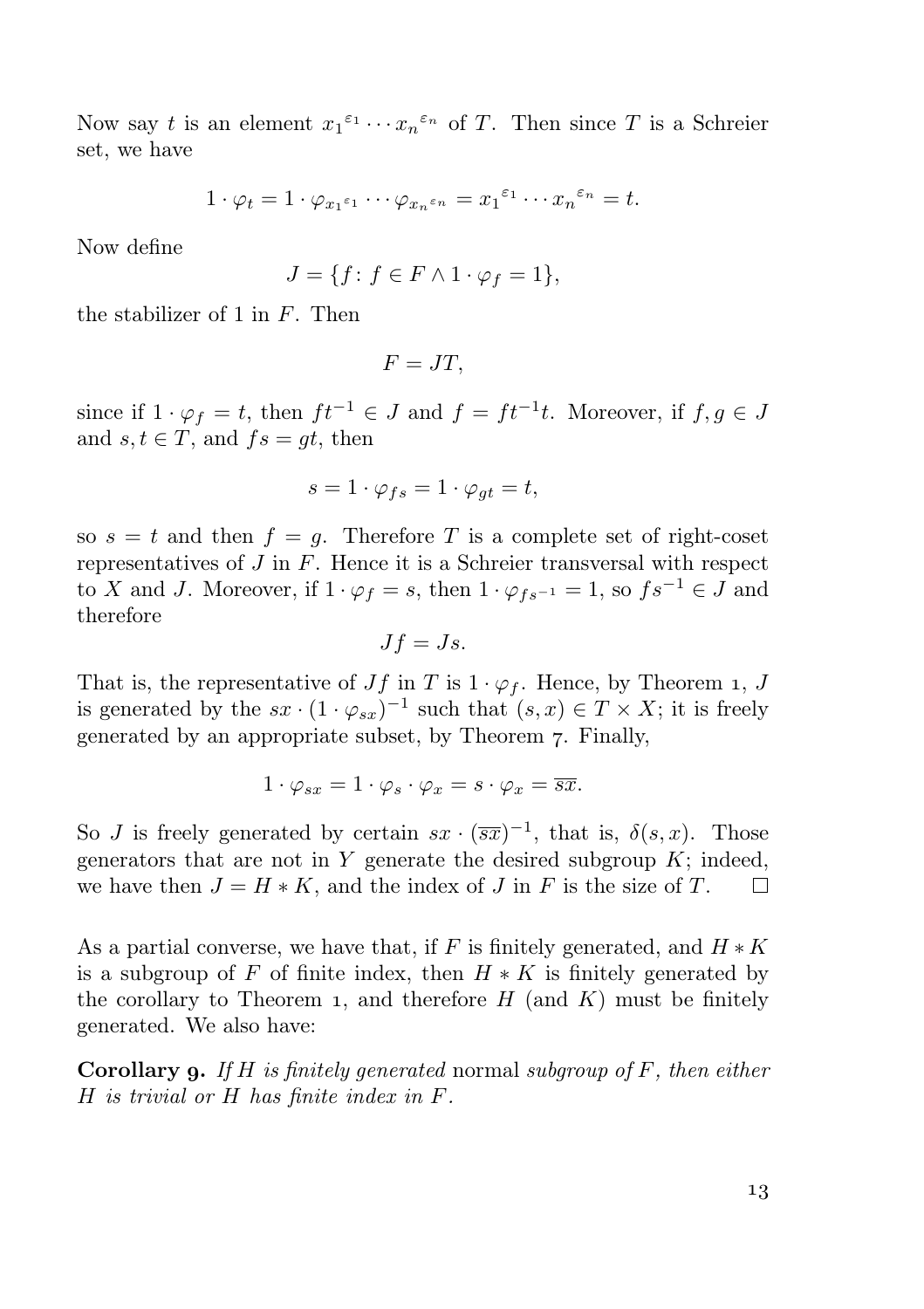A group is residually finite if the intersection of all of its subgroups of finite index is trivial: that is, every nontrivial element lies outside some subgroup of finite index.

**Theorem 10** (F.W. Levi). Free groups are residually finite.

*Proof.* Let  $f \in F \setminus \{1\}$ . By Theorem 8, there is a subset X of F such that  $\langle f \rangle * \langle X \rangle$  is a subgroup H of F of finite index. Then

$$
f \notin \langle f^2, X, H' \rangle,
$$

and this group has index 2 in  $H$ , since  $H/H'$  is (isomorphic to) the free abelian group generated by  $\{f\} \cup X$ . П

A group  $G$  is **Hopfian** its its quotient by a nontrivial normal subgroup is never isomorphic to  $G$ . For Theorem 12 below, we need:

**Lemma 11.** A finitely generated group has only finitely many subgroups of a given finite index.

*Proof.* Supposing G is generated by a set of size  $m$ , we consider subgroups of index n. Let H be such. We can embed G in  $Sym(G/H)$  by sending g to  $xH \mapsto gxH$ . There is a bijection from  $G/H$  to  $\{0, \ldots, n-1\}$ , that is, to  $n$  in the von-Neumann definition, that takes  $H$  to 0. This bijection induces an isomorphism from  $Sym(G/H)$  to  $Sym(n)$ . Composing, we have an embedding of G in  $Sym(n)$ ; that is, we have an action of G on n. Moreover, the stabilizer of 0 under this action is just  $H$ ; so  $H$  is recovered from the embedding.

The number of embeddings of G in  $Sym(n)$  is at most

 $(n!)^m$ .

Therefore this is an upper bound on the number of subgroups H of G.  $\Box$ 

The foregoing proof uses the Axiom of Choice. Indeed, let A be the set of subgroups of  $G$  of index  $n$ , and let  $B$  be the set of embeddings of  $G$  in  $Sym(n)$ . Then the proof uses an embedding of A in B that requires, for each H in A, the choice of a bijection from  $G/H$  to n.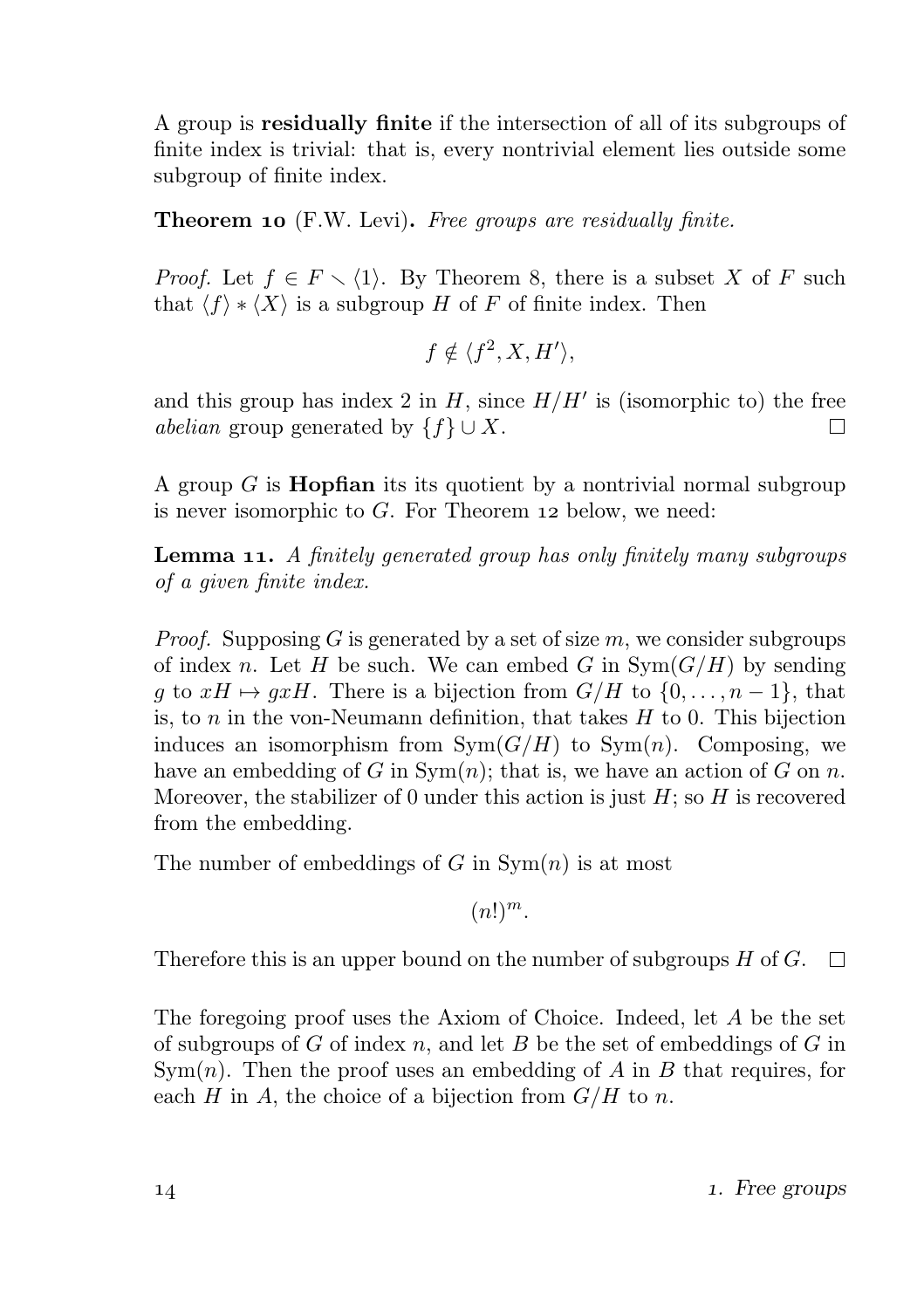It might appear that we could argue as follows. Suppose it is known that A has an *ordinal* cardinality  $\kappa$ . (Such would be the case if A were already known to be finite.) For each  $H$  in  $A$ , the set of bijections from  $G/H$  to n has cardinality n!. The set  $\kappa \times (n!)$  has an ordinal cardinality, which is either a finite number or  $\kappa$ . So the set can be well-ordered, and therefore it might appear that we can obtain an embedding of A in B as desired. However, the set that we want to well-order is the set C comprising all bijections from  $G/H$  to n for all H in A. Without the Axiom of Choice, we do not have a bijection from C to  $\kappa \times (n!)$ .

The solution is, given  $H$  in  $A$ , to let  $B<sub>H</sub>$  comprise those elements of  $B$ under which the stabilizer of 0 is H. We have proved that each  $B_H$  is nonempty; so the function  $H \mapsto B_H$  establishes our claim with use of the Axiom of Choice.

It is of interest that the proof of Theorem  $\tau$  does (apparently) require the Axiom of Choice (because Lemma 3 requires it). Because of this, for a given subgroup of a free group, it may be impossible to *exhibit* a set that freely generates the subgroup (just as it is impossible to exhibit, say, a well-ordering of the set of real numbers).

**Theorem 12** (Mal'cev). A finitely generated residually finite group is Hopfian. In particular, a finitely generated free group is Hopfian.

*Proof.* Suppose G is finitely generated and residually finite. Say N is a normal subgroup of G, and

$$
G \cong G/N.
$$

The isomorphism sends a subgroup  $H$  of  $G$  to a subgroup of  $G/N$ , and the latter subgroup must have the form  $H^*/N$  for some subgroup  $H^*$  of G such that

$$
N\leqslant H^*\leqslant G.
$$

We have

 $[G : H] = [G : H^*].$ 

If this index is required to be a certain finite number, then, by Lemma  $11$ , there are only finitely many possibilities for H, and then the map  $H \mapsto$  $H^*$  is just a permutation of those possibilities. This shows N is a subgroup of every subgroup of  $G$  of finite index. Therefore  $N$  is trivial.  $\Box$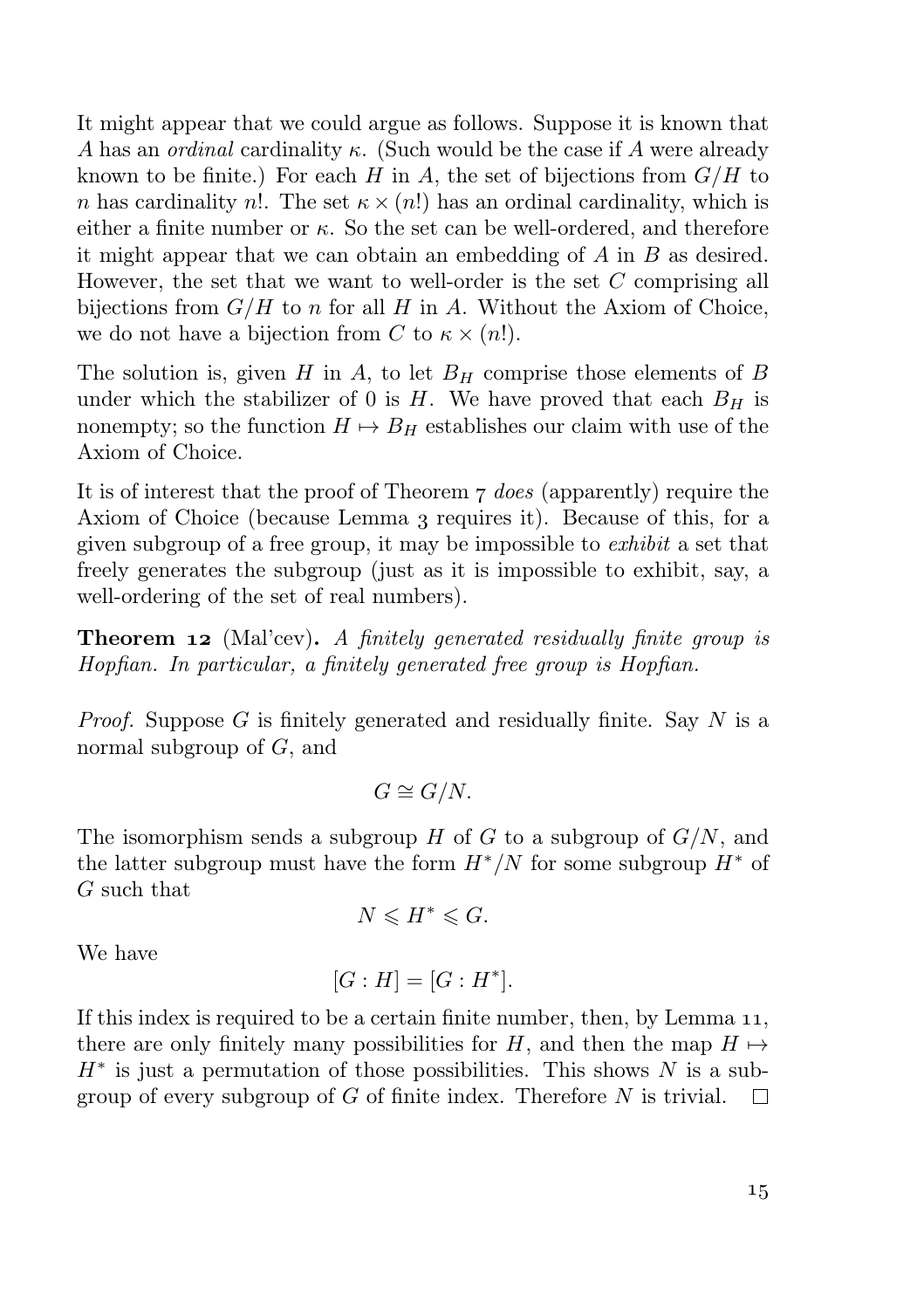**Theorem 13** (Nielsen). If F is free of rank n, and X generates F and has size n, then  $X$  freely generates  $F$ .

*Proof.* Suppose  $F$  is freely generated by  $Y$ . Extend a bijection from  $Y$ to X to an endomorphism  $\varphi$  of F. Then  $\varphi$  must be surjective (since X generates  $F$ ), so

$$
F/\ker\varphi\cong F.
$$

By Theorem 12, ker  $\varphi$  must be trivial, so  $\varphi$  is an automorphism of F. In particular, since  $Y$  freely generates  $F$ , so does  $X$ .  $\Box$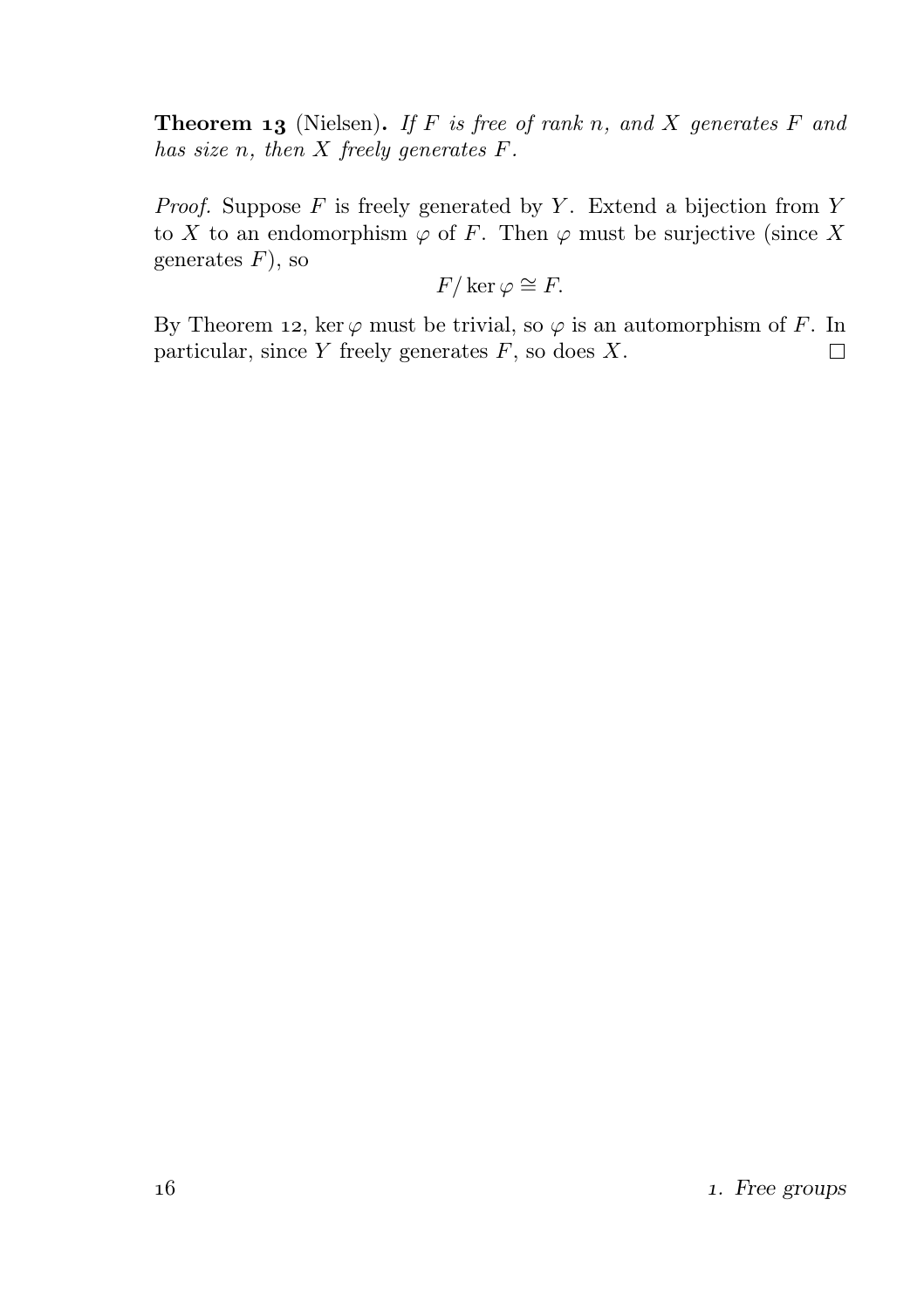#### . Groups acting on trees

Considering 3 under the von-Neumann definition whereby it is the set  $\{0, 1, 2\}$ , let X consist of the finite sequences of elements of 3. That is, X contains, for each n in  $\omega$ , the n-tuples

$$
(x_0,\ldots,x_{n-1}),
$$

where  $x_i \in 3$ . If  $n = 0$ , the only such tuple is the empty set. In general, strictly, the n-tuple above is the set

$$
\{(0, x_0), \ldots, (n-1, x_{n-1})\}
$$

(where now  $(s, t)$  stands for  $\{\{s\}, \{s, t\}\}\;$  but we do not need this). Then X is (partially) ordered by inclusion, so that we have

$$
(y_0,\ldots,y_{m-1})\leqslant (x_0,\ldots,x_{n-1})
$$

if and only if  $m \leq n$  and  $(y_0, \ldots, y_{m-1}) = (x_0, \ldots, x_{m-1})$ . In particular, as a (partially) ordered set,  $X$  is a *tree*, the lower levels of which can be depicted as in Figure  $2.1$ .

Now let  $\mathfrak S$  be the group of automorphisms of X as a (partially) ordered set.<sup>1</sup> We shall define  $\alpha$  and  $\tau$  in  $\mathfrak{S}$  so that  $\langle \alpha, \tau \rangle$  is an infinite 3-group. The definition of  $\tau$  is easy: it is given by

$$
\tau(x_0,\ldots,x_n)=(x_0+1,\ldots,x_n),
$$

where the addition is *modulo* 3. Then

$$
\tau^3 = 1,
$$

and  $\tau$  permutes the (set of) the subtrees  $\{x: (i) \leq x\}.$ 

<sup>&</sup>lt;sup>1</sup>Here  $\Im$  is a German letter S, obtained in  $\mathcal{A}\mathcal{A}$ -LAT<sub>E</sub>X with \mathfrak{S}. From  $\mathbf{G}$  one gets  $\mathcal{B}$ . See Appendix B, p. 60.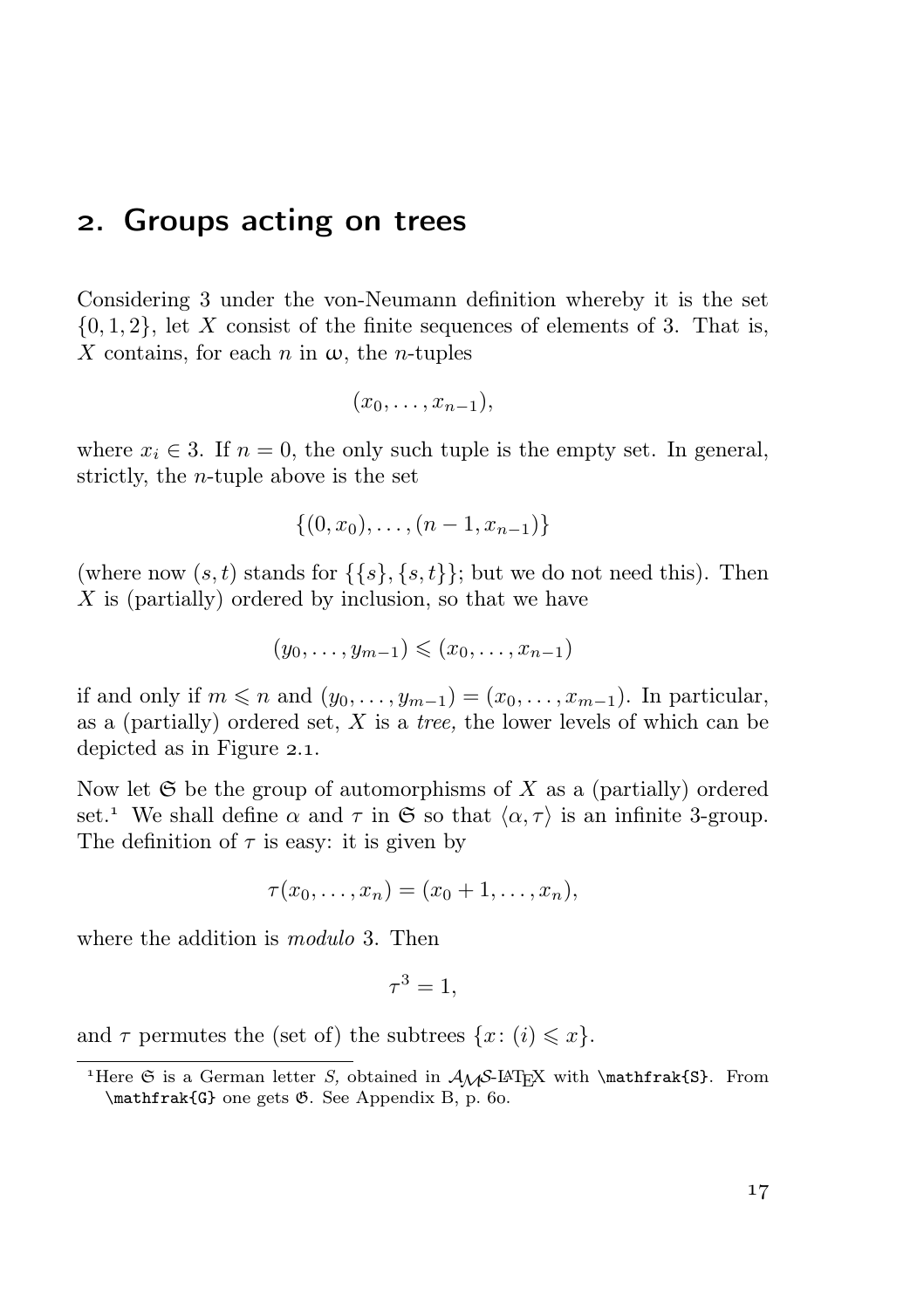

Figure 2.1. A ternary tree

To define  $\alpha$ , we introduce the following notation. If x is an n-tuple  $(x_0, \ldots, x_{n-1})$  in X, and  $i \in 3$ , then by  $i \cdot x$  we mean the  $(n + 1)$ -tuple  $(i, x_0, \ldots, x_{n-1})$  in X. So  $\tau$  permutes the (set of) subtrees  $\{i \cdot x : x \in X\}$ . If also  $\beta \in \mathfrak{S}$ , we define an element  $\beta_i$  of  $\mathfrak{S}$  by requiring

$$
\beta_i(i \cdot x) = i \cdot \beta(x),
$$

but  $\beta_i(x) = x$  if  $x_i \neq i$ . Now we define

$$
\alpha = \tau_0 \circ {\tau_1}^2 \circ \alpha_2.
$$

This is a recursive definition in the lengths of the arguments:  $\alpha(\emptyset) = \emptyset$ 

18 2. Groups acting on trees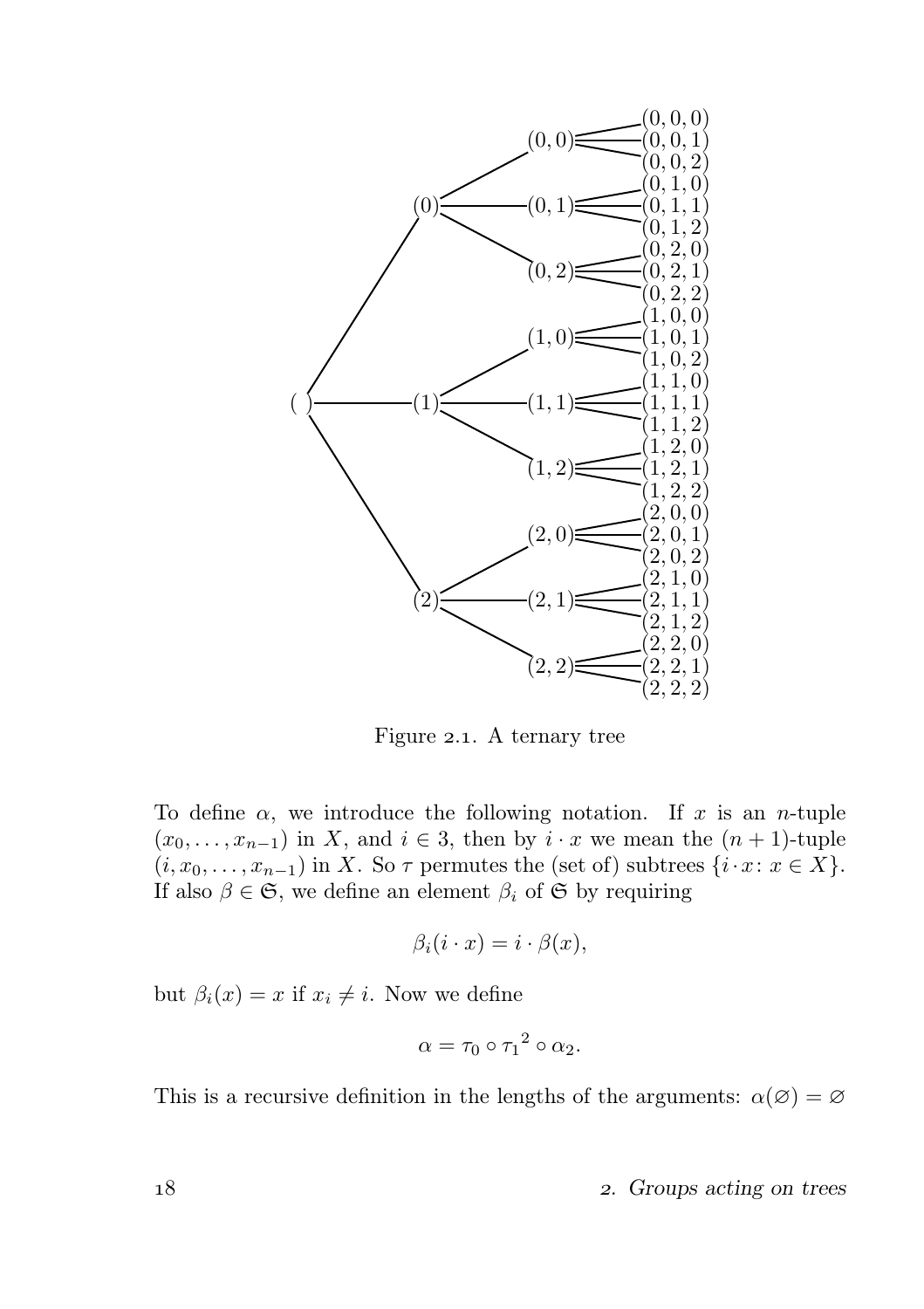of course, and then

$$
\alpha(0 \cdot x) = 0 \cdot \tau(x),
$$
  
\n
$$
\alpha(1 \cdot x) = 1 \cdot \tau^{2}(x),
$$
  
\n
$$
\alpha(2 \cdot x) = 2 \cdot \alpha(x).
$$

By induction on those lengths,

$$
\alpha^3=1.
$$

Let

$$
G = \langle \alpha, \tau \rangle.
$$

**Theorem 14** (Grigorchuk, Gupta–Sidki).  $G$  is an infinite 3-group.

*Proof.* We first show  $G$  is infinite. To this end, let

$$
H = \langle \alpha, \alpha^{\tau}, {\alpha^{\tau}}^2 \rangle.
$$

This is a normal subgroup of  $G$ . We shall show that  $H$  has a quotient (by a nontrivial subgroup) that is isomorphic to  $G$ .

For each *i* in 3, the group  $\mathfrak{S}$  has a subgroup  $\mathfrak{S}_i$ , comprising those  $\sigma$  such that

$$
\sigma(j \cdot x) = j \cdot x
$$

if  $j \in 3 \setminus \{i\}$ . Then the subgroup  $\langle \mathfrak{S}_0, \mathfrak{S}_1, \mathfrak{S}_2 \rangle$  is an internal direct product,

$$
\mathfrak{S}_0\times \mathfrak{S}_1\times \mathfrak{S}_2.
$$

Also, G is a subgroup of this. A typical element of the direct product is  $(\pi_0, \rho_1, \sigma_2)$  for some  $\pi$ ,  $\rho$ , and  $\sigma$  in G. We consider H under the projection

$$
(\pi_0, \rho_1, \sigma_2) \mapsto \pi_0.
$$

Conjugation in the direct product by  $\tau$  is a kind of permutation of coordinates: we have

$$
(\pi_0, \rho_1, \sigma_2)^\tau = (\rho_0, \sigma_1, \pi_2),
$$
  

$$
(\pi_0, \rho_1, \sigma_2)^{\tau^2} = (\sigma_0, \pi_1, \rho_2).
$$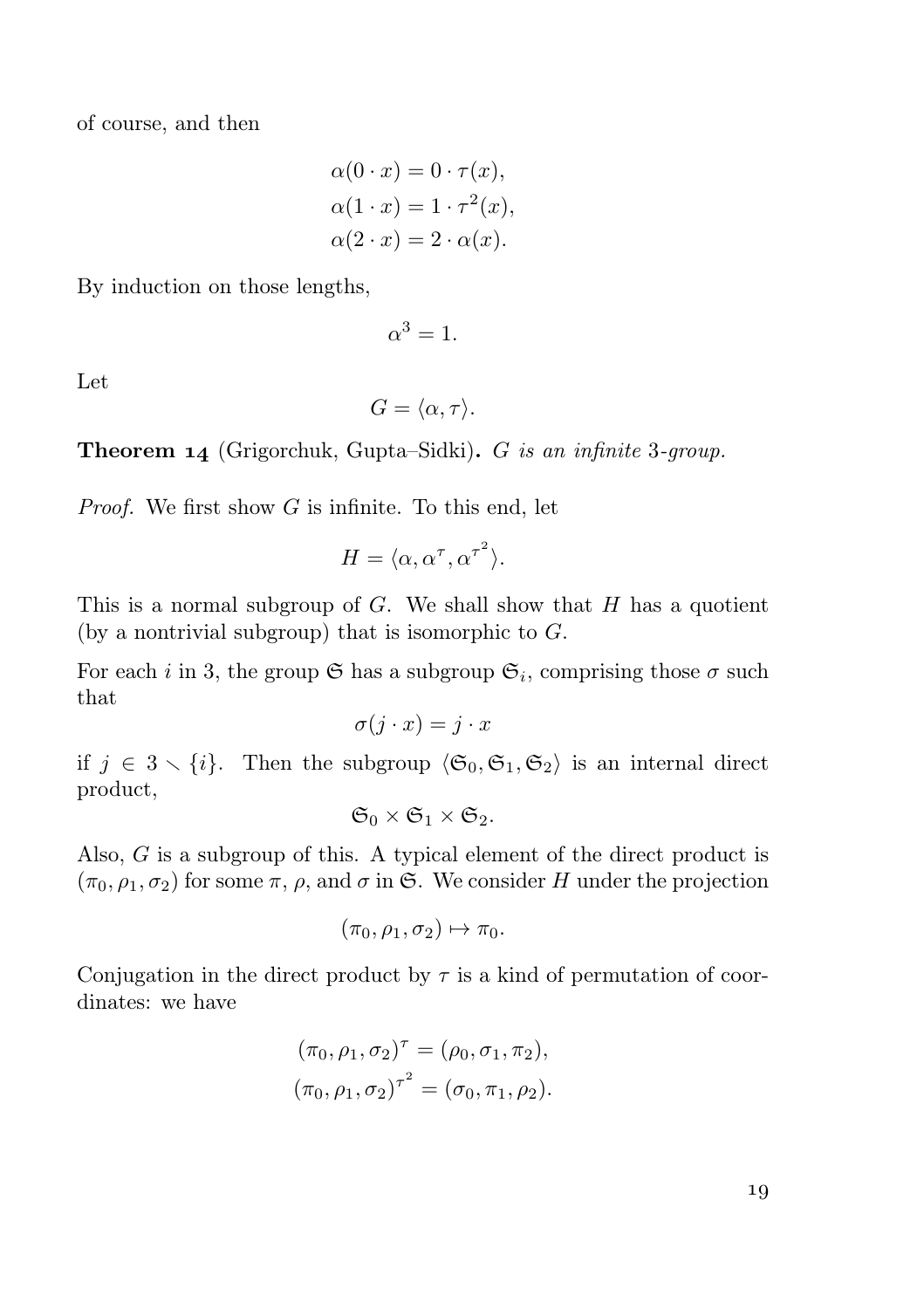Therefore

$$
H = \langle (\tau_0, \tau_1^2, \alpha_2), (\tau_0^2, \alpha_1, \tau_2), (\alpha_0, \tau_1, \tau_2^2) \rangle,
$$

so the image of H in  $\mathfrak{S}_0$  is just

 $\langle \alpha_0, \tau_0 \rangle$ ,

which is isomorphic to  $G$ . Since the kernel of the projection of  $H$  onto this is nontrivial, it follows that  $G$  is infinite.

Now we show that  $G$  is a 3-group, that is, every element has order a (finite) power of 3. Since  $\langle H \cup {\tau} \rangle = G$ , it is enough to establish the claim for elements of H. An arbitrary element  $\beta$  of this can be written as

$$
\alpha^{\tau^{\varepsilon_0}} \circ \cdots \circ \alpha^{\tau^{\varepsilon_{n-1}}} \circ \tau^{\varepsilon_n}
$$

for some  $\varepsilon_i$  in 3 and some minimal n in  $\omega$ . Then n can be called the **length** of the element. In  $\beta^3$ , the factors that are powers of  $\tau$  can be eliminated. In particular, if the  $\varepsilon_i$  are the same for all i in n, then  $\beta^3 = 1$ . If they are not all the same, consider the image of  $\beta$  under the projection onto  $\mathfrak{S}_0$ . This image will be a composition of  $n+1$  powers of  $\alpha_0$  and  $\tau_0$ ; but at least two of these are powers of  $\tau_0$ ; these two can be combined, and so the length of the image is less than  $n$ . By induction then, the order of every element of  $H$  (and therefore of  $G$ ) is a power of 3. П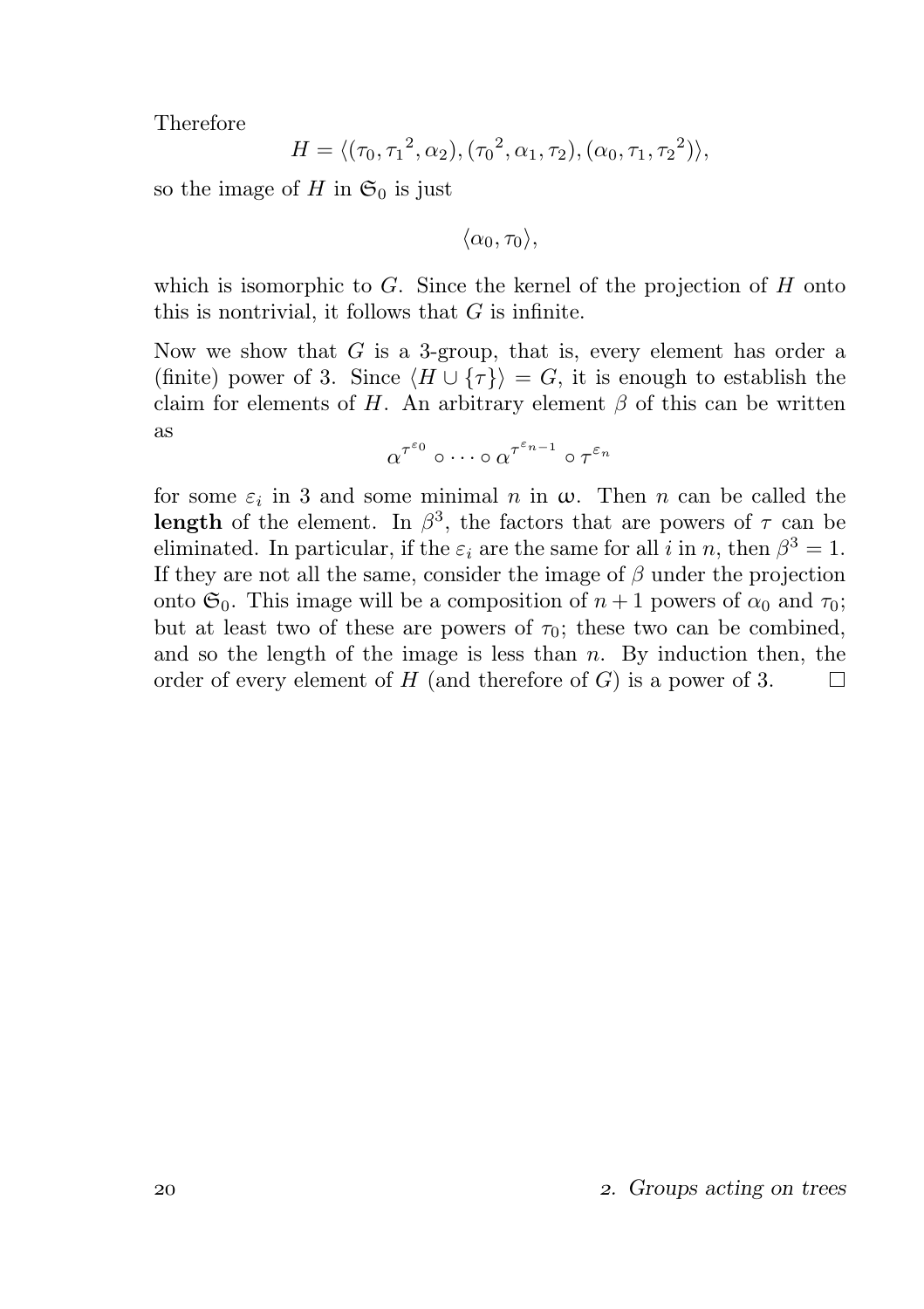### . The Burnside problem

**Question 15** (Burnside, 1902). Is there an infinite, finitely generated:

- ) torsion group?
- ) group of bounded exponent?

**Theorem 16** (Godod, 1964). There is an infinite 3-generated p-group for every prime p.

**Theorem 17** (Aleshin, 1972). There is an infinite 2-generated p-group for every prime p.

The proof uses finite automata.

Theorem 18 (Grigorchuk, 1980). There is an infinite 3-generated 2group of automorphisms of the regular 2-tree.

**Theorem 19** (Gupta–Sidki). There is an infinite 2-generated p-group of automorphisms of the regular p-tree for every odd primes p.

**Theorem 20** (Adian–Novikov,  $1068$ ). There is an infinite 2-generated *group of odd exponent n, whenever*  $n \geq 4381$ *.* 

The question of whether there is an infinite 2-generated group of exponent 5 is open.

**Theorem 21** (Ivanov). There is an infinite 2-generated group of exponent 2 48 .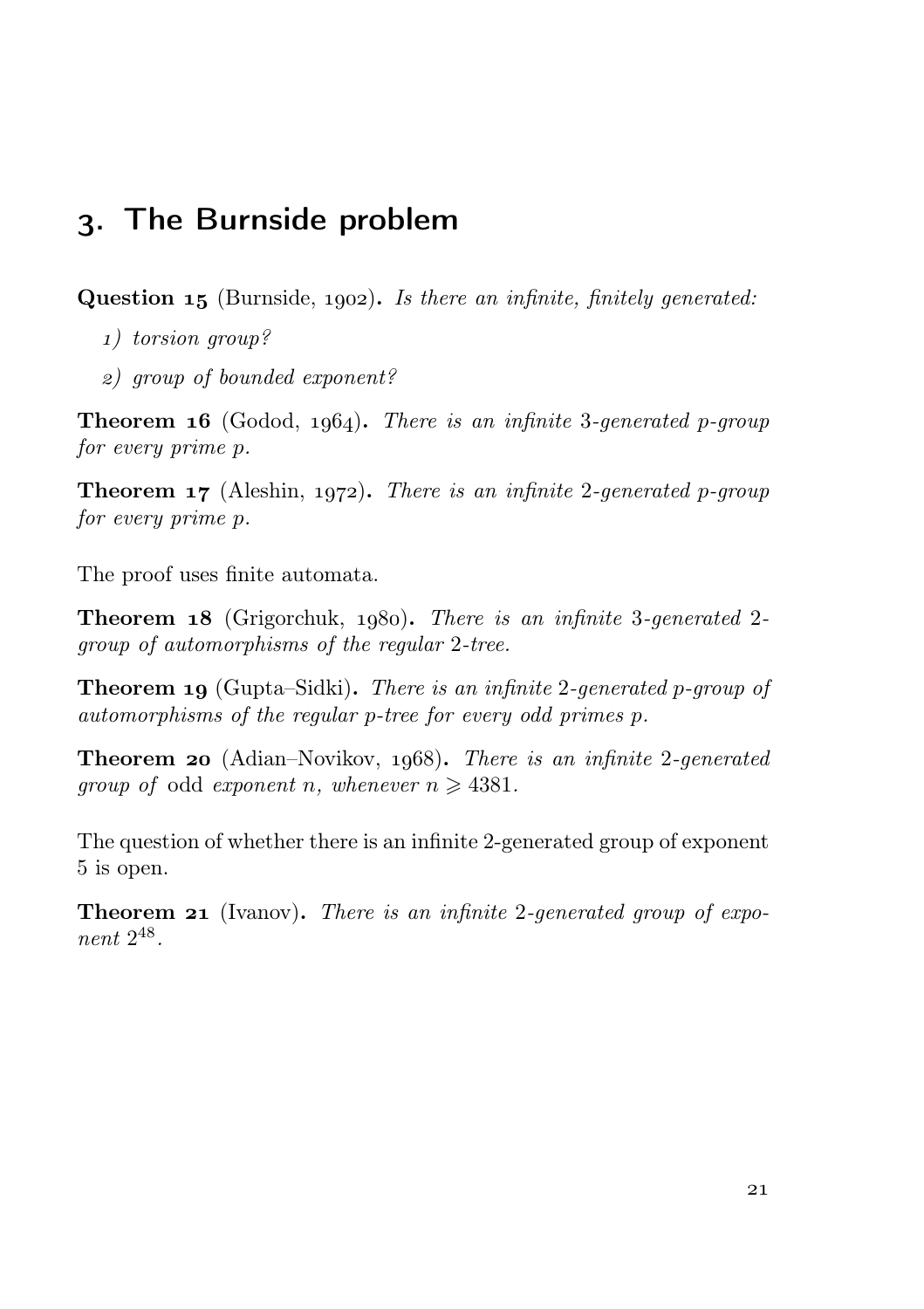#### . Limit groups

The reference now is

Champetier and Guirardel, 'Limit groups as limits of free groups: compactifying the set of free groups', February  $1, 2008$ .

We aim to show that limit groups are models of the universal theory of free groups.

Our signature  $\mathscr S$  is  $\{1, \overline{a}^1, \cdot\}$ , and n and m range over  $\omega$ . When X is a set, then  $F_X$  is a free group on X. Also

$$
F_n = F_{\{x_0, \dots, x_{n-1}\}}
$$

(a free group on  $n$  generators).

Question  $22$  (Tarski, 1945). Have we

 $F_n \equiv F_m$ 

when *n* and *m* are greater than 1?

**Theorem 23** (Sela, Kharlampovich–Myasnikov, 2006). Yes.

The theory of nonabelian free groups interprets  $\mathbb Z$  (as a group: it is the centralizer of a nontrivial element of a model), so the theory does not have finite Morley rank. It does not have infinite Morley rank either, nor U-rank. However, Sela showed that it is stable.

To solve Tarski's problem, we take an  $\mathscr S$ -sentence  $\sigma$  and show  $F_n \models \sigma$  if and only if  $F_m \models \sigma$ . What can  $\sigma$  look like? The  $\mathscr{S}$ -terms are words. So  $\sigma$  has the form

$$
\forall \boldsymbol{x} \; \exists \boldsymbol{y} \; \forall \boldsymbol{z} \; \cdots \bigvee_{i} \bigwedge_{j} (w_{ij}(\boldsymbol{x}, \boldsymbol{y}, \boldsymbol{z}, \dots) = 1)^{\varepsilon_{ij}}
$$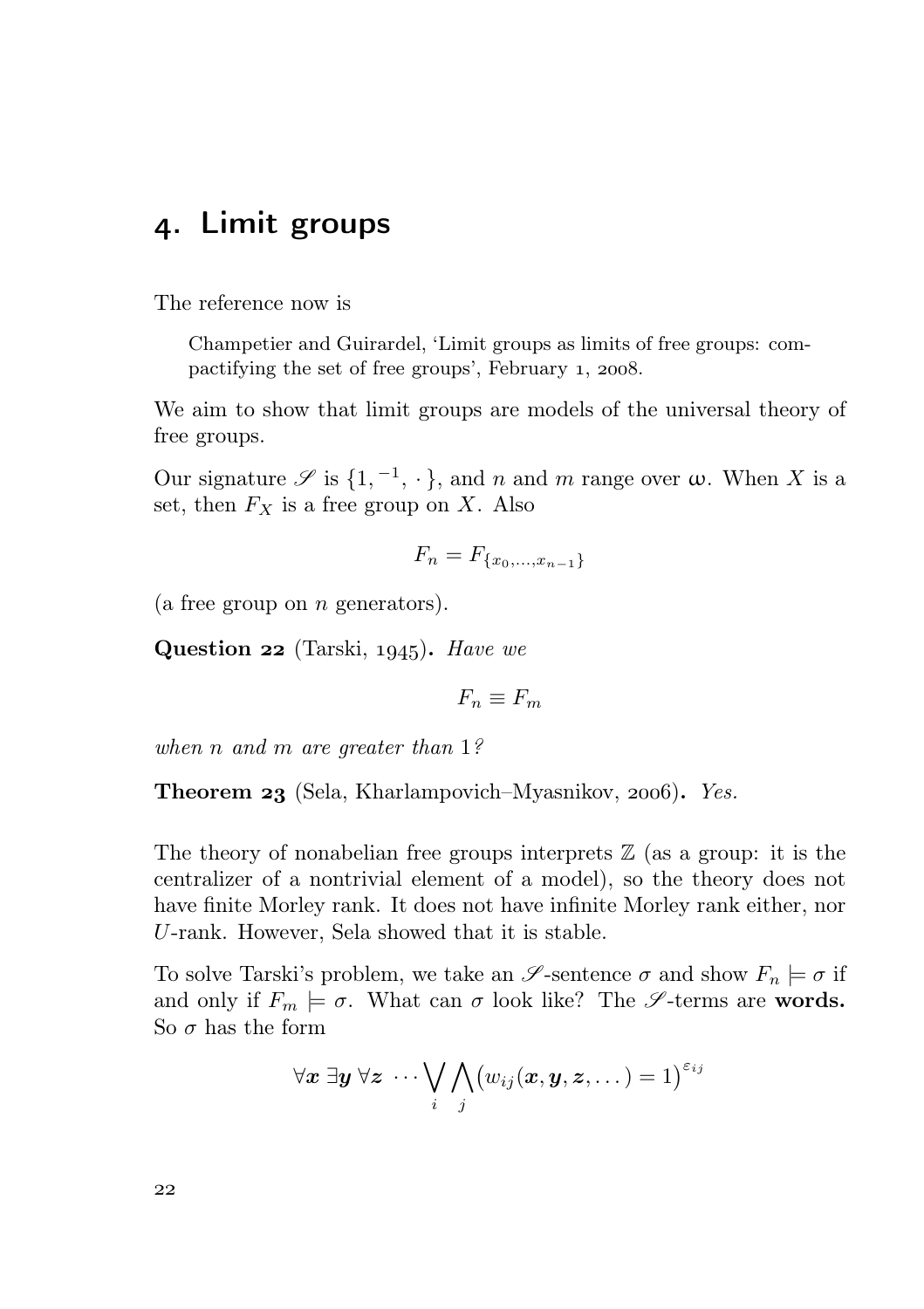where  $\varphi^{\varepsilon_{ij}}$  is either  $\varphi$  or  $\neg \varphi$ . The first step is to look at very simple  $\sigma$ .

$$
\forall \boldsymbol{x} \ \bigwedge_j w_j(\boldsymbol{x}) = 1,
$$

a *[positive]* universal sentence; here  $w_i(x) = 1$  is a **word equation.** 

For the moment, let  $\mathscr S$  be arbitrary, and let  $\mathfrak M$  and  $\mathfrak N$  be  $\mathscr S$ -structures. A universal  $\mathscr{S}\text{-sentence}$  is one of the form

$$
\forall \boldsymbol{x} \ \psi(\boldsymbol{x}),
$$

where  $\psi$  is quantifier-free. For the set of universal  $\mathscr S$ -sentences that are true in  $\mathfrak{M}$ , we may write<sup>1</sup>

$$
\operatorname{Th}(\mathfrak{M})_\forall.
$$

If  $\mathfrak{M}$  embeds in  $\mathfrak{N}$  (in particular, if  $\mathfrak{M} \subseteq \mathfrak{N}$ ), then

$$
\mathrm{Th}(\mathfrak{N})_{\forall} \subseteq \mathrm{Th}(\mathfrak{M})_{\forall}.
$$

Fact 24. Th $(F_n)_\forall$  = Th $(F_m)_\forall$ .

*Proof.*  $F_n$  embeds in  $F_2$ , considered as  $F_{\{x,y\}}$ , under  $x_k \mapsto x^{y^k}$ .

Let G be a group, and let  $\varphi(\boldsymbol{x})$  be the formula

$$
\bigwedge_{i
$$

We may write  $\varphi^G$  for the set of solutions of  $\varphi$  in G:

$$
\varphi^G = \{ \mathbf{a} \colon G \models \varphi(\mathbf{a}) \}.
$$

Let  $E$  be the finitely presented group

$$
\langle \boldsymbol{x} | \, w_0, \ldots, w_{m-1} \rangle,
$$

which is a quotient  $F_n/N$ .

**Fact 25.** There is a natural bijection between  $\varphi^G$  and  $\text{Hom}(E, G)$ .

 $\Box$ 

<sup>&</sup>lt;sup>1</sup>Our authors use  $\text{Univ}(\mathfrak{M})$ .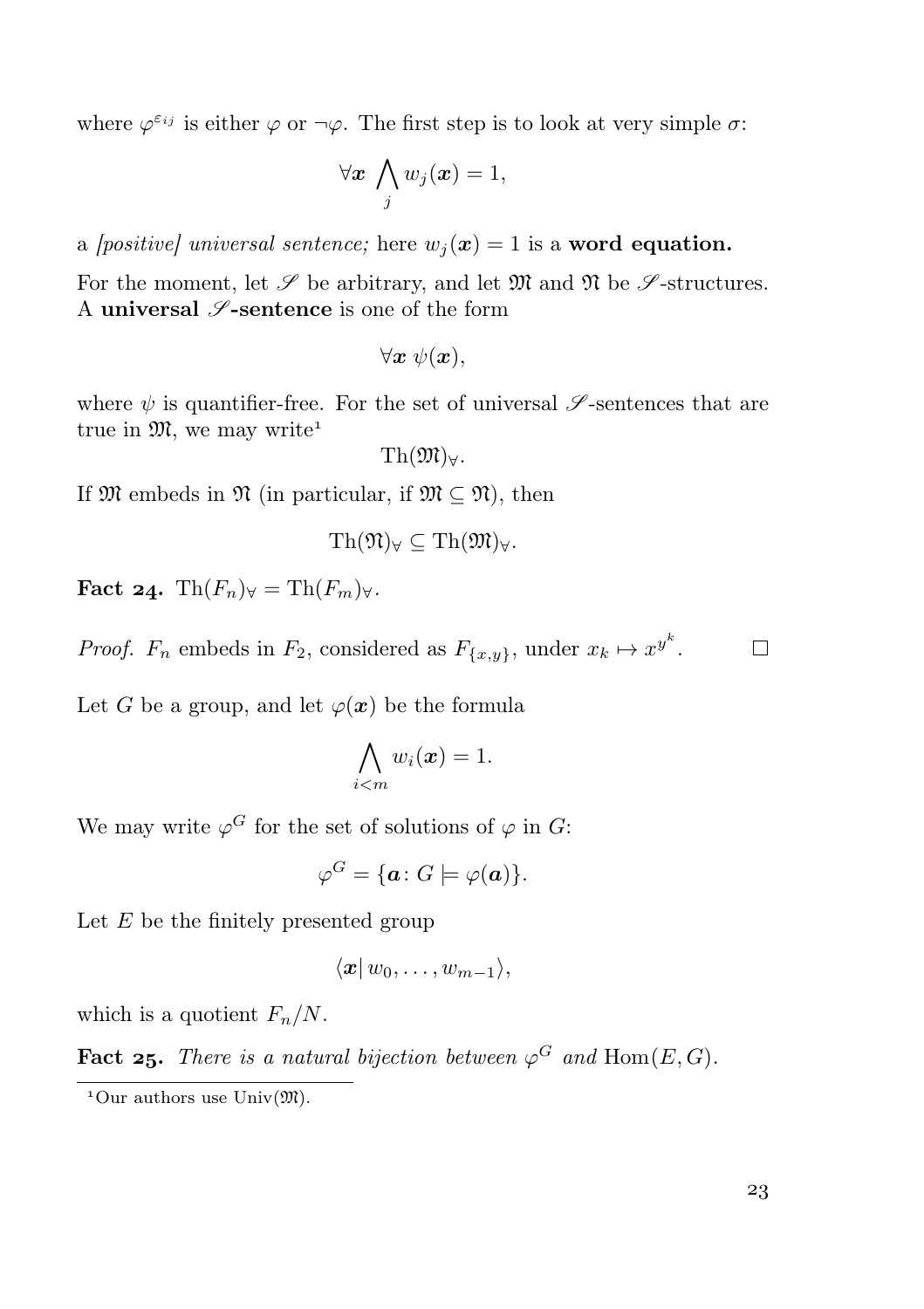*Proof.* If  $\alpha: E \to G$ , let

$$
\mathbf{a} = (\alpha(x_0N), \ldots, \alpha(x_{n-1}N)).
$$

Then

$$
w_i(\boldsymbol{a}) = \alpha(w_i(x_0N, \ldots, x_{n-1}N)) = \alpha(w_i(\boldsymbol{x})N) = \alpha(N) = 1,
$$

so  $a \in \varphi^G$ . For the other way around, if  $a \in \varphi^G$ , define  $\beta$  from  $F_n$  to  $G$ by

$$
\beta(x_i) = a_i.
$$

Since  $w_i(\mathbf{a}) = 1$  for all i, the homomorphism  $\beta$  factors through N, giving an element  $\alpha$  of  $Hom(E, G)$  such that  $\alpha(x_i N) = a_i$ .  $\Box$ 

The foregoing is an instance of a general fact of universal algebra:

Example 4. If  $K$  is a commutative unital ring (such as a field), and  $F_i \in K[X_0, \ldots, X_{n-1}],$  and R is a K-algebra, then there is a bijection between

$$
\{ \boldsymbol{a} \colon \boldsymbol{a} \in R^n \wedge \bigwedge_{i < m} F_i(\boldsymbol{a}) = 0 \}
$$

and

$$
\operatorname{Hom}_K(K[X]/(F_0,\ldots,F_{m-1}),R).
$$

The group  $E$  has a distinguished sequence of generators, namely

 $(x_0N, \ldots, x_{n-1}N),$ 

which we may denote by  $(s_0, \ldots, s_{n-1})$ . Therefore  $(E, s)$  is called a *marked group*. In general, a **marked group** is the expansion of a group to a signature  $\mathscr{S}(s)$ , where s is a finite sequence of new constants, and the interpretations of these constants in the expanded group generate the group.

**Example 5.** In Sym(3), if  $\sigma = (0, 1)$  and  $\tau = (0, 1, 2)$ , then the two marked groups

$$
(\text{Sym}(3), \sigma, \tau), \qquad (\text{Sym}(3), \tau, \sigma)
$$

are non-isomorphic as such.

. Limit groups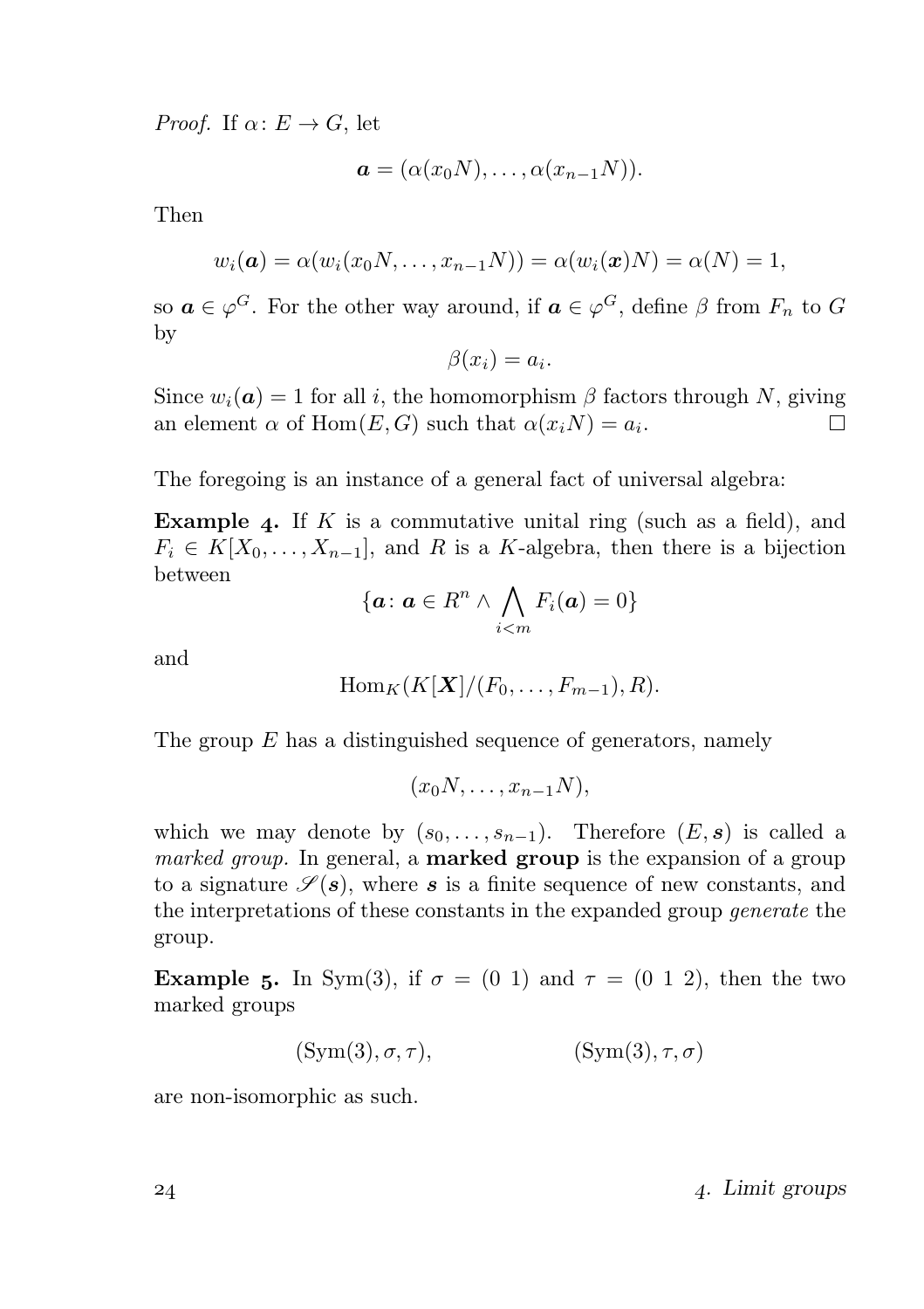If  $\alpha \in \text{Hom}(E, F_m)$ , then we have a diagram thus:

$$
E \longrightarrow \alpha(E) \xrightarrow{\leq} F_m
$$
  

$$
\downarrow^{\geq}
$$
  

$$
F_k
$$

We therefore restrict our attention to epimorphisms. We consider all pairs  $(\alpha, G)$ , where  $\alpha$  is a homomorphism on E, and G is its image. We may denote this pair by

$$
E \stackrel{\alpha}{\twoheadrightarrow} G
$$

(or just by  $E \rightarrow G$  if the name of the epimorphism is unimportant). We define

$$
(E \xrightarrow{\alpha_0} G_0) \cong (E \xrightarrow{\alpha_1} G_1)
$$

if there is a group-isomorphism  $\beta$  from  $G_0$  to  $G_1$  such that the diagram



commutes. If s is a generating sequence of E, and  $\alpha: E \to G$ , then G is marked by  $\alpha(s)$ . The following are equivalent conditions on  $E \stackrel{\alpha_0}{\rightarrow} G_0$ and  $E \stackrel{\alpha_1}{\twoheadrightarrow} G_1$ .

1.  $(E \stackrel{\alpha_0}{\twoheadrightarrow} G_0) \cong (E \stackrel{\alpha_1}{\twoheadrightarrow} G_1).$ 2.  $(G_0, \alpha_0(s)) \cong (G_1, \alpha_1(s)).$ 

3. 
$$
\ker(\alpha_0) = \ker(\alpha_1)
$$
.

The point is to study the set  $\mathscr{G}(E)$  of all isomorphism-classes of  $E \to G$ . This set corresponds to the set of normal subgroups of  $E$ . We want to understand the 'closure' in  $\mathscr{G}(E)$  of the set of epimorphisms  $E \to F_m$ , where  $m \geqslant 2$ .

A logical or model-theoretic way to do this is to understand  $\mathscr{G}(E)$  as the set of all complete quantifier-free *n*-types of  $\mathscr S$  that contain the equations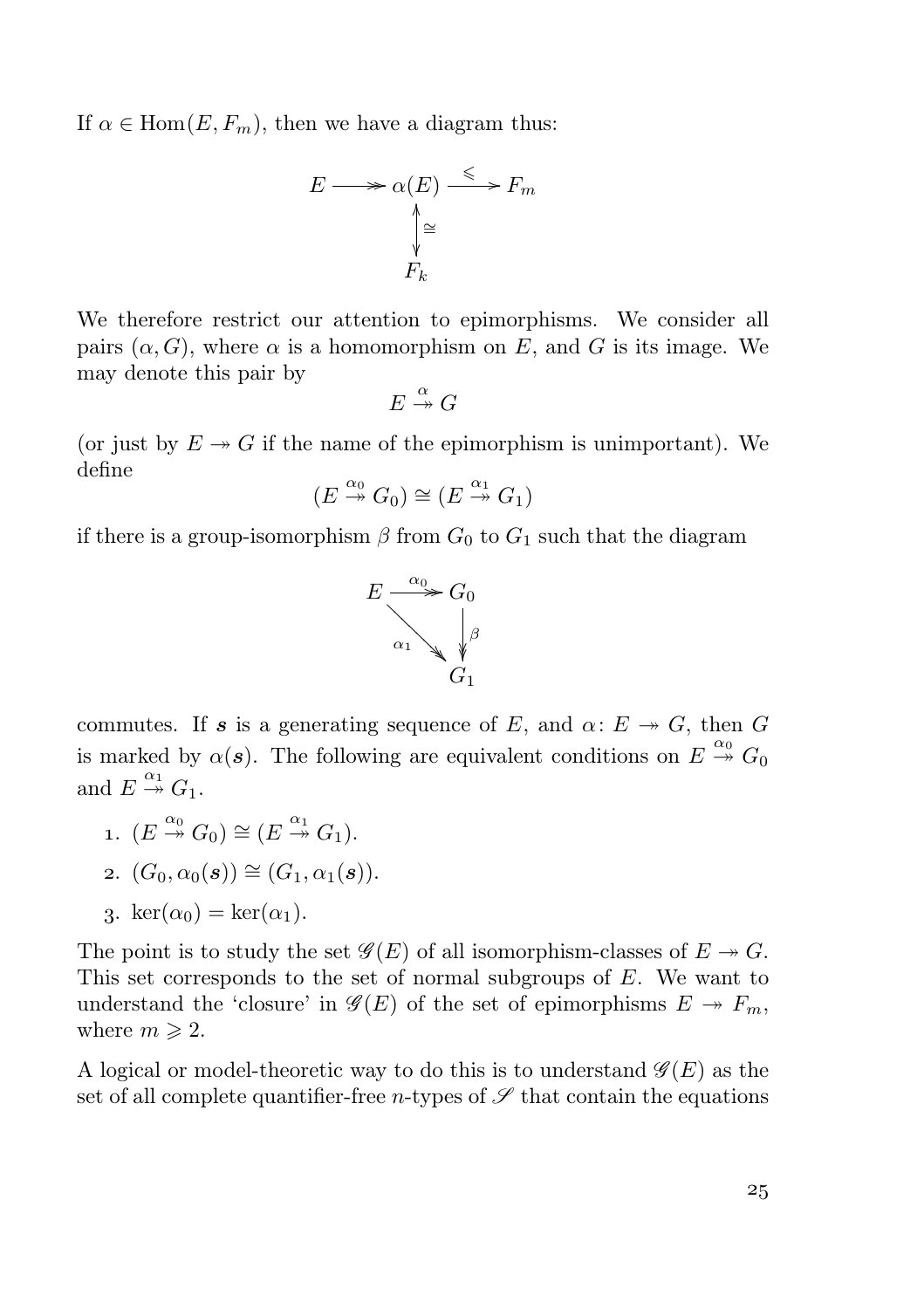

Figure 4.1. Cayley graph of  $(\mathbb{Z}/6\mathbb{Z}, 2, 3)$ 

 $w_i = 1$  along with all equations that hold universally in groups. Or we can replace the variables  $x_i$  with constants  $s_i$ ; then  $\mathscr{G}(E)$  consists of the quantifier-free theories in  $\mathscr{S}(\mathbf{s})$  of quotients of E. See Appendix C, page 62. Otherwise, we can proceed as follows.

**Step 1.** On  $E$  there is a **word metric**, in which the distance between two elements is the length of the shortest path between them in the Cayley graph of  $(E, s)$ . For present purposes, the **Cayley graph** is a graph whose nodes are the group-elements, and where an edge is drawn between g and h if  $g^{-1}h$  or  $h^{-1}g$  is one of the given generators  $s_i$ .

There is also a more elaborate version of the Cayley graph: a labelled, directed graph, where again the nodes are the group-elements, and now an arrow is drawn from g to h, and is labelled as  $g^{-1}h$ , if this last groupelement is one of the given generators.

**Example 6.** The two Cayley graphs of  $(\mathbb{Z}/6\mathbb{Z}, 2, 3)$  are as in Figure 4.1.

**Step 2.** If  $(X, x, d)$  is a pointed metric space, the **pointed Gromov**– **Hausdorff metric** on  $\mathcal{P}(X)$  is defined as follows. If r is a non-negative real number, two subsets  $C$  and  $D$  of  $X$  are called r-close if

$$
C \cap B(x, r) = D \cap B(x, r),
$$

where  $B(x, r)$  is the open ball about x of radius r; in this case we may write

$$
C\sim_r D.
$$

 $26$  and  $4.$  Limit groups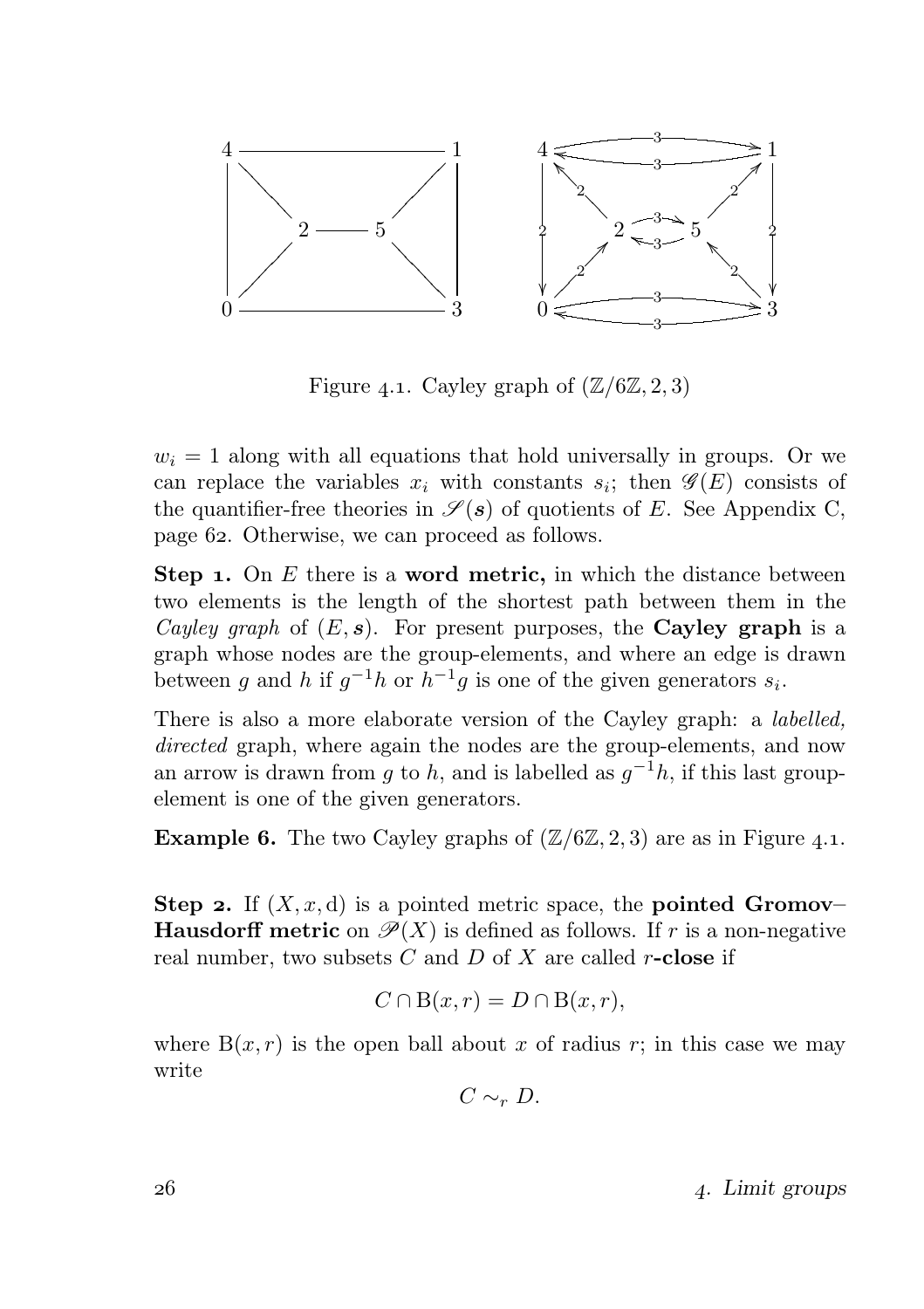Then we can define  $d(C, D)$  as  $e^{-R}$ , where R is the supremum of the set of r such that  $C \sim_r D$ . Such a supremum will in fact be a maximum (unless it is  $\infty$ , that is,  $C = D$ ). This metric is **ultrametric**, that is,

$$
d(C, E) \le \max\{d(C, D), d(D, E)\}.
$$

Regardless of the metric, there is already a topology on  $\mathscr{P}(X)$ , the **Ty**chonoff topology: This has a basis consisting of the sets  $U_{A,B}$ , where A and B are finite disjoint subsets of X, and for all subsets  $Y$  of  $X$ ,

$$
Y \in U_{A,B} \leftrightarrow A \subseteq Y \wedge B \cap Y = \varnothing.
$$

The sets  $U_{A,B}$  are both closed and open. The Tychonoff topology corresponds to the product topology on  $2^X$  when 2—that is,  $\{0, 1\}$ —is given the discrete topology.

**Fact 26.** The Gromov–Hausdorff topology on  $\mathcal{P}(X)$  is finer than, or the same as, the Tychonoff topology. If all balls around  $x$  are finite in the metric on  $X$ , then the two topologies are the same.

*Proof.* Suppose A and B are arbitrary finite disjoint subsets of X. Then the set  $\{d(x, y): y \in A \cup B\}$  has an upper bound. Let r be a strict upper bound. Then for every element C of  $\mathscr{P}(X)$ , every element of B $(C, e^{-r})$ contains just the points of  $A \cup B$  that C does. Therefore

$$
U_{A,B} = \bigcup_{A \subseteq C \subseteq X \smallsetminus B} \mathcal{B}(C, e^{-r}).
$$

Thus the Gromov–Hausdorff topology is at least as fine as the Tychonoff topology.

We have generally in the former topology

$$
B(C, e^{-r}) = \bigcap_{r < s} \{D : C \sim_s D\}
$$
\n
$$
= \bigcap_{r < s} \{D : B(x, s) \cap C = B(x, s) \cap D\}.
$$

Now suppose each open ball  $B(x, s)$  in X is finite. Then

$$
\inf\{\mathrm{d}(x,y)\colon y\notin \mathrm{B}(x,r)\} > r.
$$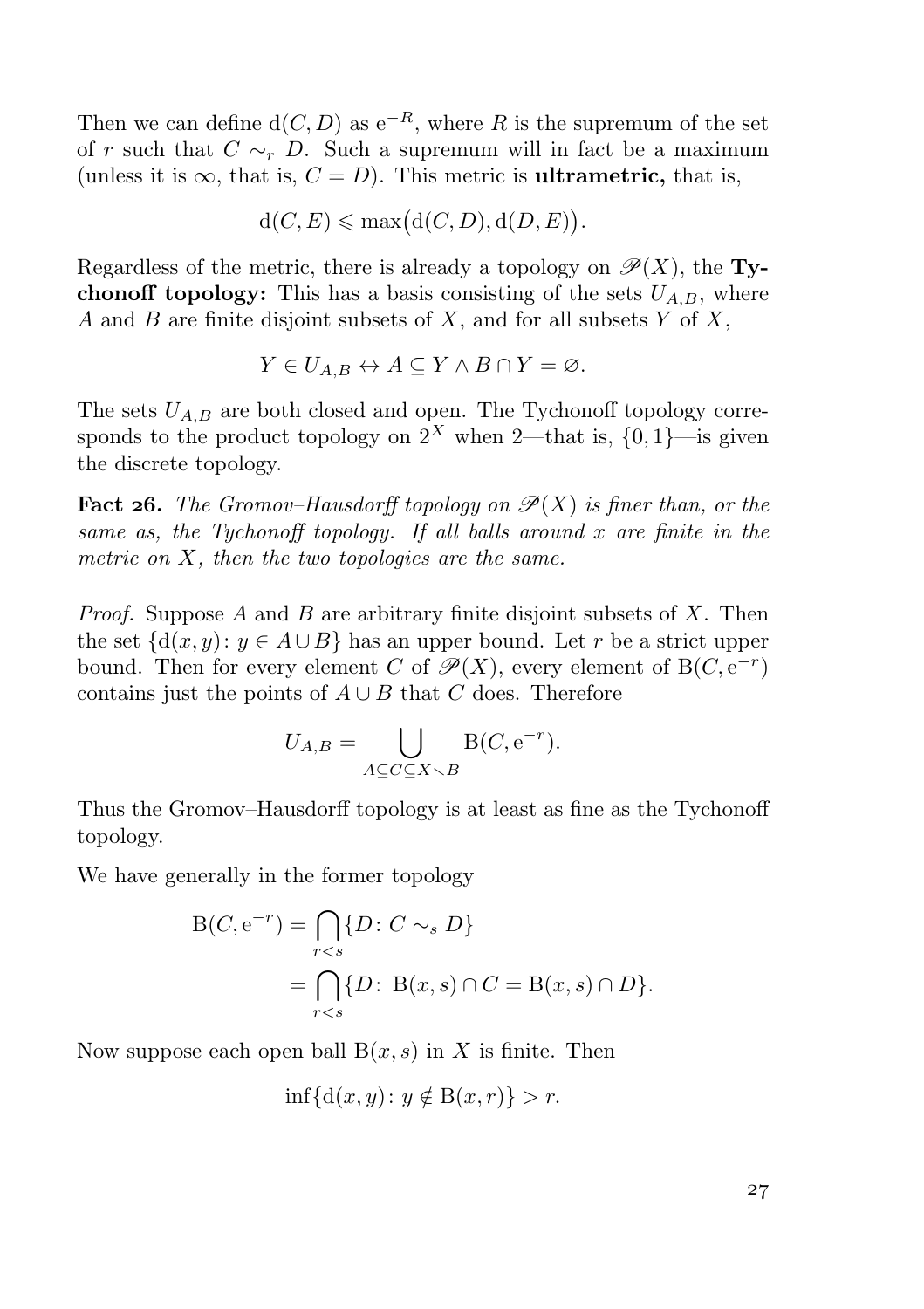Let s be the infimum (which is a minimum). Then

$$
B(C, e^{-r}) = \{D : B(x, s) \cap C = B(x, s) \cap D\}.
$$

But we may also let

$$
A = B(x, s) \cap C, \qquad B = B(x, s) \setminus C,
$$

both finite sets. Then

$$
B(C, e^{-r}) = U_{A,B}.
$$

In particular, when X is the Cayley graph of  $(E, s)$  with the word metric, and  $x$  is 1, then the Tychonoff and the Gromov–Hausdorff topologies coincide.

[This shows that the Gromov–Hausdorff topology on  $\mathscr{G}(E)$  is independent of the choice of s.

[If not all balls around  $x$  in  $X$  are finite, then the Gromov–Hausdorff topology on  $\mathscr{P}(X)$  may be strictly finer than the Tychonoff topology. For example, if we give  $X$  the discrete metric, then the Gromov–Hausforff topology on  $\mathscr{P}(X)$  is also discrete, so it is different from the Tychonoff topology unless  $X$  is itself finite.

 $[If X]$  is countable, then every bijection with the set of positive integers induces a metric on X, hence a topology on  $\mathscr{P}(X)$ ; and the topology is independent of the choice of bijection.]

**Step 3.**  $\mathscr{G}(E)$ , considered as the set of normal subgroups of E, is closed in  $\mathscr{P}(E)$ , hence compact.

*Proof.* Let  $A \in \mathscr{P}(E) \setminus \mathscr{G}(E)$ .

Case 1. If  $A = \emptyset$ , then

$$
A \in U_{\varnothing,\{1\}},
$$

and no elements of this set are groups.

Case 2. If A is neither empty nor a subgroup of  $E$ , then it contains some a and b such that it does not contain  $ab^{-1}$ . Then

$$
A \in U_{\{a,b\},\{ab^{-1}\}},
$$

and no elements of this set are groups.

. Limit groups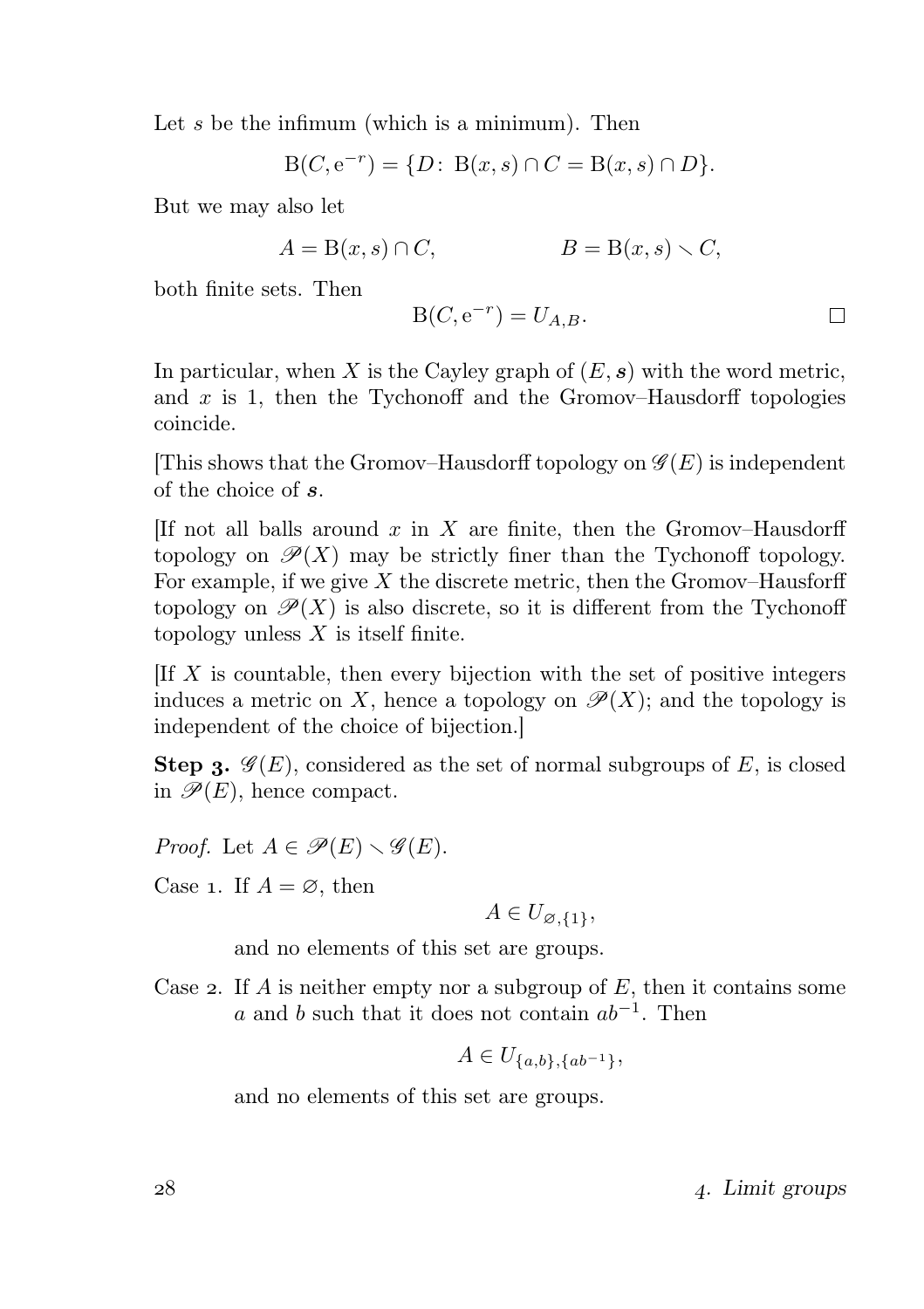Case 3. If A is a subgroup of E, but not a normal subgroup, then it contains some  $a$ , but not  $a^g$ , for some  $g$  in  $E$ . Then

 $A \in U_{\{a\},\{a^g\}},$ 

and no elements of this set are normal subgroups of E.  $\Box$ 

Question 27. How does  $\mathscr{G}(E)$  change with E?

Each element of E is  $w(s)$  for some w in  $F_n$ . For each element g of E, and for each normal subgroup  $N$  of  $G$ , we have

$$
g \in N
$$
 if and only if  $G/N \models g = 1$ .

More generally, if A and B are disjoint finite subsets of E, let  $\sigma$  be the sentence

$$
\bigwedge_{g \in A} g = 1 \land \bigwedge_{h \in B} h \neq 1.
$$

Then

$$
N \in U_{A,B}
$$
 if and only if  $G/N \models \sigma$ .

Using the notation of Appendix C, we may write  $U_{A,B}$  as

 $[\sigma]$ .

A sequence  $((G_m, s_m): m \in \omega)$  of marked groups whose isomorphismclasses are in  $\mathscr{G}(E)$  converges to  $(G, s)$  if and only if, for each word w in  $F_n$ , there is some M in  $\omega$  such that, for all m in  $\omega$ , if  $m \geqslant M$ , then

$$
G_m \models w(\mathbf{s}_m) = 1
$$
 if and only if  $G \models w(\mathbf{s}) = 1$ .

#### Example 7.

$$
\ldots \lim_{m \to \infty} \langle x | r_0, \ldots, r_{m-1} \rangle = \langle x | r_0, r_1, \ldots \rangle.
$$

- 2.  $\lim_{m\to\infty}(\mathbb{Z}/m\mathbb{Z}, 1) = (\mathbb{Z}, 1).$
- 3.  $\lim_{m \to \infty} (\mathbb{Z}, 1, m) = (\mathbb{Z}^2, (1, 0), (0, 1)).$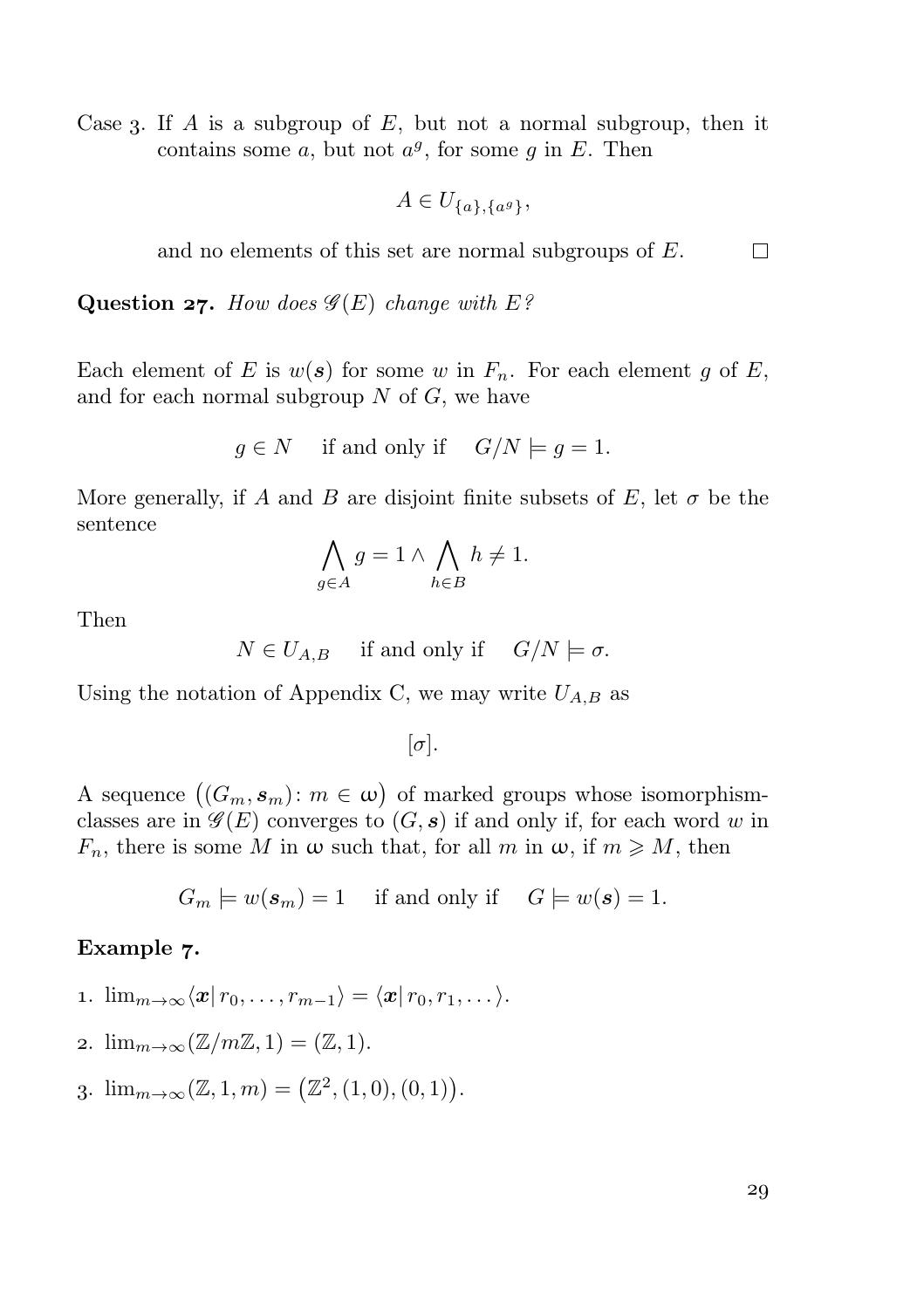If  $\alpha: E' \to E$ , this induces an embedding  $\alpha^*$  of  $\mathscr{G}(E)$  in  $\mathscr{G}(E')$ , where

$$
\alpha^*(N) = \alpha^{-1}[N].
$$

The following is Lemma 2.2 of the paper; the proof there is left as an exercise. Examples like the foregoing are given after the lemma, but it seems better to put them before, as the proof of Lemma 2.2 can use convergent sequences.]

**Fact 28.** Consider  $\alpha$  as an epimorphism of marked groups.

- 1.  $\alpha^*$  is a homœomorphism onto its image.
- 2.  $\alpha^*$  is open if and only if  $\ker(\alpha)$  is finitely generated as a normal subgroup.

*Proof.* Since  $\alpha$  is surjective,  $\alpha^*$  is injective. The Cayley graph of  $(E, s)$ results from identifying two nodes g and  $g_1$  of  $(E', s')$  if  $\alpha(g) = \alpha(g')$ : therefore, for all g and h in E', there are  $g_1$  and  $h_1$  in E' such that

$$
\alpha(g) = \alpha(g_1), \qquad \alpha(h) = \alpha(h_1), \qquad d(\alpha(g), \alpha(h)) = d(g_1, h_1).
$$

Thus  $\alpha^*$  is in fact an isometry.

If ker( $\alpha$ ) is infinitely generated as a normal subgroup, it is the limit of a strictly increasing sequence of normal subgroups; then none of these normal subgroups are in  $\alpha^*[\mathscr{G}(E)]$ , although ker  $\alpha$  itself is; so  $\alpha^*[\mathscr{G}(E)]$ is not open.

Suppose now ker( $\alpha$ ) is finitely generated as a normal subgroup of E'. Let  $(N_k: k \in \omega)$  be a sequence of elements of  $\mathscr{G}(E')$  that converges to an element of  $\alpha^*[\mathscr{G}(E)]$ . Every normal subgroup N of E' is determined by  $\alpha[N]$ and ker $(\alpha) \cap N$ , and if the latter is just ker $(\alpha)$  itself, then  $N \in \alpha^*[\mathscr{G}(E)]$ . The sequence  $(\ker(\alpha) \cap N_k : k \in \omega)$  converges to  $\ker(\alpha)$ . Therefore, if k is large enough, then  $N_k$  contains the generators of  $\ker(\alpha)$ , so it includes  $\ker(\alpha)$  and is therefore in  $\alpha^*[\mathscr{G}(E)]$ . Thus every point of this set is an interior point, so the set is open.  $\Box$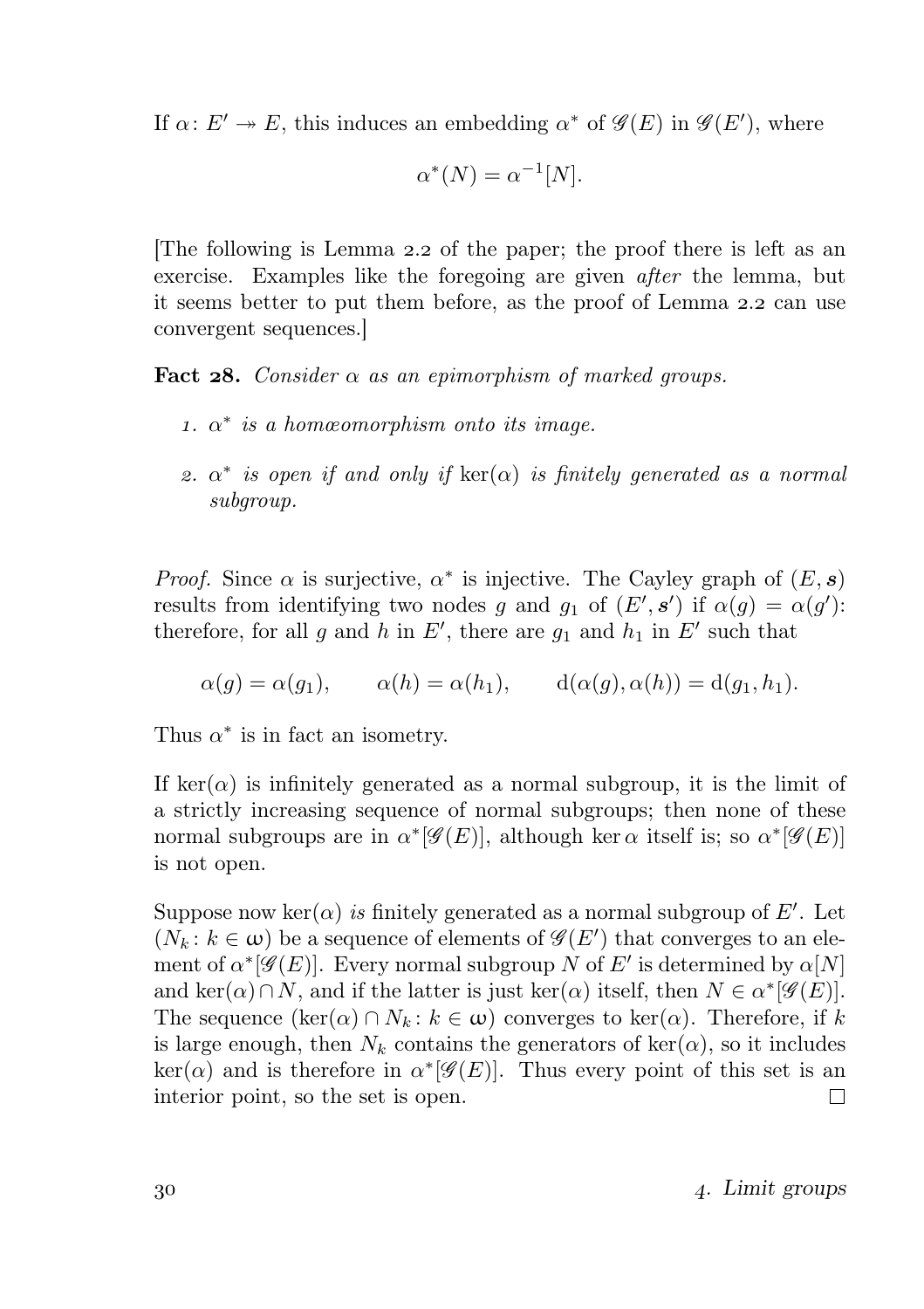Apply this to  $F_n \stackrel{\pi}{\rightarrow} E$ : here  $\pi^*$  is open if (and only if) E is finitely presented. So we might as well replace  $\mathscr{G}(E)$  with  $\mathscr{G}(F_n)$ .

A marked group is a limit group if it is in the closure of the set of all (marked) free groups in  $\mathscr{G}(F_n)$ , where  $F_n$  has the marking  $(x_0, \ldots, x_{n-1})$ . A group is a limit group if it has a marking in which it is a limit group.

The following is Proposition  $5.2$  of the article [but we can use it to understand the examples below, which are based on those given in  $\S$ 2.6 of the paper].

**Proposition 29.** If  $\sigma$  is a universal sentence of  $\mathscr{S}(\mathbf{s})$ , then the set of models of  $\sigma$  in  $\mathscr{G}(F_n)$  is a closed subset; if existential, then open.

*Proof.* Suppose  $\sigma$  is  $\exists v \psi(v)$ , where  $\psi$  is quantifier-free, and  $(G, s) \models \sigma$ . Then for some tuple  $w$  of words,

$$
(G,\mathbf{s}) \models \psi(\mathbf{w}(\mathbf{s})),
$$

and every model of this sentence is a model of  $\sigma$ . That is, in the notation of Appendix C as introduced above, we have

$$
(G,\mathbf{s})\in[\psi(\mathbf{w}(\mathbf{s}))],
$$

and the open set  $[\psi(w(s))]$  is included in the set of all models of  $\sigma$  in  $\mathscr{G}(F_n)$ . П

**Example 8.** The sets of (marked) abelian, k-nilpotent, and k-soluble groups are closed. The set of abelian groups is also open, since it consists of the groups satisfying

$$
\bigwedge_{i,j} [s_i, s_j] = 1.
$$

Similarly, the set of 2-nilpotent groups is open. Indeed, a group is 2 nilpotent if and only if its every element commutes with every element of the commutator subgroup. It is enough to check this property at generators; therefore the (marked) 2-nilpotent groups are those that satisfy

$$
\bigwedge_{i,j,k} [[s_i, s_j], s_k] = 1.
$$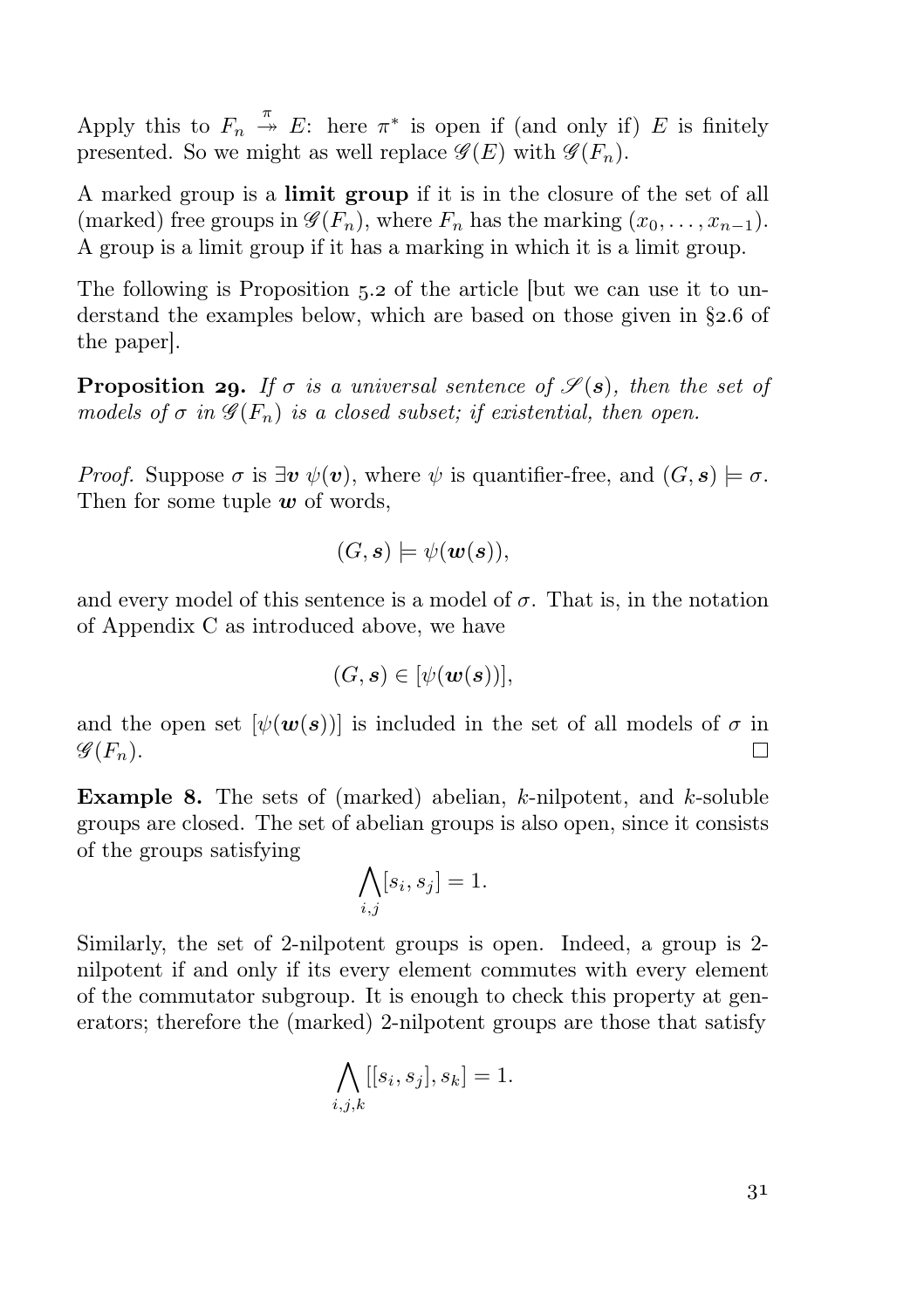Similarly, the k-nilpotent groups are those satisfying

$$
\bigwedge_{i(0),...,i(k-1)}[[\dots[[s_{i(0)},s_{i(1)}],s_{i(2)}],\dots],s_{i(k-1)}].
$$

But the 2-soluble groups are those whose commutator subgroups are abelian, and it is not clear that the commutator subgroup is generated by the commutators of the generators, that is, by the  $[s_i, s_j]$ ; so we do not have that the set of marked 2-soluble groups is open. In fact it is *not* open, provided one grants:

- there are free objects in the category of finitely generated 2-soluble groups;
- those free objects are infinitely presented groups.

Then there is a 2-soluble group G, namely  $\langle s_0, \ldots, s_{n-1} | r_0, \ldots \rangle$ , such that:

- G is not equal to  $G_m$ , namely  $\langle s_0, \ldots, s_{n-1} | r_0, \ldots, r_{m-1} \rangle$ , for any  $m$ ;
- every 2-soluble group on *n* generators is a quotient of  $G$ .

In particular,  $G_m$  is not 2-soluble; but G is the limit of the  $G_m$ .

Having  $k$ -torsion is an existential property, so the set of groups with this property is open, and the set of torsion-free groups is closed. In particular, limit groups are torsion-free.

The following is Proposition 5.3 of the paper.

**Theorem 30.** If G is a finitely generated group, and H is a group such that

$$
\operatorname{Th}(H)_\forall\subseteq \operatorname{Th}(G)_\forall,
$$

then for any tuple s that generates G, the marked group  $(G, s)$  is a limit of marked subgroups of H.

*Proof.* Every open neighborhood of  $(G, s)$  is  $[\varphi(s)]$  for some quantifierfree formula  $\varphi$  of  $\mathscr{S}$ . Then

 $(G, s) \models \varphi(s), \qquad G \models \exists x \ \varphi(x), \qquad H \models \exists x \ \varphi(x),$ 

so  $H \models \varphi(c)$  for some c. Thus  $[\varphi(s)]$  contains  $(\langle c \rangle, c)$ .

 $32$   $4.$  Limit groups

 $\Box$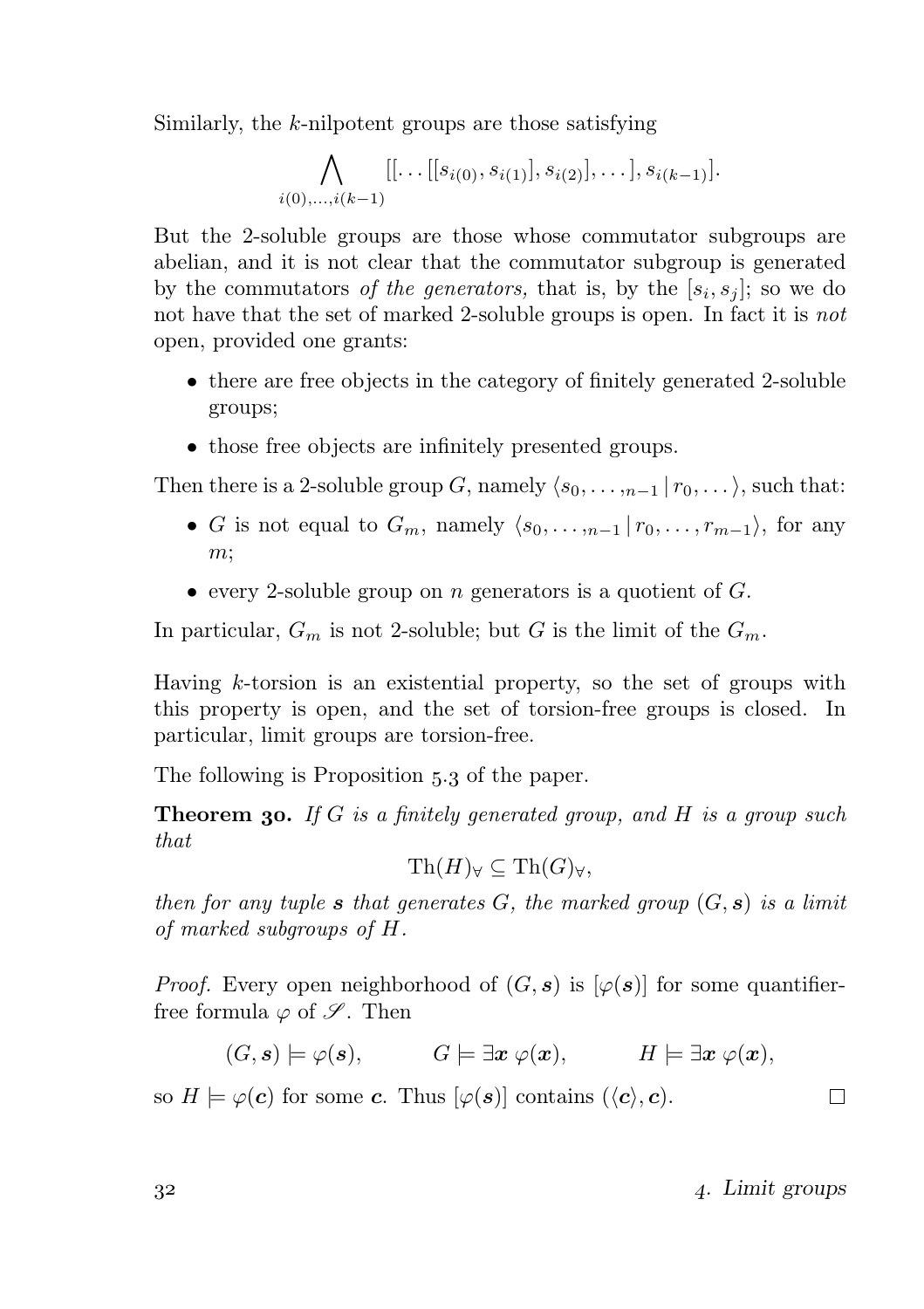This allows us to prove:

**Theorem 31.** For all finitely generated groups  $G$ , the following are equivalent.

- . G is a limit group.
- 2. Th $(F_2)_{\forall} \subset \mathrm{Th}(G)_{\forall}$ .
- 3. For any finite marking  $s$  of  $G$ , the marked group  $(G, s)$  is a limit group.

*Proof.* Trivially,  $(3) \rightarrow (1)$ .

 $(1) \rightarrow (2)$ . Suppose  $\sigma \in Th(F_2)_{\forall}$  and  $(G, s)$  is a limit group. Let

$$
D = \{ (H, s_H) \colon H \models \sigma \}.
$$

For any marking  $s'$  of the same length as s, for any  $m, (F_m, s') \in D$ (since  $F_m$  and  $F_2$  have the same universal theory). Since  $(G, s)$  is in the closure of such marked free groups and D is closed, we have  $(G, s) \in D$ . Therefore  $\sigma \in Th(G)_{\forall}$ .

 $(2) \rightarrow (3)$ . This is a special case of the last theorem.  $\Box$ 

The following is Proposition  $2.20$  —called 'marked subgroups'—of the paper.

**Theorem 32.** Suppose the marked groups  $(G_m, s_m)$  converge to  $(G, s)$  in  $\mathscr{G}(F_n)$ , and H is a subgroup of G that is generated by t, which is  $v(s)$  for some tuple **v** of words from  $F_n$ . Then the marked groups  $(\langle v(s_m) \rangle, v(s_m))$ converge to  $(H, t)$ .

*Proof.* Write  $t_m$  for  $v(s_m)$ . For all words w in as many letters as the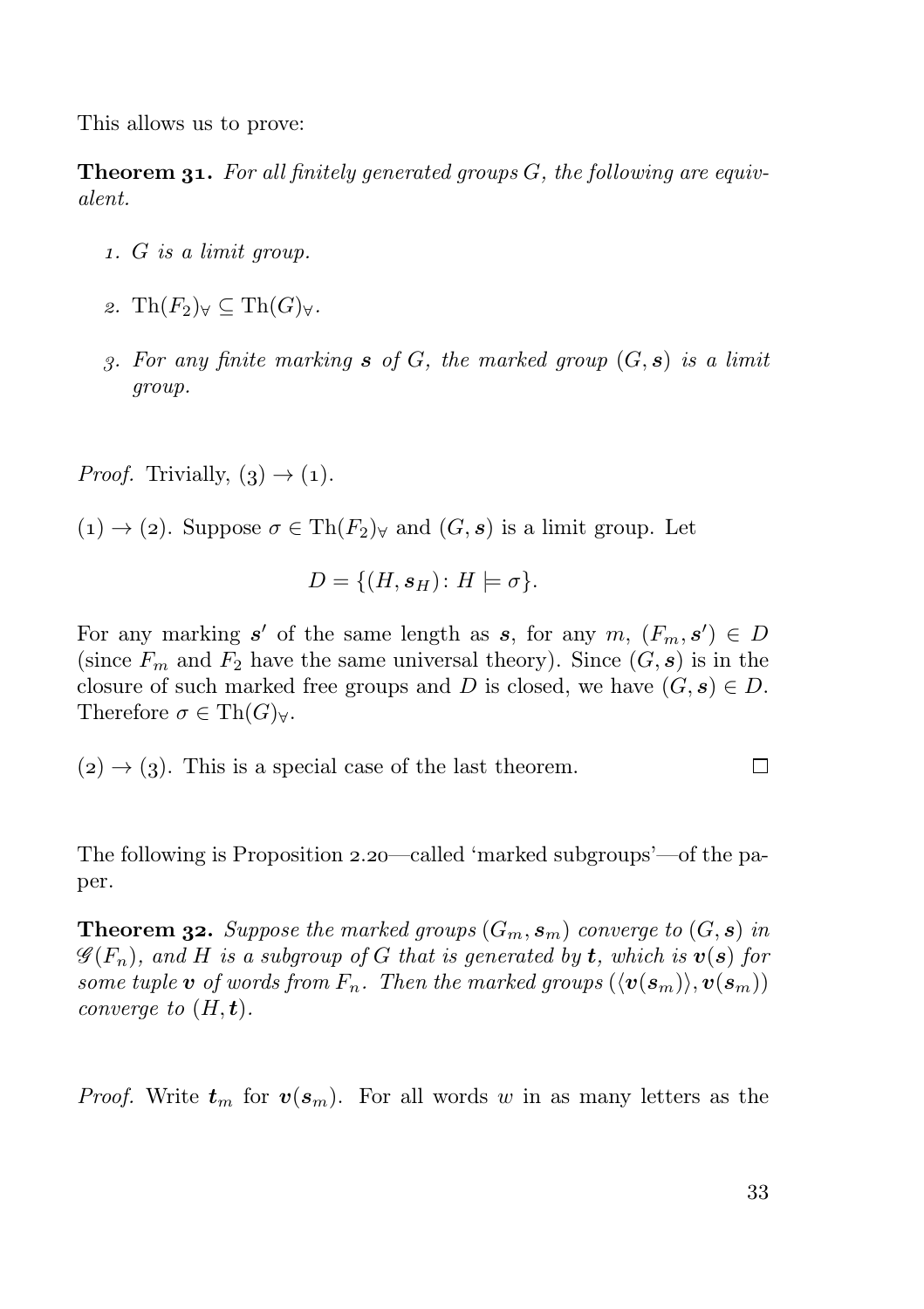length of  $t$ , if m is large enough, then the following are equivalent:

$$
(H, t) \models w(t) = 1,
$$
  
\n
$$
(G, t) \models w(t) = 1,
$$
  
\n
$$
(G, s) \models w(v(s)) = 1,
$$
  
\n
$$
(G_m, s_m) \models w(v(s_m) = 1,
$$
  
\n
$$
(G_m, t_m) \models w(t_m) = 1,
$$
  
\n
$$
(\langle t_m \rangle, t_m) \models w(t_m) = 1.
$$

As a special case, we obtain Proposition  $3.1(4)$  of the paper:

**Theorem 33.** Every 2-generated subgroup of a limit group is either a free group or a free abelian group, that is, it is isomorphic to one of

$$
\langle 1 \rangle, \qquad \qquad \mathbb{Z}, \qquad \qquad \mathbb{Z} \times \mathbb{Z}, \qquad \qquad F_2.
$$

*Proof.* Let H be a subgroup  $\langle a, b \rangle$  of a limit group. By the last theorem,  $(H, a, b)$  is the limit of a sequence of marked free groups  $(F_{n(m)}, a_m, b_m)$ (where  $n(m) \leq 2$ ). Suppose H is not free of rank 2. Then

$$
(H, a, b) \models w(a, b) = 1
$$

for some nontrivial word  $w$ . Hence if  $m$  is large enough, we have

$$
(F_{n(m)}, a_m, b_m) \models w(a_m, b_m) = 1.
$$

By Theorem 13 above,  $F_{n(m)}$  must not be free of rank 2; so  $n(m) = 1$ , that is,  $F_{n(m)}$  is isomorphic to  $Z$ . In particular,  $[a_m, b_m] = 1$ , so  $[a, b] = 1$ , that is,  $H$  is abelian. We have already observed that limit groups are torsion-free; in particular, H is torsion-free. П

**Corollary 34.** If G is a non-abelian limit group, then  $F_2$  embeds in G.

Now we have what is Theorem 5.1 of the paper:

**Theorem 35.** Suppose  $G$  is a finitely generated nonabelian group. The following are equivalent.

. G is a limit group.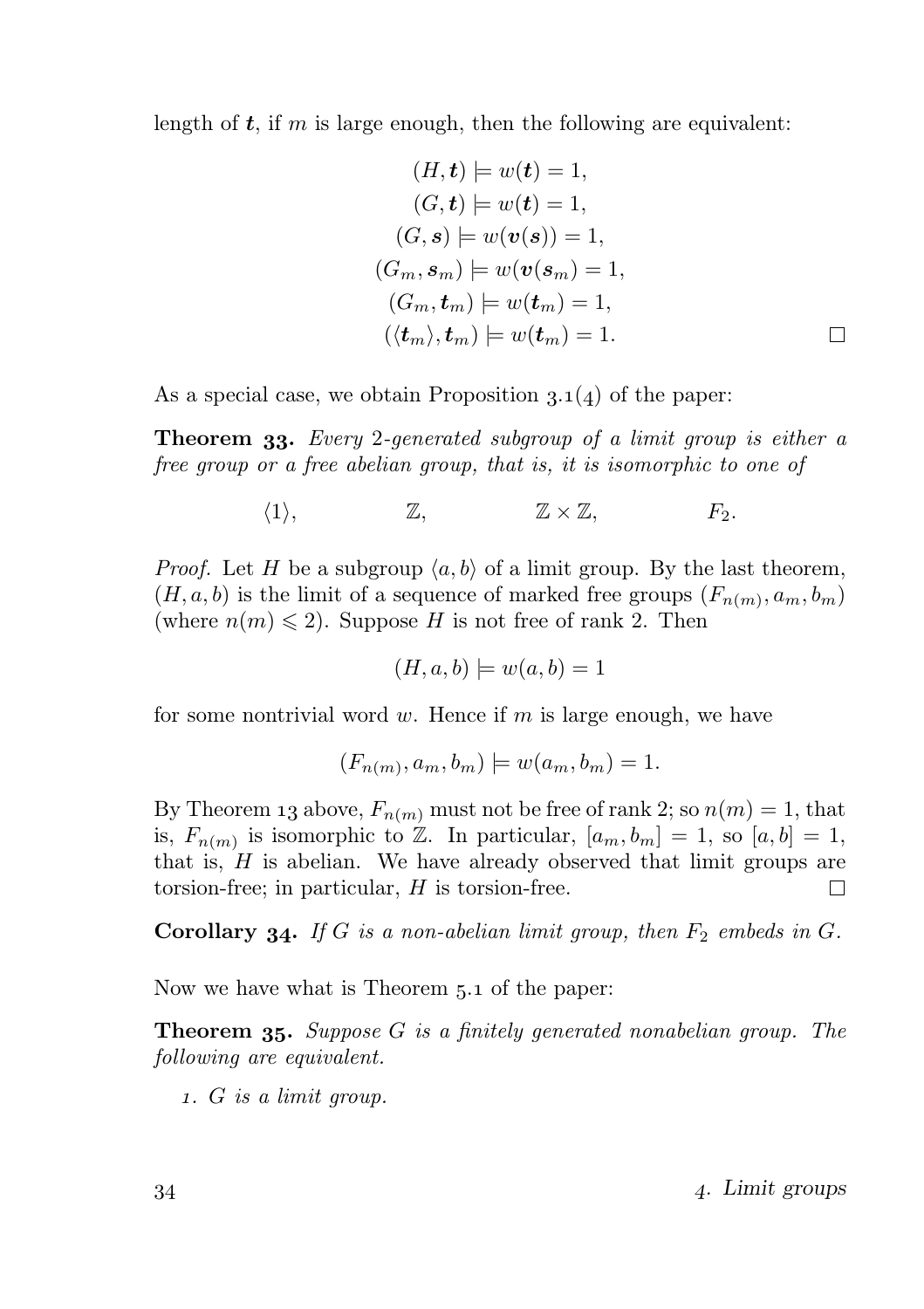2. Th $(G)_{\forall} = Th(F_2)_{\forall}$ .

*Proof.* We have  $(2) \rightarrow (1)$  by Theorem 31 above. If G is a nonabelian limit group, then by the same theorem we have  $\text{Th}(F_2)_{\forall} \subset \text{Th}(G)_{\forall}$ , and we have the reverse inclusion by the last corollary.  $\Box$ 

For ultraproducts and Łoś's Theorem, see Appendix D. Given an infinite sequence of groups, we define the normal subgroup  $N$  of the direct product as there.

**Theorem 36.** If a sequence of marked groups  $(G_m, s_m)$  converges to  $(G, \mathbf{s})$ , then there is an embedding of G in the ultraproduct  $\prod_{m\in\omega}G_m/N$ , namely

$$
w(\mathbf{s}) \mapsto (w(\mathbf{s}_m) \colon m \in \omega) \cdot N
$$

Proof. If the putative embedding is well-defined, it is a homomorphism. Therefore it is well-defined, since if  $w(s) = 1$ , then  $\{m: w(s_m) = 1\}$ is cofinite and therefore large. Similarly it is an embedding, since if  $w(s) \neq 1$ , then  $\{m: w(s_m) \neq 1\}$  is cofinite and therefore large.  $\Box$ 

A non-standard free group is a nonprincipal ultraproduct of nonabelian free groups. Let us denote such an ultraproduct by

 $E^*$ .

By Łoś's Theorem,

$$
\operatorname{Th}({}^*F)_{\forall} = \operatorname{Th}(F_2)_{\forall}.
$$

If  $G \leqslant^*F$ , then  $\mathrm{Th}({^*F})_{\forall} \subseteq \mathrm{Th}(G)_{\forall}$ ; therefore G is a limit group. The previous theorem gives the converse:

Corollary  $37.$  Every limit group embeds in  $*F$ .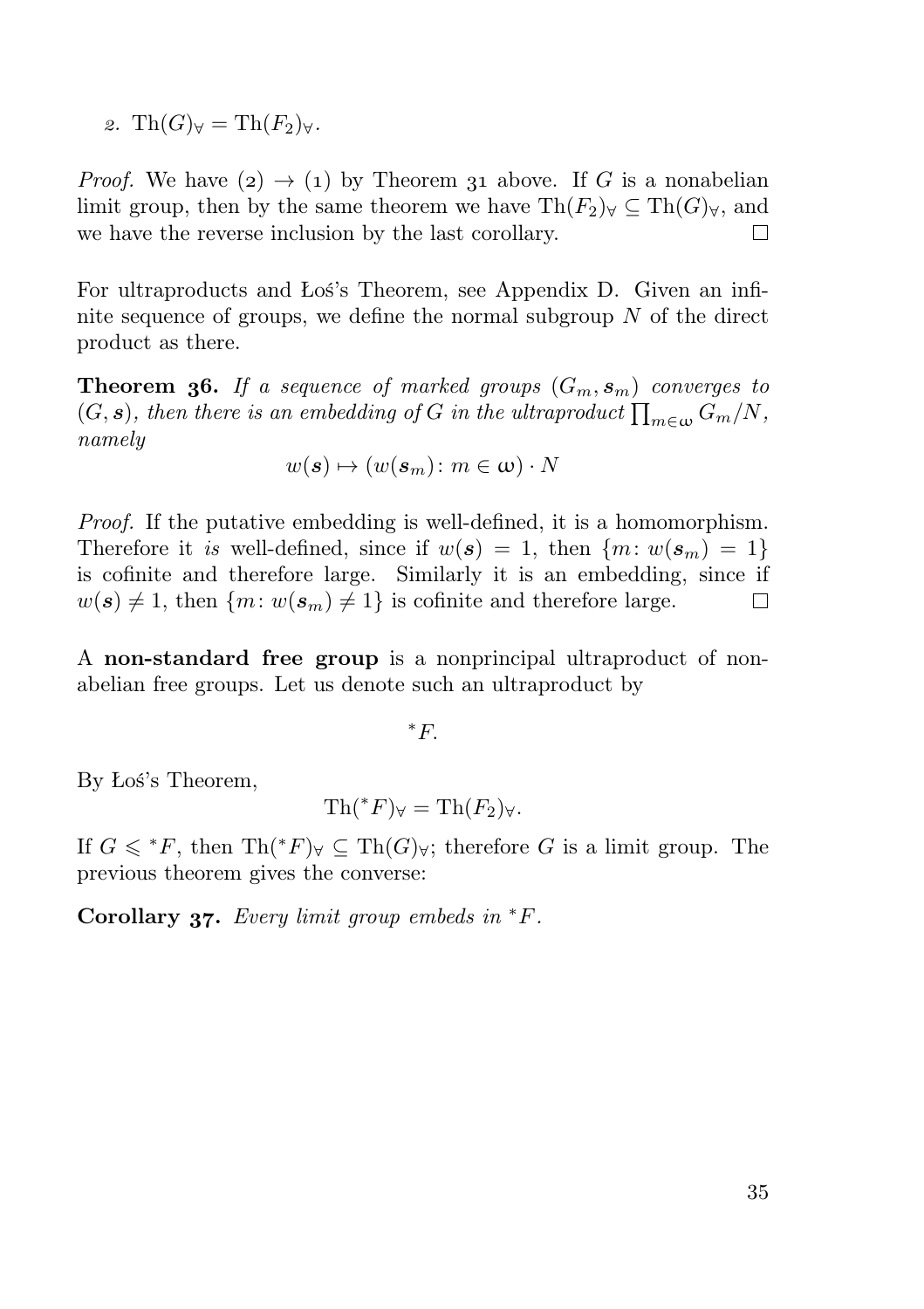#### . Limit groups

#### 5.1. Topologies

Given a group  $E$ , we let

 $\mathscr{G}(E) = \{$ quotient groups of  $E\}.$ 

We have topologized this set in two equal ways:

1. If  $G \in \mathscr{G}(E)$ , then

$$
G = E/1^G.
$$

Hence we can give  $\mathscr{G}(E)$  the **Tychonoff topology** by embedding it in  $\mathscr{P}(E)$  under

 $G \mapsto 1^G.$ 

If A and B are disjoint finite subsets of E, then  $\mathscr{G}(E)$  has the basic open set

 $U_{A,B}$ , which is  $\{G: A \subseteq 1^G \wedge B \cap 1^G = \varnothing\}.$ 

No presentation of  $E$  is required. (This is the advantage of the Tychonoff topology.)

Say  $D \in \mathscr{G}(E)$ . If  $G \in \mathscr{G}(D)$ , then

$$
G = D/1^G = (E/1^D)/(N/1^D) \cong E/N,
$$

where

$$
N=\bigcup 1^G.
$$

Thus  $\mathscr{G}(D)$  embeds in  $\mathscr{G}(E)$  under

$$
G \mapsto E / \bigcup 1^G.
$$

But the induced topology on  $\mathscr{G}(D)$  is the same as its own Tychonoff topology.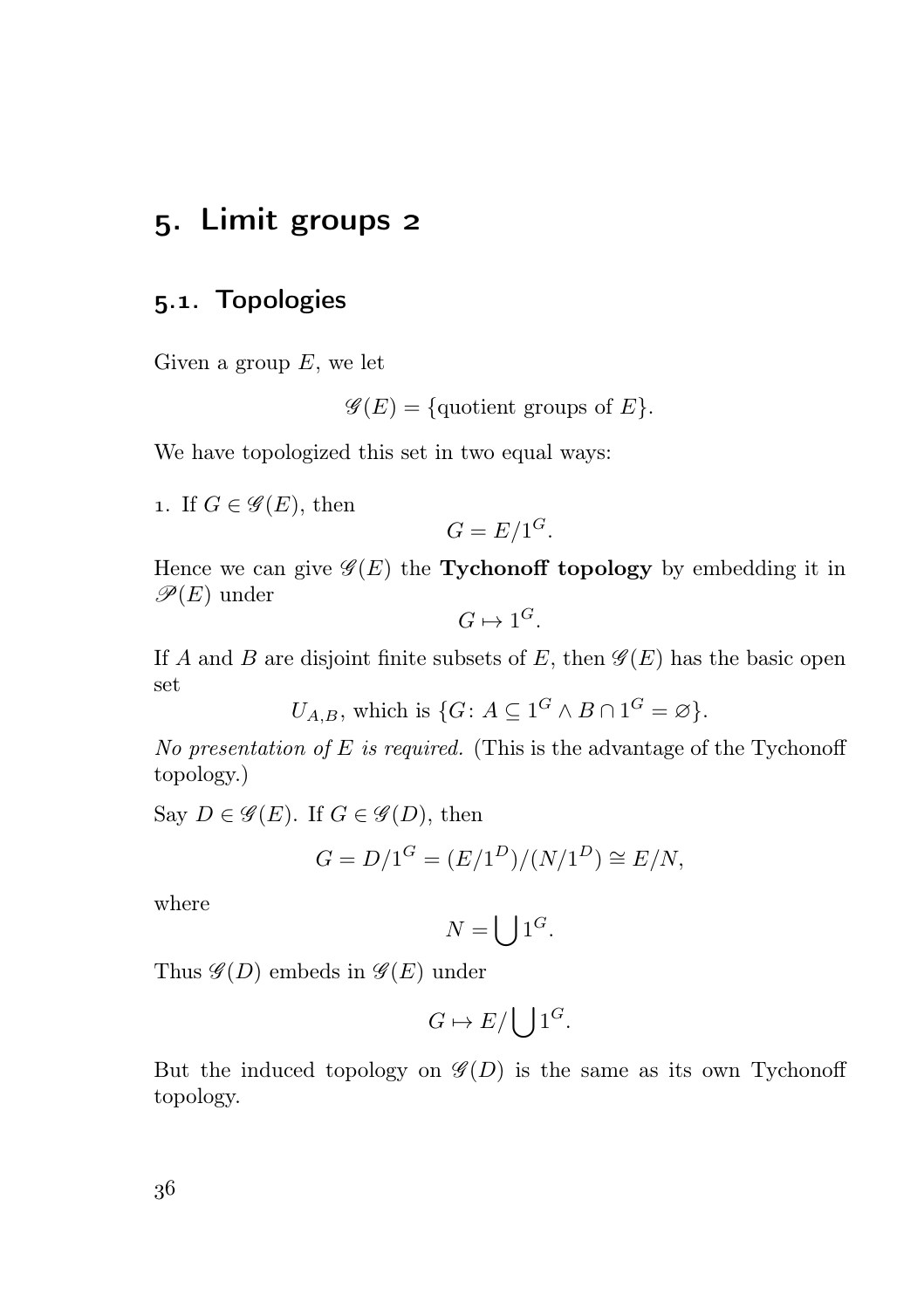. Let

$$
\mathscr{S}=\{1,{}^{-1},{}\cdot{}\}.
$$

Suppose E is presented as  $\langle S| R \rangle$ . We may suppose

- $S$  is a set of new constants,
- R is a set of closed terms of  $\mathscr{S}(S)$ .

Let

 $T_{S,R}$ 

be the quantifier-free theory of groups in  $\mathcal{S}(S)$ , with an additional axiom

 $w=1$ 

for each w in R. Then  $E \models T_{S,R}$ , but  $T_{S,R}$  is generally not complete. Let

 $S(T_{S,R})$ 

be the space of quantifier-free completions of  $T_{S,R}$ . Then  $\mathscr{G}(E)$  is in bijection with this space under

$$
G \mapsto \text{diag}_S(G),
$$

where  $\text{diag}_{S}(G)$  is the quantifier-free theory of G in  $\mathscr{S}(S)$ . (It is practically the Robinson diagram of G.) Then  $\mathscr{G}(E)$  inherits the Stone **topology:** if  $\sigma$  is a quantifier-free sentence of  $\mathscr{S}(S)$ , then  $\mathscr{G}(E)$  has a basic open set

$$
[\sigma]
$$
, which is  $\{G: G \models \sigma\}$ .

If  $g \in E$ , then  $g = w_g^E$  for some closed term  $w_g$  of  $\mathscr{S}(S)$ . Then

$$
U_{A,B}=[\sigma],
$$

where

$$
\sigma \text{ is } \bigwedge_{a \in A} w_a = 1 \land \bigwedge_{b \in B} w_b \neq 1.
$$

So the Tychonoff and Stone topologies are the same. Elements of  $\mathscr{G}(E)$ are **marked** by S: they are groups in  $\mathcal{S}(S)$  that are generated by their interpretations of S.

We can now consider elements of  $\mathscr{G}(E)$  as isomorphism-classes of groups marked by  $S$ . (This is the advantage of the Stone topology.)

#### 5.1. Topologies 37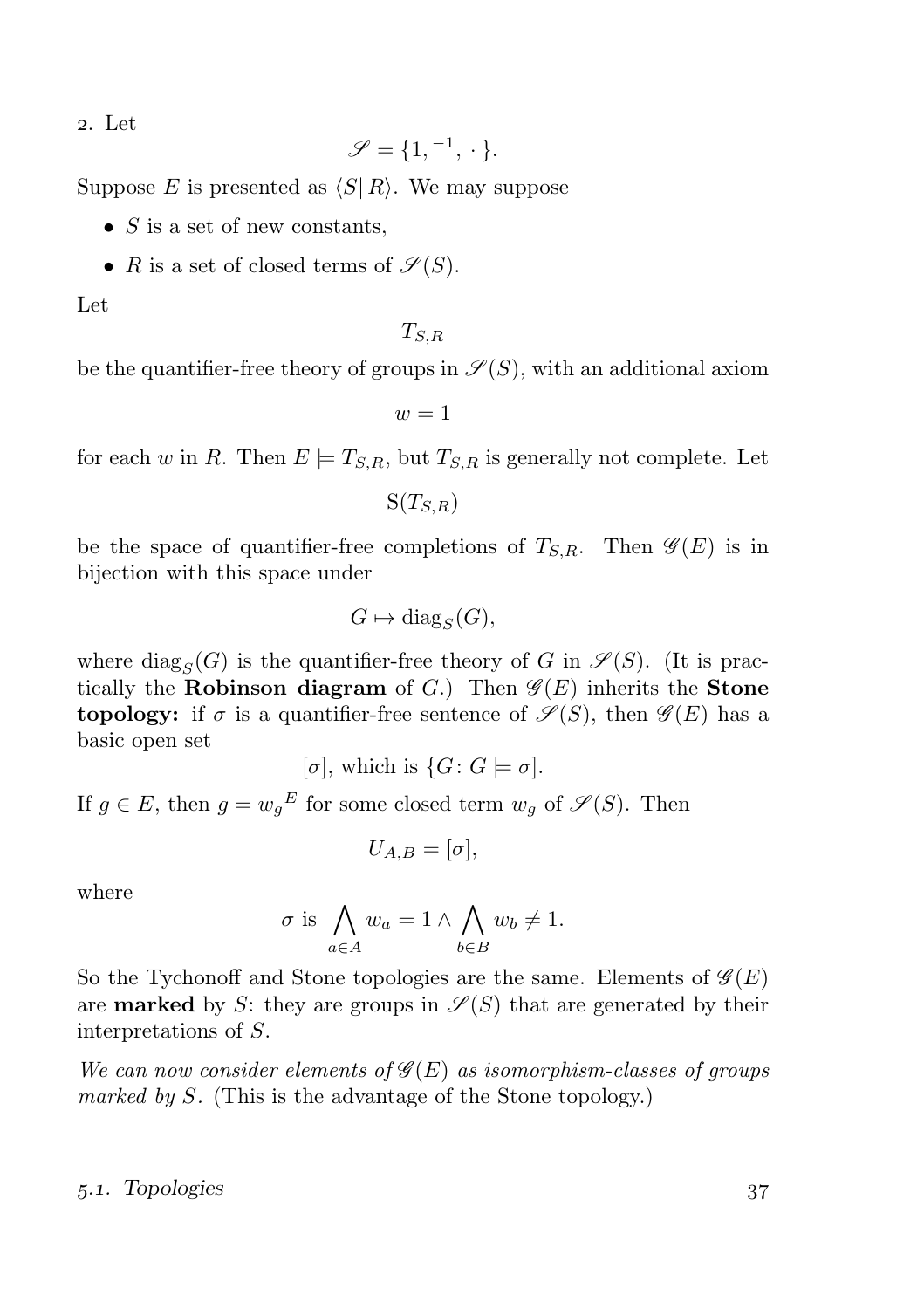The foregoing holds for any group  $E$ . However, if  $E$  has a metric d, then  $\mathscr{G}(E)$  has the **Gromov–Hausdorff topology.** In this, for each positive real number r, an element G of  $\mathscr{G}(E)$  has an open neighborhood comprising those H in  $\mathscr{G}(E)$  such that, for all q in E,

$$
g \in 1^G \wedge 1^H \to d(g, h) \geq r.
$$

The Gromov–Hausdorff topology on  $\mathscr{G}(E)$  agrees with the Tychonoff topology if and only if every ball around 1 in  $(E, d)$  is finite. Such is the case when  $E$  is finitely generated, and d is the **word metric.** But even if  $E$ is not finitely generated, but is still countable, an appropriate metric can be defined, as for example by means of a bijection with Z.

In any case, we shall just use the Tychonoff topology.

If E is countable, then the  $\mathscr{G}(E)$  topology is first countable (points have countable neighborhood bases; in fact the topology is second countable itself has a countable basis). So the following are equivalent conditions on a subset A and a point P of  $\mathscr{G}(E)$ :

- 1.  $P \in \text{cl}(A)$ .
- 2. A sequence  $(P_k : k \in \omega)$  of points of A converges to P.

**Theorem 38.** Given a set  $\Omega$  and a sequence  $(A_k : k \in \omega)$  of elements of  $\mathscr{P}(\Omega)$ , we have

$$
\liminf_{k} A_k = \bigcup_{k \in \omega} \bigcap_{k \leq m} A_m \subseteq \bigcap_{k \in \omega} \bigcup_{k \leq m} A_m = \limsup_{k} A_k.
$$

 $[The$  equations are by definition. The two limits are equal to the same set A if and only if the sequence converges to A in the Tychonoff topology on  $\mathscr{P}(\Omega)$ . In particular, the sequence converges to A in either of two cases:

\n- $$
A_0 \subseteq A_1 \subseteq \ldots
$$
 and  $\bigcup_{k \in \omega} A_k = A$ .
\n- $A_0 \supseteq A_1 \supseteq \ldots$  and  $\bigcap_{k \in \omega} A_k = A$ .
\n

*Proof.* Say  $\liminf_k A_k = A$ . For every open neighborhood  $U_{X,\varnothing}$  of A, we have  $X \subseteq A$ , and therefore (since X is finite)  $A_m \in U_{X,\varnothing}$  if m is large enough.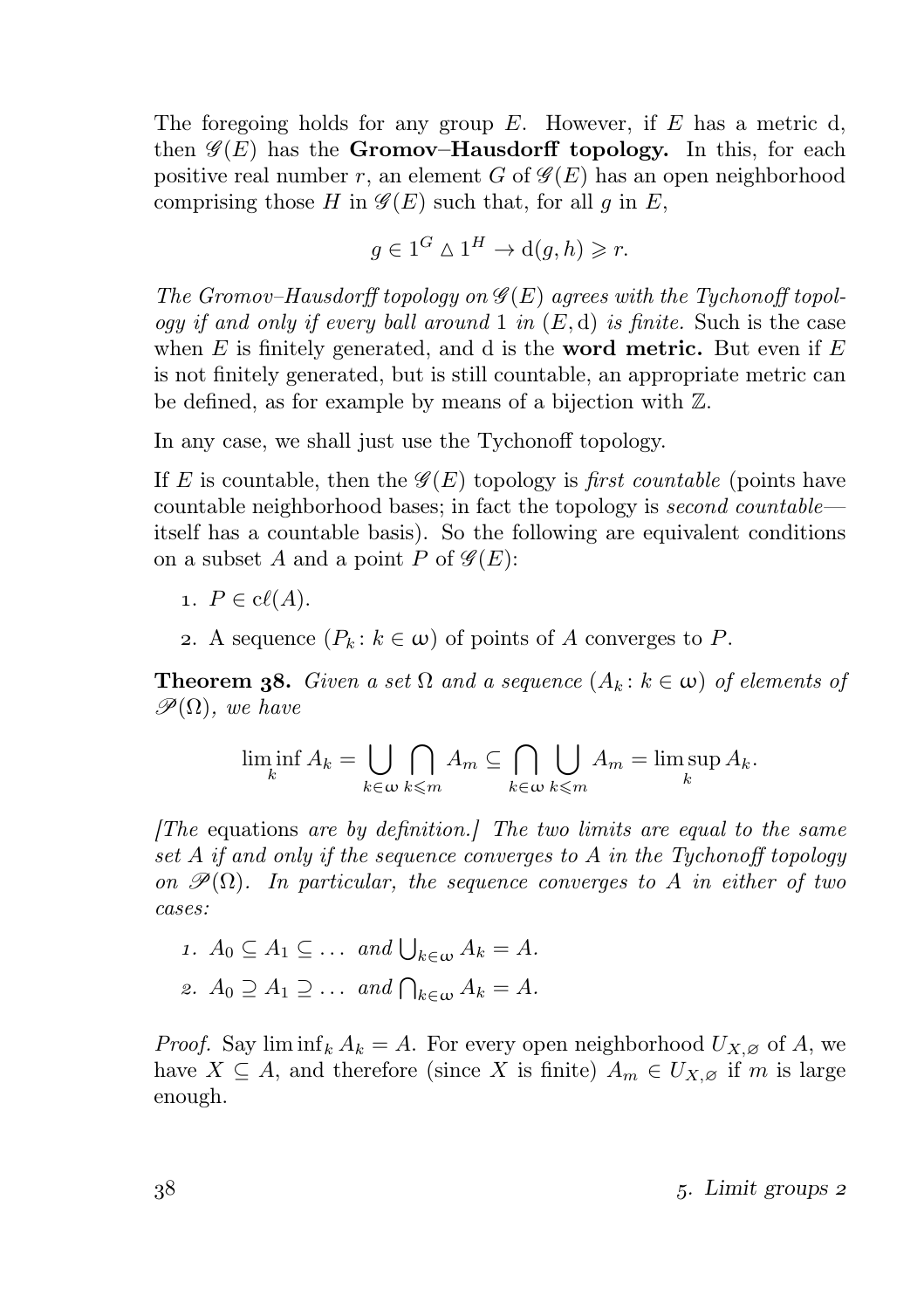Similarly, if  $\limsup_k A_k = B$ , then for every neighborhood  $U_{\varnothing, Y}$  of B, we have  $Y \cap B = \emptyset$ , so  $A_m \in U_{\emptyset, Y}$  if m is large enough.

Finally, in any case,

$$
U_{X,Y}=U_{X,\varnothing}\cap U_{\varnothing,Y}.
$$

Therefore, if  $A = B$ , then  $(A_k : k \in \omega)$  converges to this.

But suppose now  $c \in B \setminus A$ .

- If  $c \in C$ , then  $C \in U_{\{c\},\varnothing}$ , but for all k in  $\omega$ , there is m such that  $k \leq m$ , and  $c \notin A_m$ , so  $A_m \notin U_{\{c\},\varnothing}$ .
- If  $c \notin C$ , then  $C \in U_{\emptyset, \{c\}}$ , but for all k in  $\omega$ , there is m such that  $k \leq m$ , and  $c \in A_m$ , so  $A_m \notin U_{\emptyset, \{c\}}$ .  $\Box$

We have examples of each of the special cases:

\n- 1. 
$$
\lim_{m \to \infty} \langle \omega | m \rangle = \langle \omega | \omega \rangle = \langle \rangle
$$
, that is,  $\lim_{m \to \infty} \langle s_0, s_1, \ldots | s_0, \ldots, s_{m-1} \rangle = \{0\}.$
\n- 2.  $\lim_{m \to \infty} \langle \omega | \omega \rangle = \langle \omega | \rangle = F_{\omega}$ , that is.
\n

2.  $\lim_{m\to\infty}\langle\omega|\omega\setminus m\rangle = \langle\omega|\rangle = F_{\omega}$ , that is,

$$
\lim_{m\to\infty}\langle s_0,s_1,\ldots|s_m,s_{m+1},\ldots\rangle=F_{\omega}.
$$

There is no convergence here in the Gromov–Hausdorff topology induced by the word metric. We are in a more general situation with:

3.  $\lim_{m\to\infty} (\mathbb{Z}/m\mathbb{Z}, 1+m\mathbb{Z}) = (\mathbb{Z}, 1)$ , because we can write

$$
\mathbb{Z}/m\mathbb{Z} = \langle s | s^m \rangle, \qquad \mathbb{Z} = \langle s | \rangle
$$

(this makes the claim meaningful), and

$$
\langle \ \rangle = \{0\} \subseteq \bigcap_{k \in \omega} \bigcup_{k \leq m} m\mathbb{Z}
$$
  

$$
\subseteq \bigcap_{k \in \omega} \left( \mathbb{Z} \setminus \left( \{-k+1, -k+2, \dots, -1\} \cup \{1, 2, \dots, k-1\} \right) \right) = \{0\}.
$$

5.1. Topologies 39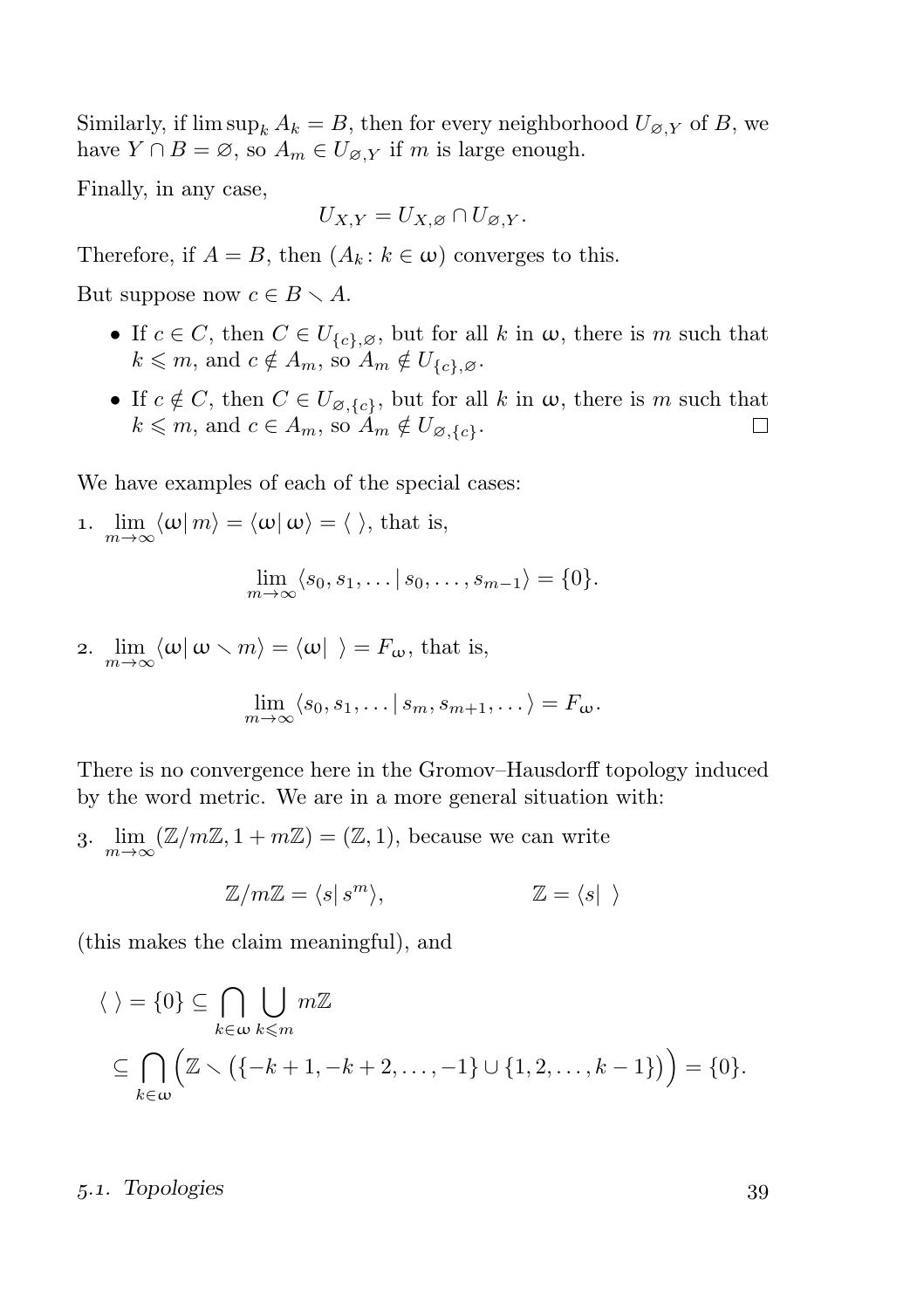The last is an example of:

**Theorem 39.** Suppose  $\mathscr{A} \subseteq \mathscr{G}(E)$ . If  $E \in cl(\mathscr{A})$ , then

$$
\bigcap_{G\in\mathscr{A}}1^G=\langle\ \rangle.
$$

Finitely presented groups that are limits can always be considered as being of the type of the last example. The following corresponds to Lemma 2.3 of Champetier and Guirardel [2]; with the Stone topology, it becomes a triviality.

**Theorem 40.** Suppose  $E = \langle S | R \rangle$ , where R is finite. Then  $\mathscr{G}(E)$  is a neighborhood of E in  $\mathscr{G}(F_S)$ . Thus if  $\mathscr{A} \subseteq \mathscr{G}(F_S)$  and  $E \in cl(\mathscr{A})$ , then

$$
\bigcap_{G\in\mathscr{A}\cap\mathscr{G}(E)}1^G=\langle\ \rangle.
$$

*Proof.* E has the neighborhood  $[\sigma]$  in  $\mathscr{G}(F_S)$ , and  $[\sigma] \subset \mathscr{G}(E)$ , where

$$
\sigma \text{ is } \bigwedge_{w \in R} w = 1. \qquad \qquad \Box
$$

The converse of Theorem 39 fails: if  $G_m$  is  $\langle \omega | \omega \rangle \{m\}$  in  $\mathscr{G}(F_\omega)$ , then

$$
\bigcap_{m\in\omega}1^{G_m}=\langle\ \rangle,\qquad\qquad\lim_{m\to\infty}G_m=\langle\omega|\,\omega\rangle\neq F_\omega.
$$

By definition, a limit group is the limit of a sequence of free groups in some  $\mathscr{G}(F_n)$  (where  $n \in \omega$ ). If E is a *finitely presented* limit group, then, by Theorem 40, it is the limit of a sequence of free groups in  $\mathscr{G}(E)$ . Thus, being a finitely presented limit group is invariant under isomorphism. Champetier and Guirardel [2] show this for all limit groups in  $\S$ 2.7, Corollary 2.18. We shall have it instead as a consequence of Theorems  $48$  and  $57$ .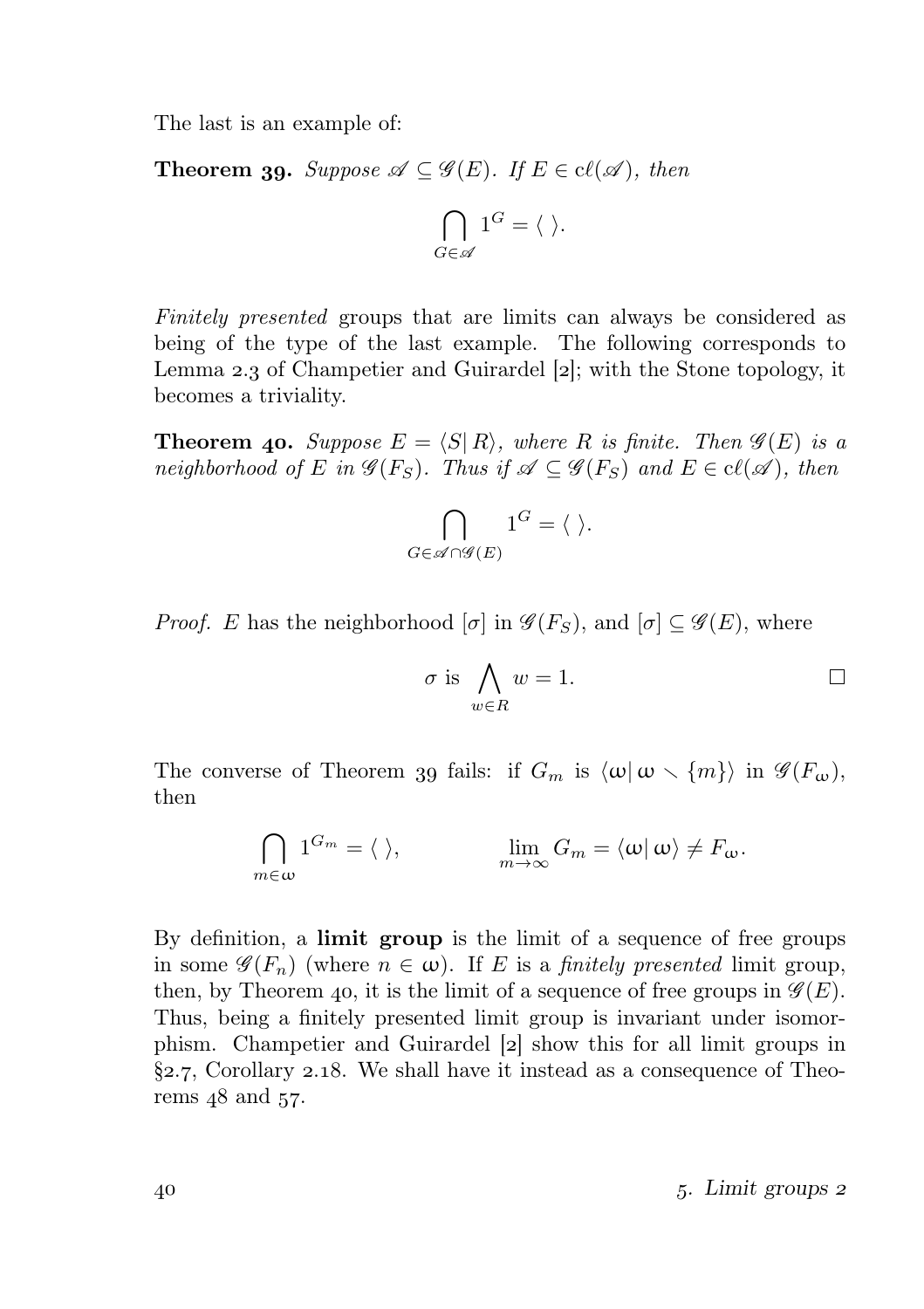### 5.2. Ultrapowers

[Not presented; just a summary of Appendix D.]

A (nonprincipal) ultrapower of a group G is a quotient  $G^{\omega}/N$ , understood as follows.

The group  $G^{\omega}$ , or  $\prod_{\omega} G$ , is the group of sequences  $(g_k : k \in \omega)$ , where  $g_k \in G$  in each case. We can write  $(g_k : k \in \omega)$  as g. The **support** of g is the set

$$
\{k\colon g_k \neq 1\};
$$

we can write this as  $\text{supp}(q)$ .

**Lemma 41.** Among subgroups  $H$  of  $G$  such that

$$
g \in H \to \mathrm{supp}(g) \subset \omega,
$$

there is a maximal instance, N, which is normal; and we may require

$$
\sum_{\omega} G \leqslant N.
$$

*Proof.* Let **m** be a maximal ideal of  $\mathcal{P}(\omega)$  as a Boolean ring:

$$
A \in \mathfrak{m} \wedge B \in \mathfrak{m} \leftrightarrow \omega \smallsetminus (A \cup B) \notin \mathfrak{m}.
$$

Elements of  $m$  can be called **small**; of  $\mathcal{P}(\omega) \setminus m$ , **large.** Then we can let  $N$  be the set of elements of  $G$  with small support:

$$
N = \{ g \colon g \in G^{\omega} \land \text{supp}(g) \in \mathfrak{m} \}.
$$

To meet the second condition, we require m to be non-principal.  $\Box$ 

When N is as in the lemma,  $G^{\omega}/N$  is a non-principal ultrapower of G, and we may denote it by

 ${}^*G$ .

The proof of the lemma suggests how to replace  $G$  with an arbitrary structure, such as a ring.

#### 5.2. Ultrapowers 41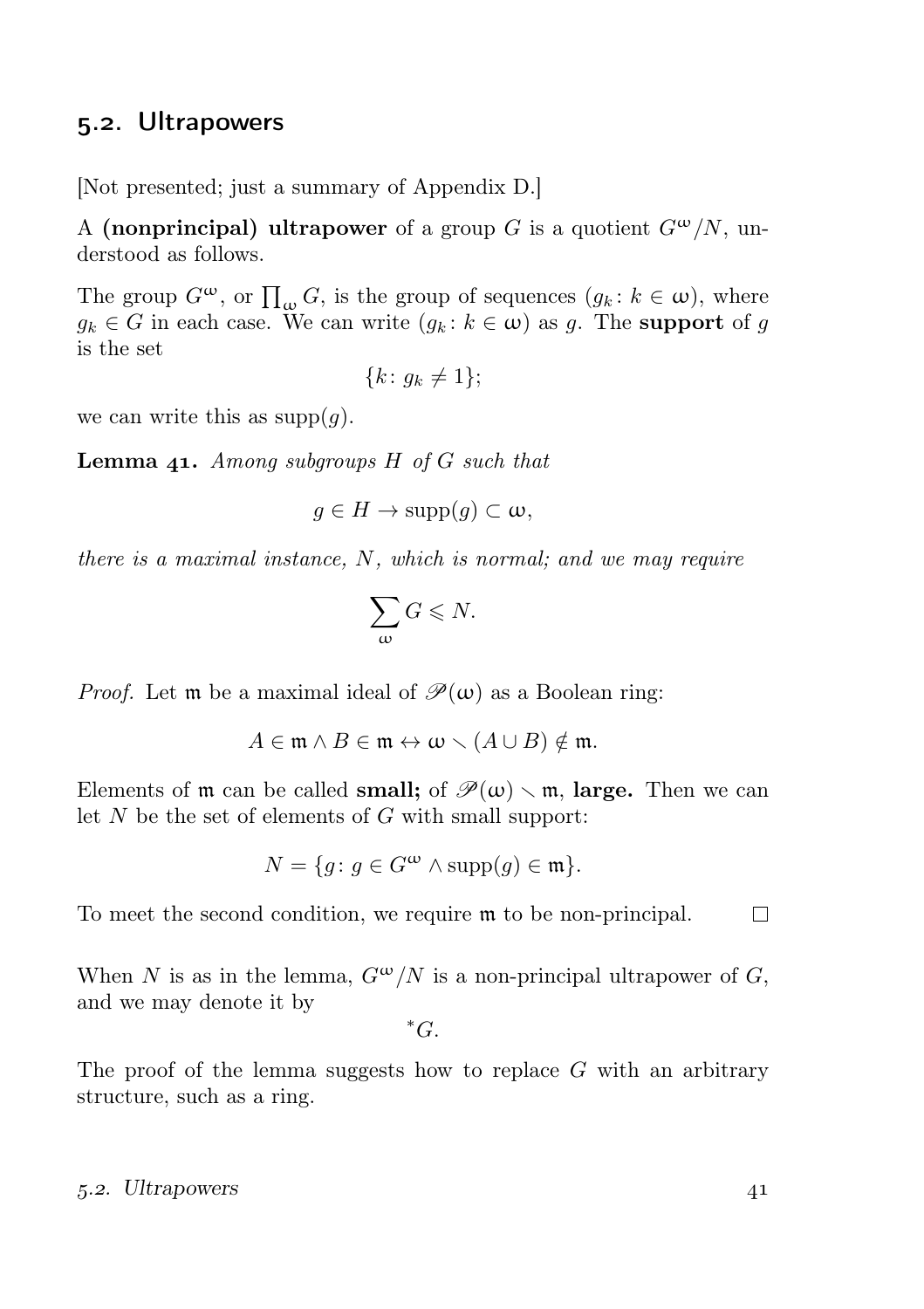**Theorem 42** (Łoś). The homomorphism  $g \mapsto (g, g, \dots) \cdot N$  from G to <sup>∗</sup>G is an elementary embedding:

 $G \prec {}^*G$ .

Likewise with arbitrary structures for G.

Piotr showed:

**Theorem 43.** The limit groups are just the finitely generated subgroups of  $*F_2$ .

### 5.3. Residual properties

Say  $\mathfrak X$  is an adjective of groups that is true of the trivial group. More precisely,  $\mathfrak X$  is a class of groups that is closed under isomorphism and contains  $\langle \ \rangle$ . Some quotients  $E/N$  are  $\mathfrak{X}$ . The quotient

$$
E / \bigcap_{E/N \in \mathfrak{X}} N
$$

may not be  $\mathfrak{X}$ ; but it is called **residually**  $\mathfrak{X}$ . Thus, E is residually  $\mathfrak{X}$  if and only if

$$
(*)\qquad \qquad \bigcap_{E/N\in\mathfrak{X}}N=\langle\ \rangle;
$$

equivalently, for all g in  $E \setminus \{1\}$ , there is an epimorphism  $\varphi$  from E to an  $\mathfrak X$  group H such that

$$
g \notin \ker(\varphi).
$$

Note that (∗) can be written as

$$
\bigcap_{G \in \mathfrak{X} \cap \mathscr{G}(E)} 1^G = \langle \ \rangle.
$$

Therefore, by Theorem 39, we have:

**Theorem 44.** A group is residually  $\mathfrak{X}$  if it is a limit of  $\mathfrak{X}$  quotients of itself.

. Limit groups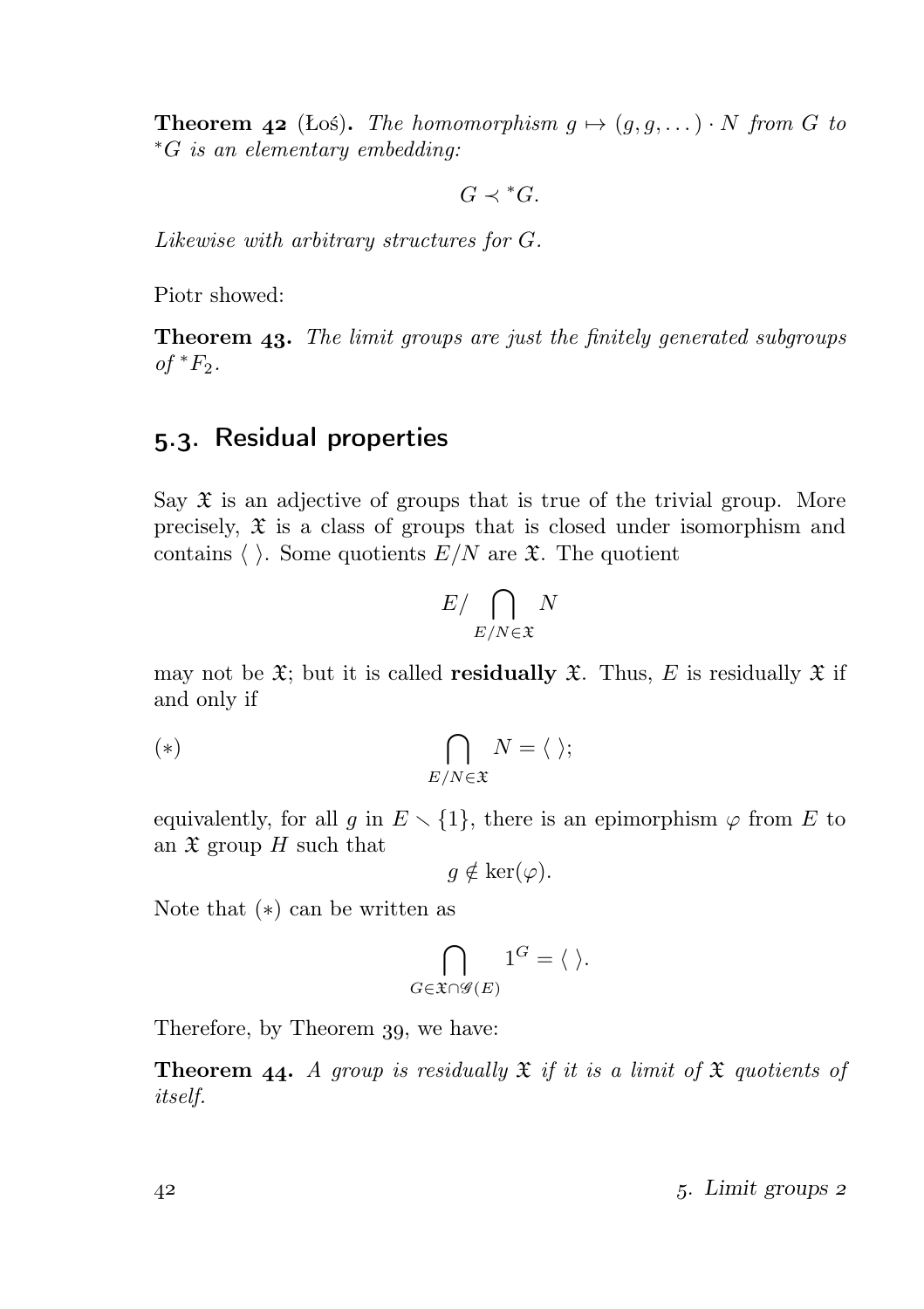We shall see that the converse fails. Meanwhile, by Theorem 40, we have the following, which Champetier and Guirardel  $[2, §2.4]$  (e) state in case  $\mathfrak X$  is free.

**Theorem 45.** Finitely presented groups that are limits of  $\mathfrak{X}$  groups are residually X.

In particular, finitely presented limit groups are residually free. We shall show (Theorem 57) that *all* limit groups are residually free.

Ali showed the following. How easily is it obtained from Theorem  $44$ ?

**Theorem 46.** Free groups are residually finite.

One has the following, for example, though it is obvious for free groups. (It is found in Derek J.S. Robinson  $[5, 2.2.5]$ .)

**Theorem 47.** The word problem of a finitely presented residually finite group is soluble.

*Proof.* Say  $G = \langle s_0, \ldots, s_{n-1} | w_0, \ldots, w_{p-1} \rangle$ . Given w in  $F_n$ , writing G as  $F_n/N$ , we want to know whether  $w \in N$ .

1. We can effectively list the elements of N as  $(g_k : k \in \omega)$ . (This requires only that G be recursively presented.)

2. We can effectively list, as  $(a_k : k \in \omega)$ , the images of w under homomorphisms from G into (finite) groups  $({0, \ldots, m}, \cdot)$ , where  $n \in \omega$ .

Either  $w \in N$ , so  $g_k = w$  for some k; or  $w \notin N$ , so  $a_k \neq 1$  for some k.  $\Box$ 

The group E is fully residually  $\mathfrak{X}$ , or  $\omega$ -residually  $\mathfrak{X}$ , if for all finite subsets A of  $E \setminus \{1\}$  there is an epimorphism  $\varphi$  from E to an  $\mathfrak X$  group such that

$$
A \cap \ker(\varphi) = \varnothing;
$$

equivalently, there is G in  $\mathscr{G}(E)$  such that

$$
G \in \mathfrak{X}, \qquad A \cap 1^G = \varnothing,
$$

that is,  $\mathfrak{X} \cap U_{\emptyset, A}$  is nonempty in  $\mathscr{G}(E)$ . In this space, E has a neighborhood base consisting of such sets  $U_{\emptyset, A}$ . Now Theorem 44 leads to what is basically a restatement of the new definition:

#### 5.3. Residual properties 43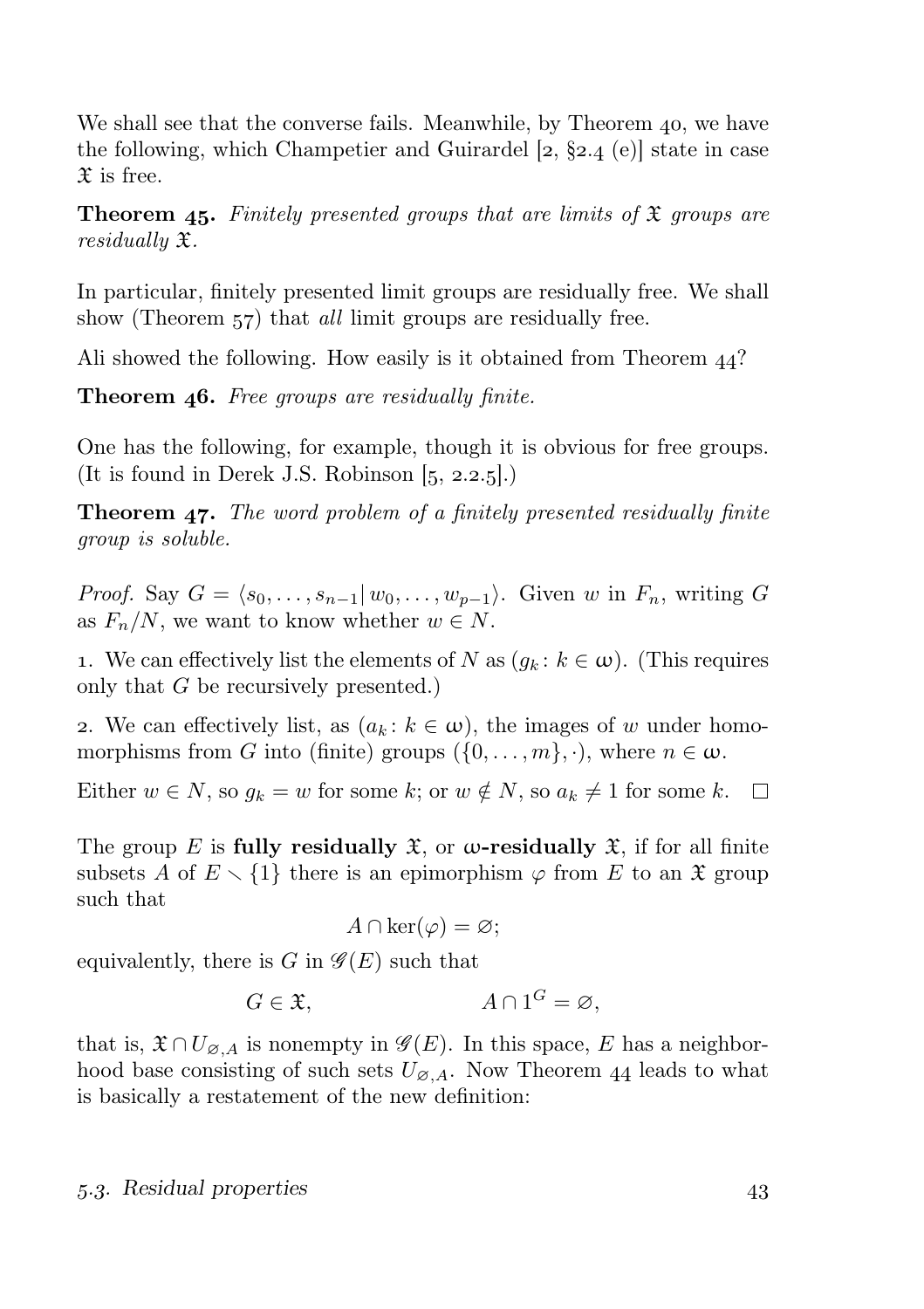**Theorem 48.** A group G is fully residually  $\mathfrak X$  if and only if it is a limit point of  $\mathfrak{X} \cap \mathscr{G}(G)$ .

In particular, finitely generated fully residually free groups are limit groups. The converse is true for finitely presented limit groups, by Theorem 40. We shall show that the converse is true generally in Theorem 57.

Meanwhile, for which  $\mathfrak X$  can a group be residually  $\mathfrak X$ , but not fully?

**Theorem 49.** Residually  $\mathfrak X$  groups are fully residually  $\mathfrak X$ , provided  $\mathfrak X$  is closed under subgroups and (binary) products.

*Proof.* Under the hypothesis, suppose G is residually  $\mathfrak{X}$ , and  $G \setminus \{1\}$ contains  $g_0$  and  $g_1$ . Then G has normal subgroups  $N_i$  such that  $g_i \notin N_i$ . But  $G/(N_0 \cap N_1)$  embeds in  $G/N_0 \times G/N_1$ . П

In particular, residually finite groups are fully residually finite. (So free groups are fully residually finite.) Champetier and Guirardel  $[2, §2.4(e)]$ show that residually finite groups are limits of finite groups, by using the Gromov–Hausdorff topology; but the claim is immediate from the definition, understood as Theorem 48.

Theorem 49 does not apply to residually free groups. Indeed, the group

$$
F_2 \times \mathbb{Z}
$$
, which is  $\langle x, y, z | [x, z], [y, z] \rangle$ ,

is residually free, but not fully residually free: the three generators, along with  $[x, y]$ , cannot be mapped nontrivially into a free group. The result is in the paper [] of Benjamin Baumslag based on his doctoral thesis of at London University. The result is a consequence of his theorem that a residually free group is fully residually free if and only if it is residually free and commutative transitive:

$$
[x, y] = 1 \land [y, z] = 1 \land y \neq 1 \to [x, z] = 1.
$$

Champetier and Guirardel repeat this as  $[2, Thm 2.12]$ . Benjamin Baumslag is the younger brother of Gilbert Baumslag, who was Ali's reference.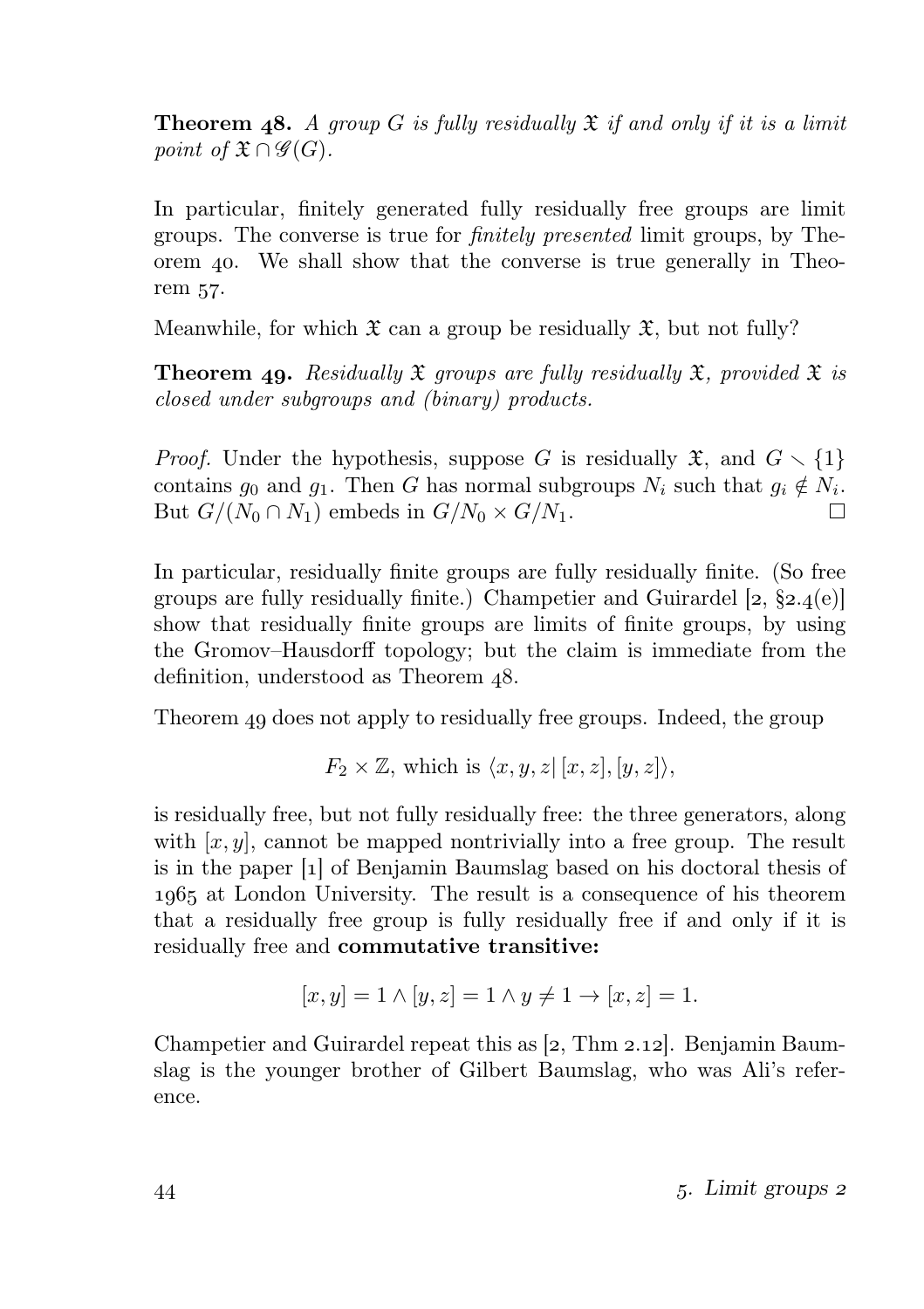Again, finitely presented limit groups are fully residually free. To show that all limit groups are fully residually free (Theorem  $57$ ), we shall use an application of residualness to rings:

**Theorem 50** (Hilbert's Nullstellensatz). A finitely generated integral domain that includes a field  $K$  is fully residually algebraic over  $K$ .

*Proof.* Suppose  $K[x_0, \ldots, x_{n-1}]$  is an integral domain, and

$$
\{f_0(\boldsymbol{x}),\ldots,f_{p-1}(\boldsymbol{x})\}\subseteq K[\boldsymbol{x}]\setminus\{0\}.
$$

By Hilbert's Basis Theorem,

$$
K[\boldsymbol{x}] \cong K[\boldsymbol{X}]/(g_0,\ldots,g_{q-1})
$$

for some  $q_k$ . The system

$$
\bigwedge_{j
$$

is solved by  $x$  in  $K[x]$  and hence in  $K[x]^{\text{alg}}$ ; therefore it has a solution  $t$ in  $K^{\text{alg}}$ , since

$$
K^{\mathrm{alg}}\preccurlyeq K[\boldsymbol{x}]^{\mathrm{alg}}
$$

by the model-completeness of ACF. Then the rule  $x_i \mapsto t_i$  determines a well-defined K-homomorphism  $\varphi$  from  $K[x]$  into  $K^{\text{alg}}$  such that

$$
\varphi(f_j(\boldsymbol{x})) \neq 0. \qquad \qquad \Box
$$

Then we have the following **porism**, which is Champetier and Guirardel [2, Lemma 6.7] (attributed to Remeslennikov). As Proclus [4] writes,

'Porism' is a term applied to a certain kind of problem, such as those in the Porisms of Euclid. But it is used in its special sense when as a result of what is demonstrated some other theorem comes to light without our propounding it. Such a theorem is therefore called a 'porism',<sup>1</sup> as being a kind of incidental gain resulting from the scientific demonstration.  $[212]$ 

From πορίζω, 'furnish', 'provide' [translator's note].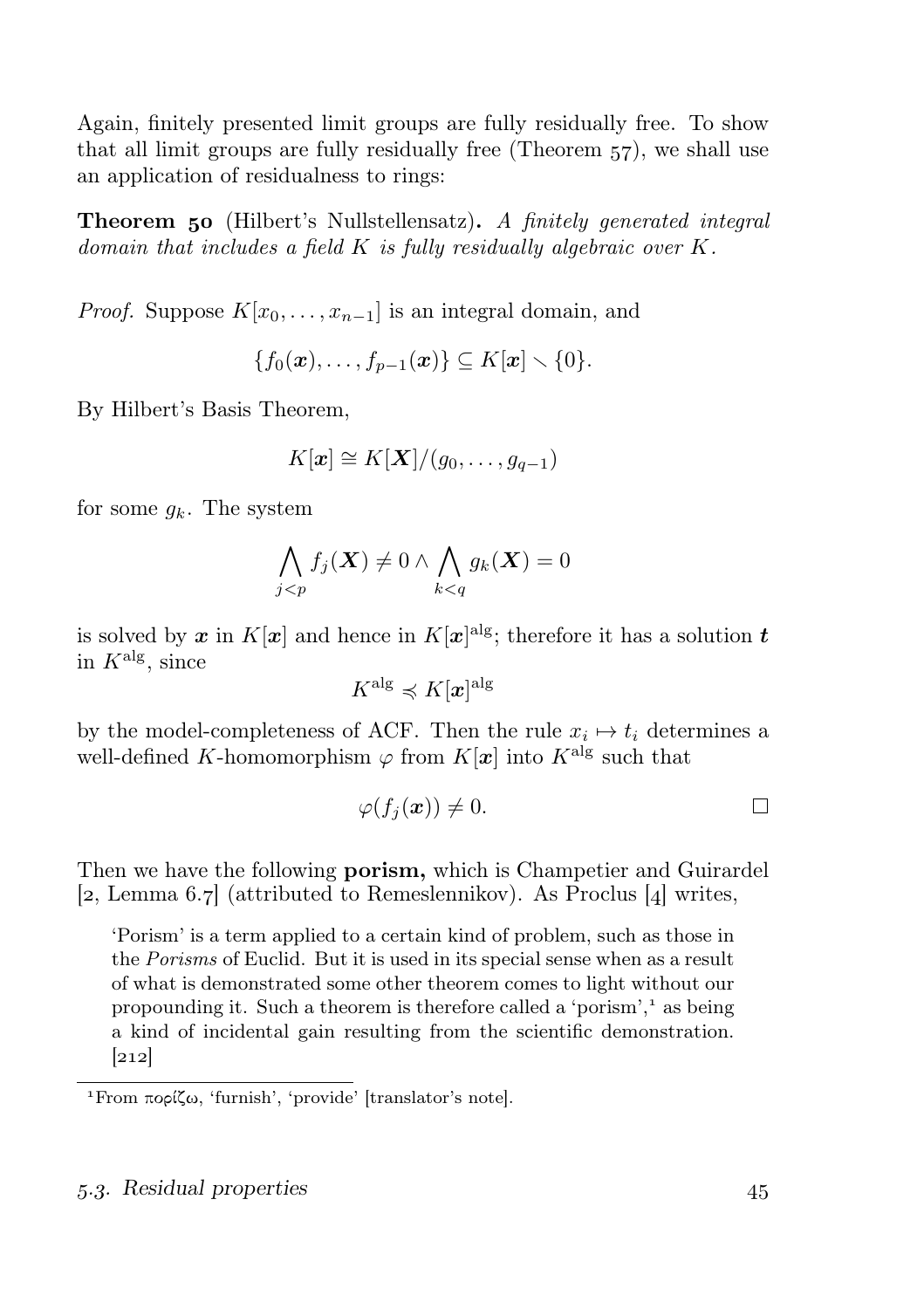'Porism' is a geometrical term and has two meanings. We call 'porism' a theorem whose establishment is an incidental result of the proof of another theorem, a lucky find as it were, or a bonus for the inquirer. Also called 'porisms' are problems whose solution requires discovery, not merely construction or simple theory. [301]

**Porism 51.** A finitely generated sub-ring of  $*{\mathbb Z}$  is fully residually  ${\mathbb Z}$  (that is, infinite cyclic).

*Proof.* The sub-ring is  $\mathbb{Z}[x_0, \ldots, x_{n-1}]$ , and

 $\mathbb{Z} \preccurlyeq$  \*  $\mathbb{Z}$ .  $\Box$ 

To use this for the full residual freeness of limit groups, we relate free groups to  $\mathbb Z$  as follows.

### 5.4. A linear free group

If R is a ring, then the **special linear group**  $SL_2(R)$  comprises the matrices  $\begin{pmatrix} a & b \\ c & d \end{pmatrix}$  over R such that

 $ad - bc = 1$ 

The projective special linear group  $PSL_2(R)$  is  $SL_2(R)/ C(SL_2(R))$ .

In Robinson [5], Proposition 3.2.10 is that, when K is a field and  $n > 1$ , then  $SL_n(K)$  is generated by the *transvections:* matrices  $I + a \cdot E_j^i$ , where every entry of  $E_j^i$  is 0, but entry  $(i, j)$  is 1. Left multiplication of a matrix X by  $I + E_j^i$  effects the addition of a times row j of X to row i. By such operations, elements of  $SL_n(K)$  can be reduced to I. With this idea, we have:

**Theorem 52.**  $SL_2(\mathbb{Z})$  is generated by

$$
\begin{pmatrix} 1 & 1 \\ 0 & 1 \end{pmatrix}, \qquad \qquad \begin{pmatrix} 1 & 0 \\ 1 & 1 \end{pmatrix}.
$$

 $46$  . Limit groups 2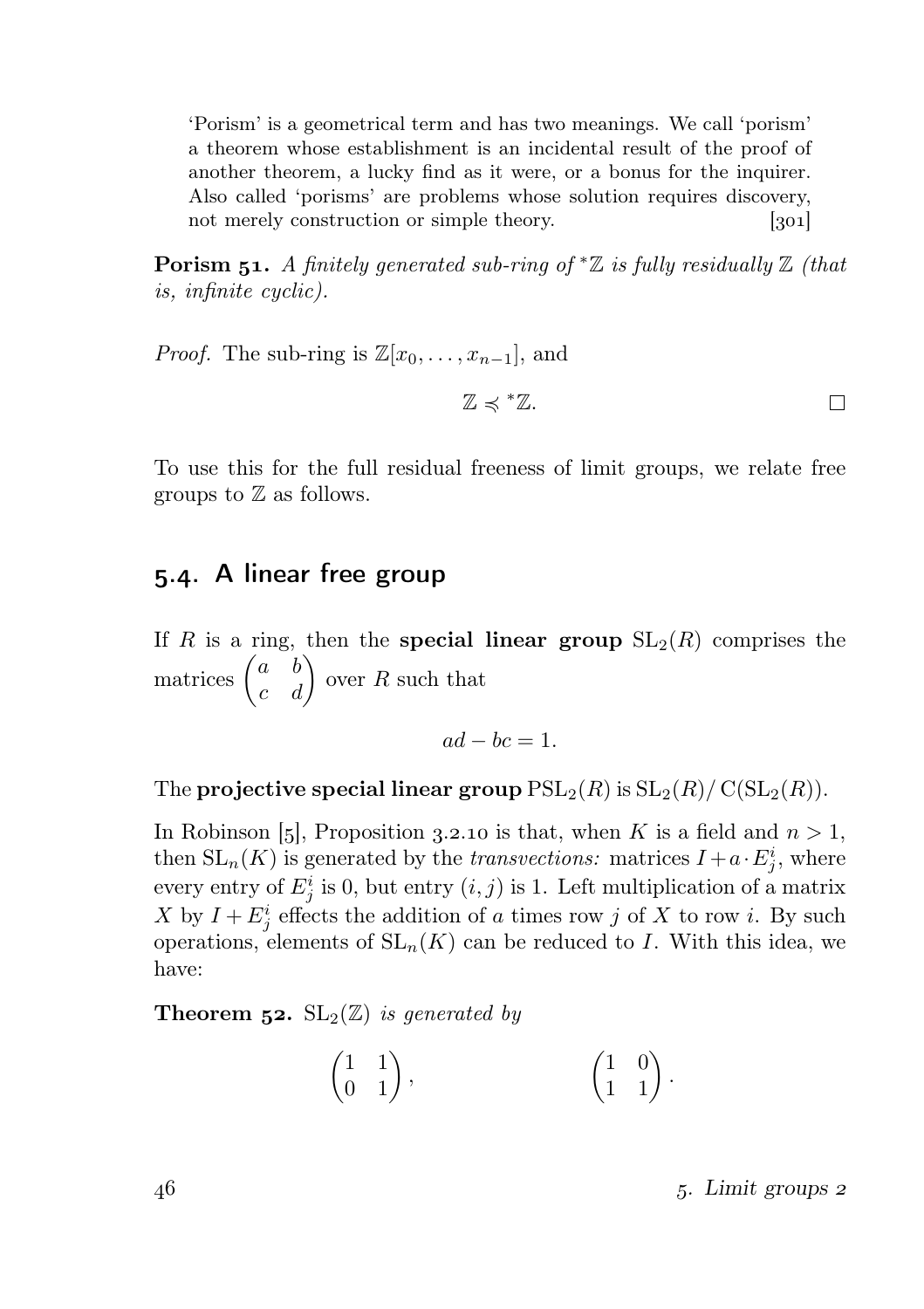*Proof.* Call these  $E_0$  and  $E_1$ . Then  $X \mapsto E_0 \cdot X$  on  $SL_2(\mathbb{Z})$  is adding the bottom row of X to the top row; and  $X \mapsto E_1 \cdot X$  is adding top to bottom. We use these to perform the Euclidean algorithm on the first column of elements of  $SL_2(\mathbb{Z})$ . Indeed, say

$$
\begin{pmatrix} a_0 & * \\ a_1 & * \end{pmatrix} \in \text{SL}_2(\mathbb{Z}),
$$

so  $gcd(a_0, a_1) = 1$ . We obtain  $(a_0, \ldots, a_{n+1})$  for some n in  $\omega$ , and  $(k_0, \ldots, k_{n-1})$ , where, if  $i < n$ , then

$$
a_i = a_{i+1} \cdot k_i + a_{i+2}, \qquad |a_{i+2}| \leqslant \frac{|a_{i+1}|}{2};
$$

also

$$
|a_n| = \gcd(a_0, a_1) = 1, \qquad a_{n+1} = 0.
$$

Then

$$
\begin{aligned}\n\begin{pmatrix} a_0 & * \\ a_1 & * \end{pmatrix} &= E_0^{k_0} \cdot \begin{pmatrix} a_2 & * \\ a_1 & * \end{pmatrix} \\
&= E_0^{k_0} \cdot E_1^{k_1} \cdot \begin{pmatrix} a_2 & * \\ a_3 & * \end{pmatrix} \\
&= E_0^{k_0} \cdot E_1^{k_1} \cdot E_0^{k_2} \cdot \begin{pmatrix} a_4 & * \\ a_3 & * \end{pmatrix} \\
&\dots \\
&= E_0^{k_0} \cdot E_1^{k_1} \cdot E_0^{k_2} \cdot \dots E_1^{k_{n-1}} \cdot \begin{pmatrix} \pm 1 & m \\ 0 & \pm 1 \end{pmatrix} \\
&= E_0^{k_0} \cdot E_1^{k_1} \cdot E_0^{k_2} \dots E_1^{k_{n-1}} \cdot E_0^{\pm m} \cdot \begin{pmatrix} \pm 1 & 0 \\ 0 & \pm 1 \end{pmatrix}\n\end{aligned}
$$

#### 5.4. A linear free group 47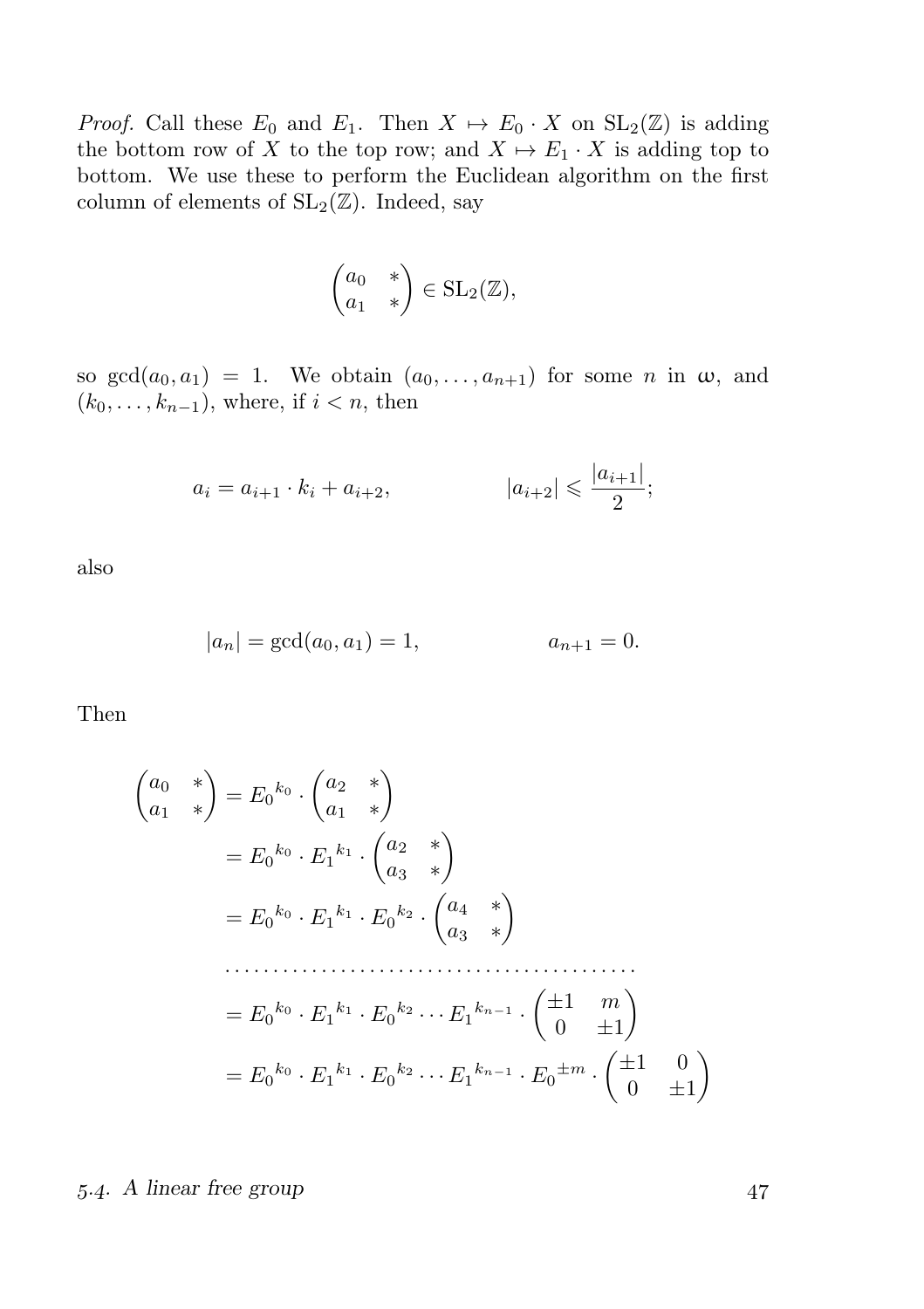if  $n$  is even; but also

$$
\begin{pmatrix} -1 & 0 \ 0 & -1 \end{pmatrix} = E_1 \cdot \begin{pmatrix} -1 & 0 \ 1 & -1 \end{pmatrix}
$$
  
=  $E_1 \cdot E_0^{-2} \cdot \begin{pmatrix} 1 & -2 \ 1 & -1 \end{pmatrix}$   
=  $E_1 \cdot E_0^{-2} \cdot E_1 \cdot \begin{pmatrix} 1 & -2 \ 0 & 1 \end{pmatrix}$   
=  $E_1 \cdot E_0^{-2} \cdot E_1 \cdot E_2^{-2}$ .

If  $n$  is odd, then

$$
\begin{pmatrix} a_0 & * \\ a_1 & * \end{pmatrix} = E_0^{k_0} \cdot E_1^{k_1} \cdot E_0^{k_2} \cdots E_0^{k_{n-1}} \cdot \begin{pmatrix} 0 & \mp 1 \\ \pm 1 & m \end{pmatrix}
$$
  
=  $E_0^{k_0} \cdot E_1^{k_1} \cdot E_0^{k_2} \cdots E_0^{k_{n-1}} \cdot E_1^{\mp m} \cdot \begin{pmatrix} 0 & \mp 1 \\ \pm 1 & 0 \end{pmatrix},$ 

and

$$
\begin{pmatrix} 0 & \mp 1 \\ \pm 1 & 0 \end{pmatrix} = E_0^{\mp 1} \cdot \begin{pmatrix} 1 & \mp 1 \\ \pm 1 & 0 \end{pmatrix}
$$

$$
= E_0^{\mp 1} \cdot E_1^{\pm 1} \cdot \begin{pmatrix} 1 & \mp 1 \\ 0 & 1 \end{pmatrix}
$$

$$
= E_0^{\mp 1} \cdot E_1^{\pm 1} \cdot E_0^{\mp 1}.
$$

Corollary 53.  $PSL_2(\mathbb{Z}) = SL_2(\mathbb{Z}) / \langle -I \rangle$ .

From the proof of the last theorem, we have the following:

**Porism 54.** The quotient map from  $\mathbb{Z}$  to  $\mathbb{Z}/2\mathbb{Z}$  induces a homomorphism  $\varphi$  from  $SL_2(\mathbb{Z})$  to  $SL_2(\mathbb{Z}/2\mathbb{Z})$ , and  $\ker(\varphi)$  is generated by

$$
\begin{pmatrix} 1 & 2 \\ 0 & 1 \end{pmatrix}, \qquad \qquad \begin{pmatrix} 1 & 0 \\ 2 & 1 \end{pmatrix}, \qquad -I.
$$

*Proof.* Modify the Euclidean algorithm. Given  $\begin{pmatrix} a_0 & * \\ * & * \end{pmatrix}$  $a_1$  \* ) in  $SL_2(\mathbb{Z})$ , we find  $(a_0, \ldots, a_{n+1})$  and  $(k_0, \ldots, k_n)$  such that

$$
a_i = a_{i+1} \cdot 2k_i + a_{i+2}, \qquad |a_{i+2}| \leq |a_{i+1}|,
$$

 $148$   $5.$  Limit groups  $2$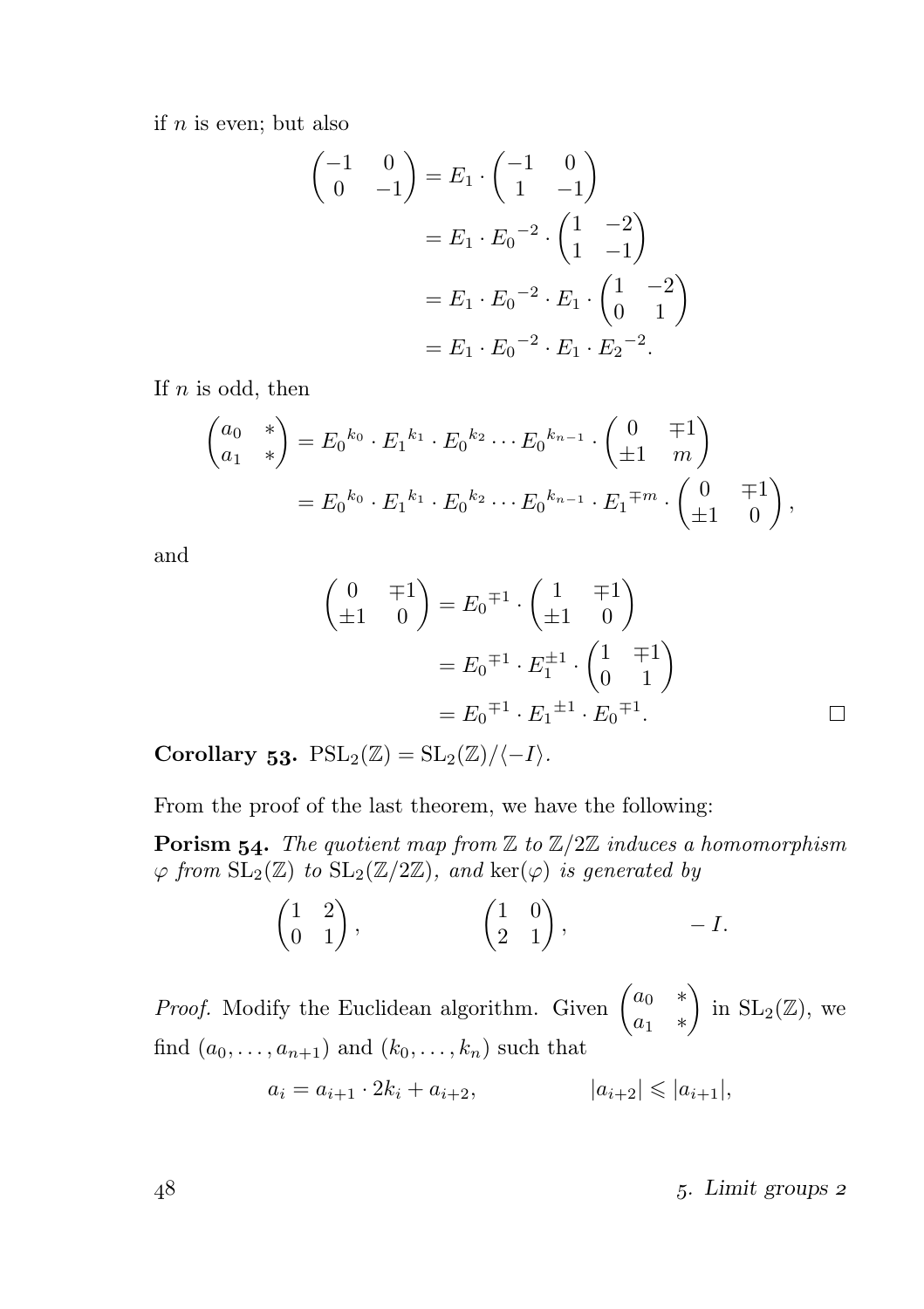and also  $(a_n, a_{n+1})$  is one of

$$
(\pm 1, 0), \tag{1, 1}.
$$

Thus, using only  $\begin{pmatrix} 1 & 2 \\ 0 & 1 \end{pmatrix}$  and  $\begin{pmatrix} 1 & 0 \\ 2 & 1 \end{pmatrix}$ , we can reduce any element of  $SL_2(\mathbb{Z})$  to one of

$$
\begin{pmatrix} \pm 1 & m \\ 0 & \pm 1 \end{pmatrix}, \qquad \begin{pmatrix} 0 & \mp 1 \\ \pm 1 & m \end{pmatrix}, \qquad \begin{pmatrix} 1 & m \\ 1 & m+1 \end{pmatrix}.
$$

The last two are not in  $\ker(\varphi)$ ; if the first is, then m is even, so the matrix reduces to  $\pm I$ .  $\Box$ 

The following is given as an example in Robinson  $[5, §2.1]$ .

**Lemma 55.** The subgroup of  $SL_2(\mathbb{Z})$  generated by

$$
\begin{pmatrix} 1 & 2 \\ 0 & 1 \end{pmatrix}, \qquad \qquad \begin{pmatrix} 1 & 0 \\ 2 & 1 \end{pmatrix}
$$

is free.

Proof. Identify the matrices with the Möbius transformations

$$
z \mapsto z + 2
$$
,  $z \mapsto \frac{z}{2z+1}$ .

Calling these  $\alpha$  and  $\beta$ , and letting  $1/z = \gamma(z)$ , we have

$$
\beta \circ \gamma(z) = \frac{1}{2+z} = \gamma \circ \alpha(z),
$$
  

$$
\beta = \gamma \circ \alpha \circ \gamma^{-1} = \gamma \circ \alpha \circ \gamma.
$$

Then for all k in  $\mathbb{Z} \setminus \{0\}$ :

- $\alpha^k$  sends the unit disk D into  $\mathbb{C} \setminus D$ ;
- $\beta^k$  sends 0 to 0, and  $\mathbb{C} \setminus D$  into  $D \setminus \{0\};$
- $\beta^k(1) = 1/(2k+1);$

#### 5.4. A linear free group 49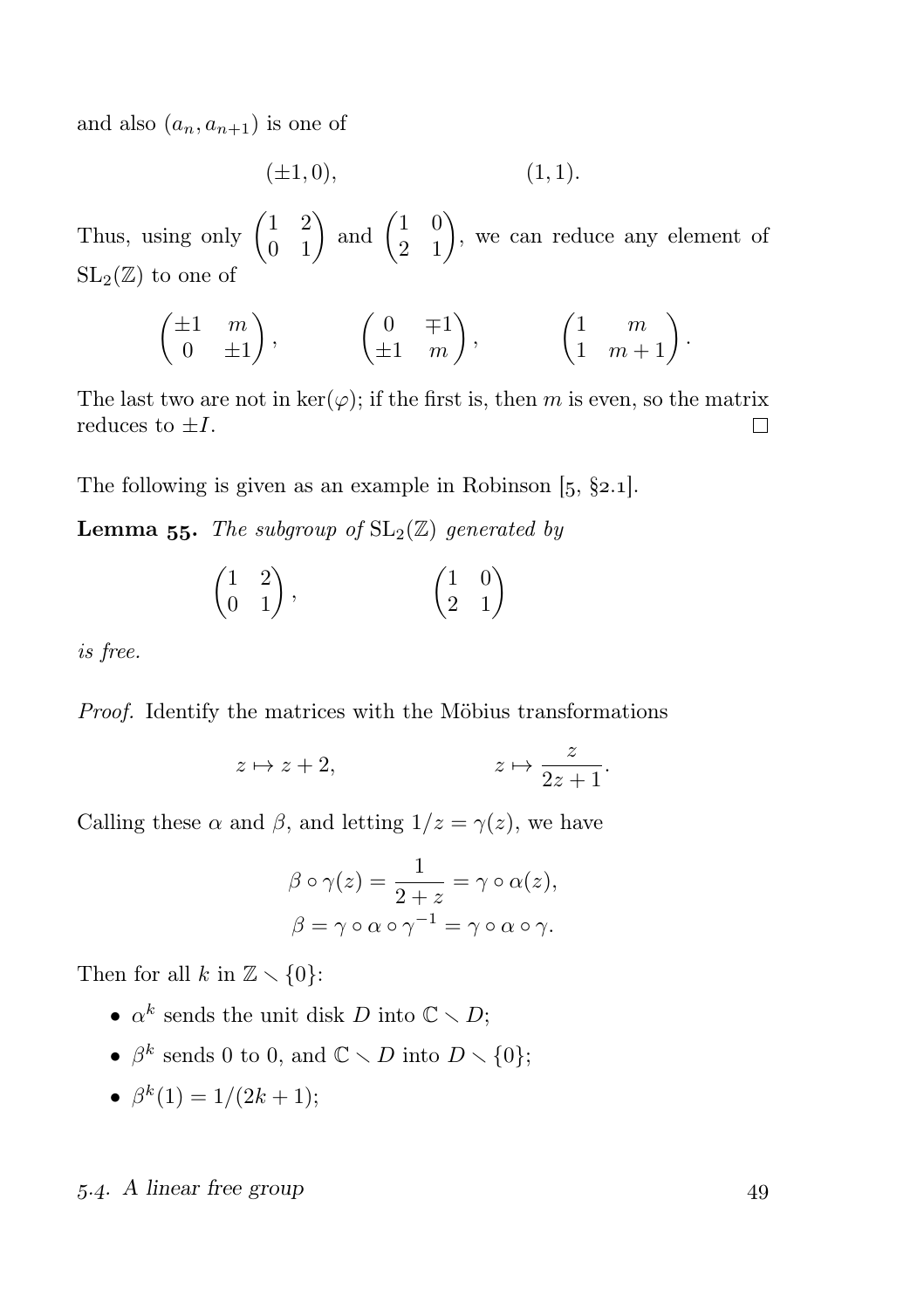• for all words  $w(x, y)$  that are nontrivial in x,

$$
w(\alpha, \beta)(1) \neq 1. \Box
$$

**Theorem 56.** If now  $\varphi$  is the induced homomorphism from  $PSL_2(\mathbb{Z})$  to  $PSL_2(\mathbb{Z}/2\mathbb{Z})$ , then

$$
\ker \varphi \cong F_2,
$$

that is, we have an exact sequence

$$
1 \to F_2 \to \mathrm{PSL}_2(\mathbb{Z}) \xrightarrow{\varphi} \mathrm{PSL}_2(\mathbb{Z}/2\mathbb{Z}) \to 1.
$$

Champetier and Guirardel  $[2]$  say it is 'well known' that, if p is an odd prime, then the kernel of the natural homomorphism from  $SL_2(\mathbb{Z})$  to  $SL_2(\mathbb{Z}/p\mathbb{Z})$  is a nonabelian free group; but I do not know how to prove this.

## 5.5. Full residual freeness of limit groups

The following theorem is Champetier and Guirardel [2, Proposition 6.6] and is attributed to Remeslennikov (in the form of the proof). According to Yves de Cornulier in Mathematical Reviews,

The class of limit groups is known to coincide with the long-studied class of finitely generated fully residually free groups. The authors provide (Corollary  $6.5$  and Proposition  $6.6$ ) the first proof of this result not relying on the finite presentability of limit groups.

Again, for finitely presented groups, we have the converse of the following by Theorem 48 (basically the *definition* of being fully residually free); and we have the theorem itself for finitely presented groups.

**Theorem 57.** Limit groups are fully residually free.

*Proof.* We show that a finitely generated subgroup G of  $*F_2$  is residually free. Let  $\varphi$  be as in Theorem 56. Then we also have an exact sequence

$$
1 \to {}^*F_2 \to \mathrm{PSL}_2({}^*\mathbb{Z}) \xrightarrow{ {}^*\varphi} \mathrm{PSL}_2(\mathbb{Z}/2\mathbb{Z}) \to 1.
$$

 $5^{\circ}$ . Limit groups 2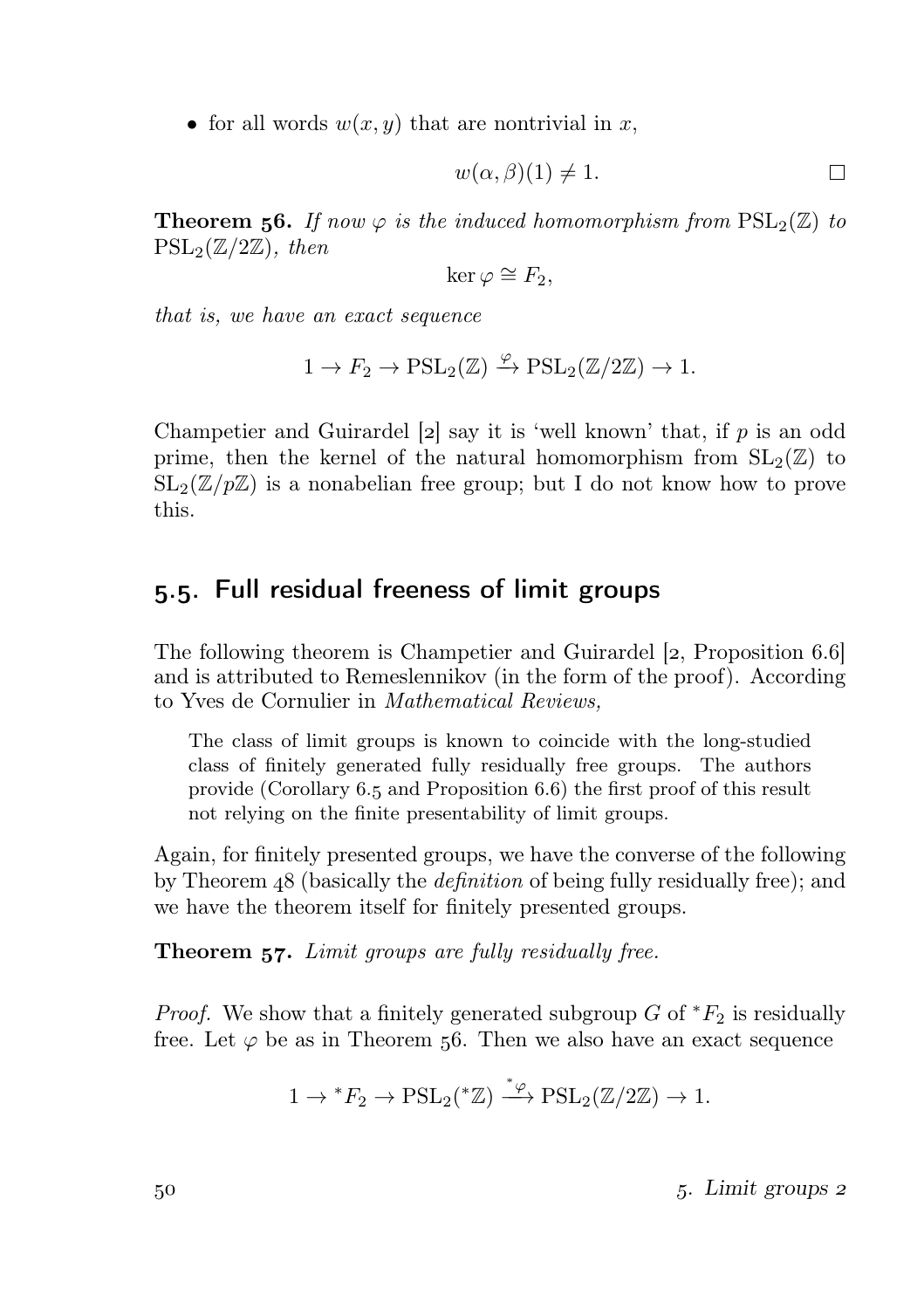(Here we use \*  $PSL_2(R) \cong PSL_2(*R)$ , and also \* $R \cong R$  when R is finite.) We may assume  $G \leq \ker(\gamma \varphi)$ . Since G is finitely generated, we have then

$$
G \leqslant \mathrm{PSL}_2(\mathbb{Z}[x_0,\ldots,x_{n-1}])
$$

for some  $x_i$  in <sup>\*</sup>Z. Say  $\{g_0, \ldots, g_{p-1}\} \subseteq G \setminus \{1\}$ . Each  $g_j$  is a proper coset  $M_i \cdot \langle -I \rangle$  of  $\langle -I \rangle$ , and  $M_j$  has the form

$$
\begin{pmatrix} 2a_k(\boldsymbol{x})+1 & 2b_k(\boldsymbol{x}) \\ 2c_k(\boldsymbol{x}) & 2d_k(\boldsymbol{x})+1 \end{pmatrix}
$$

for some  $a_k$  etc. in  $\mathbb{Z}[\mathbf{X}]$ , because  $g_i$  is a nontrivial element of ker( $^*\varphi$ ). Finally,  $\mathbb{Z}[\mathbf{x}] = \mathbb{Z}[\mathbf{X}]/(f_0, \ldots, f_{q-1})$  for some  $f_k$ . As in the proof of Porism 51, since  $\mathbb{Z} \prec^* \mathbb{Z}$ , we can find t in  $\mathbb{Z}$  such that

- each  $f_k(t) = 0$ , so  $x_i \mapsto t_i$  is a well-defined homomorphism from  $\mathbb{Z}[\boldsymbol{x}]$  into  $\mathbb{Z}$ ,
- the induced homomorphism  $\psi$  from  $PSL_2(\mathbb{Z}[\mathbf{x}])$  to  $PSL_2(\mathbb{Z})$  takes the  $g_j$  to nontrivial elements.

We now have a commutative diagram as in Figure 5.1 (with top and bottom rows exact). In particular, there is a homomorphism from  $E$  to  $F_2$  that is nontrivial at the  $g_i$ .  $\Box$ 



Figure 5.1. Commutative diagram for full residual freeness of limit groups

Now, since a limit group  $E$  is fully residually free, it is a limit of free groups in  $\mathscr{G}(E)$  by Theorem 48. Therefore being a limit group is invariant under isomorphism.

#### 5.5. Full residual freeness of limit groups 51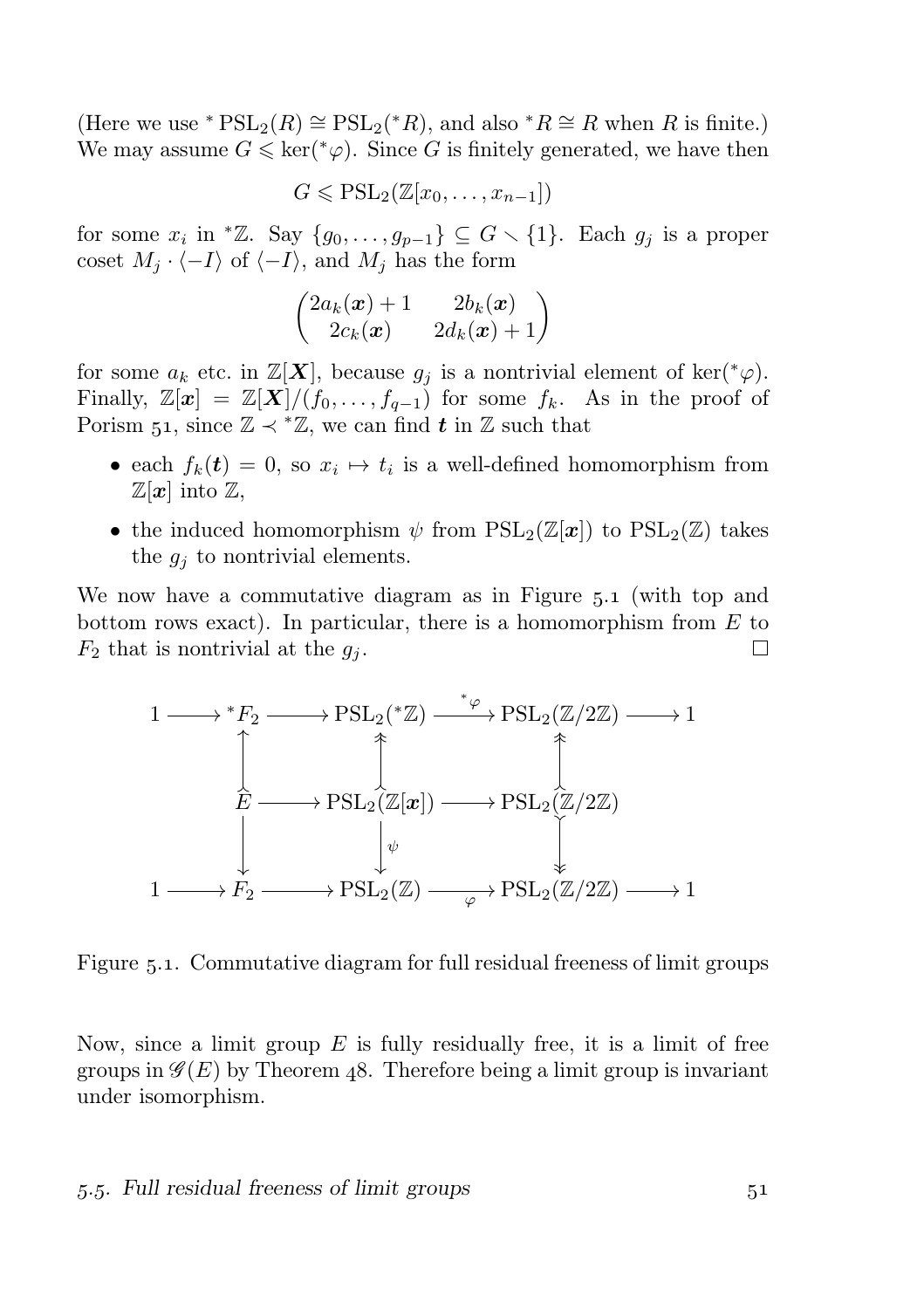## 5.6. Finitude of maximal limit quotients

This section corresponds to Champetier and Guirardel  $[2, §6.4]$ , which is said to be inspired by Zoé Chatzidakis  $\left[3\right]$ .

Every group  $E$  has a unique maximal residually free quotient, namely  $E/N$ , where

$$
\tilde{N} = \bigcap \{ N \colon E/N \text{ is free} \}.
$$

We shall show that a finitely generated group has finitely many maximal limit quotients—equivalently, *fully* residually free quotients.

**Lemma 58.** Suppose G is a finitely generated group, and  $(N_k : k \in \omega)$ is an increasing chain of normal subgroups of G such that each quotient  $G/N_k$  is residually free. Then the chain is eventually constant.

*Proof.* Say G is generated by s. Let  $V_k$  be the set of all  $\rho(s)$ , where  $\rho$  is a representation of  $G/N_k$  in  $SL_2(\mathbb{C})$ ; that is,

$$
V_k = \bigcap_{w(\mathbf{s}) \in N_k} \{ \mathbf{M} : \mathbf{M} \in \operatorname{SL}_2(\mathbb{C})^n \wedge w(\mathbf{M}) = 1 \}.
$$

Then  $(V_k: k \in \omega)$  is a decreasing chain of algebraic varieties; so it is eventually constant. (The Hilbert Basis Theorem ensures that the corresponding increasing chain of ideals of polynomials that are zero on the varieties is eventually constant; then the Nullstellensatz, Theorem above, ensures that the chain of varieties must be eventually constant.) However,

$$
N_k \subset N_{k+1} \to V_k \supset V_{k+1},
$$

by the residual freeness of  $G/N_k$ . Indeed, suppose  $w(s) \in N_{k+1} \setminus N_k$ . There is a homomorphism  $\varphi$  from  $G/N_k$  to  $F_2$  such that  $\varphi(w(s)) \neq 1$ . But there is also an embedding  $\psi$  of  $F_2$  in  $SL_2(\mathbb{C})$ . Then

$$
\psi(\varphi(w(s))) \neq 1,
$$
  

$$
w(\psi(\varphi(s_0), \dots, \varphi(s_{n-1}))) \neq 1,
$$

or in short  $w(\psi(\varphi(s))) \neq 1$ , and so  $\psi \circ \varphi(s) \in V_k \setminus V_{k+1}$ .

 $5<sup>2</sup>$  . Limit groups 2

 $\Box$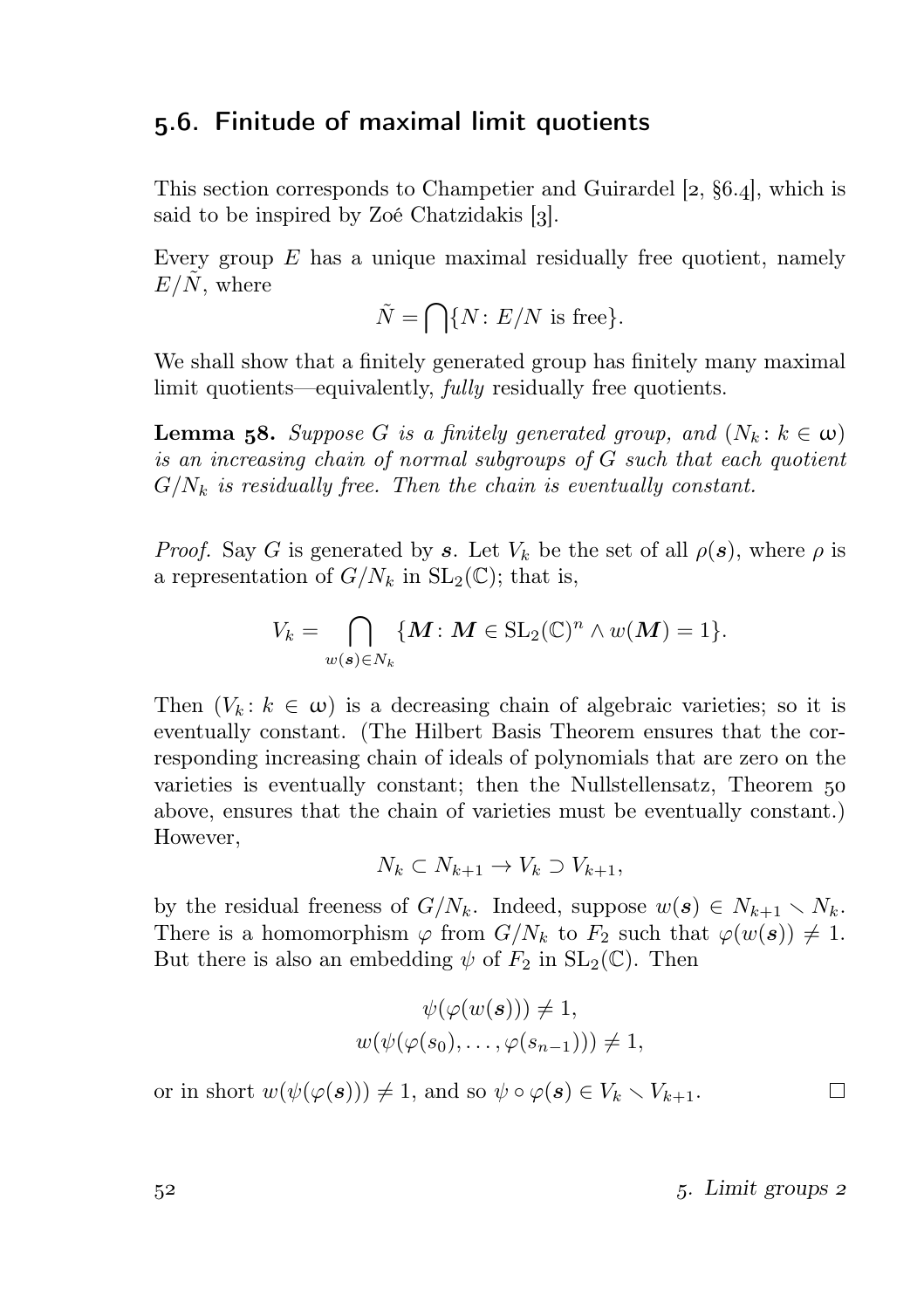**Lemma 59.** Every finitely generated residually free group is the maximal residually free quotient of a finitely presented group.

*Proof.* Suppose  $G = \langle s_0, \ldots, s_n | w_0, w_1, \ldots \rangle$ . There is an increasing chain  $(N_k: k \in \omega)$  of normal subgroups of  $F_n$ , where  $F_n/N_k$  is the maximal residually free quotient of  $\langle s | w_0, \ldots, w_{k-1} \rangle$ . By Lemma 58, the sequence stabilizes at some  $N_k$ , and then  $N_k$  contains each  $w_\ell$ , so  $F_n/N_k$  is a quotient of  $G$ , even the maximal residually free quotient of  $G$ . If  $G$  is already residually free, then G must be  $F_n/N_k$ , so it is the maximal residually free quotient of  $\langle s | w_0, \ldots, w_{k-1} \rangle$ . П

**Lemma 60.** Every residually free group G in  $\mathscr{G}(F_n)$  has an open neighborhood whose every residually free element is in  $\mathscr{G}(G)$ .

*Proof.* By Lemma 59,  $G$  is the maximal residually free quotient of some finitely presented group  $E$ . Say

$$
E = \langle s | w_0, \ldots, w_{k-1} \rangle.
$$

Then  $\mathscr{G}(E)$  is the open set  $[\bigwedge_{i < k} w_i = 1]$  of  $\mathscr{G}(F_n)$ . This open set contains G, and every residually free element, being a residually free quotient of  $E$ , must be a quotient of  $G$ .  $\Box$ 

**Theorem 61.** Every finitely generated group has finitely many limit quotients.

*Proof.* Let E be a finitely generated group. The set  $\mathscr L$  of limit quotients of E is a closed subset of  $\mathscr{G}(E)$  (since limits of limit groups are limit groups). Therefore  $\mathscr L$  is compact. By Lemma 60, for every D in  $\mathscr L$ , the set  $\mathscr{G}(D) \cap \mathscr{L}$  is an open neighborhood of D in  $\mathscr{L}$ . Finitely many such neighborhoods over  $\mathscr{L}$ . The maximal limit quotients of E are among the corresponding groups D. П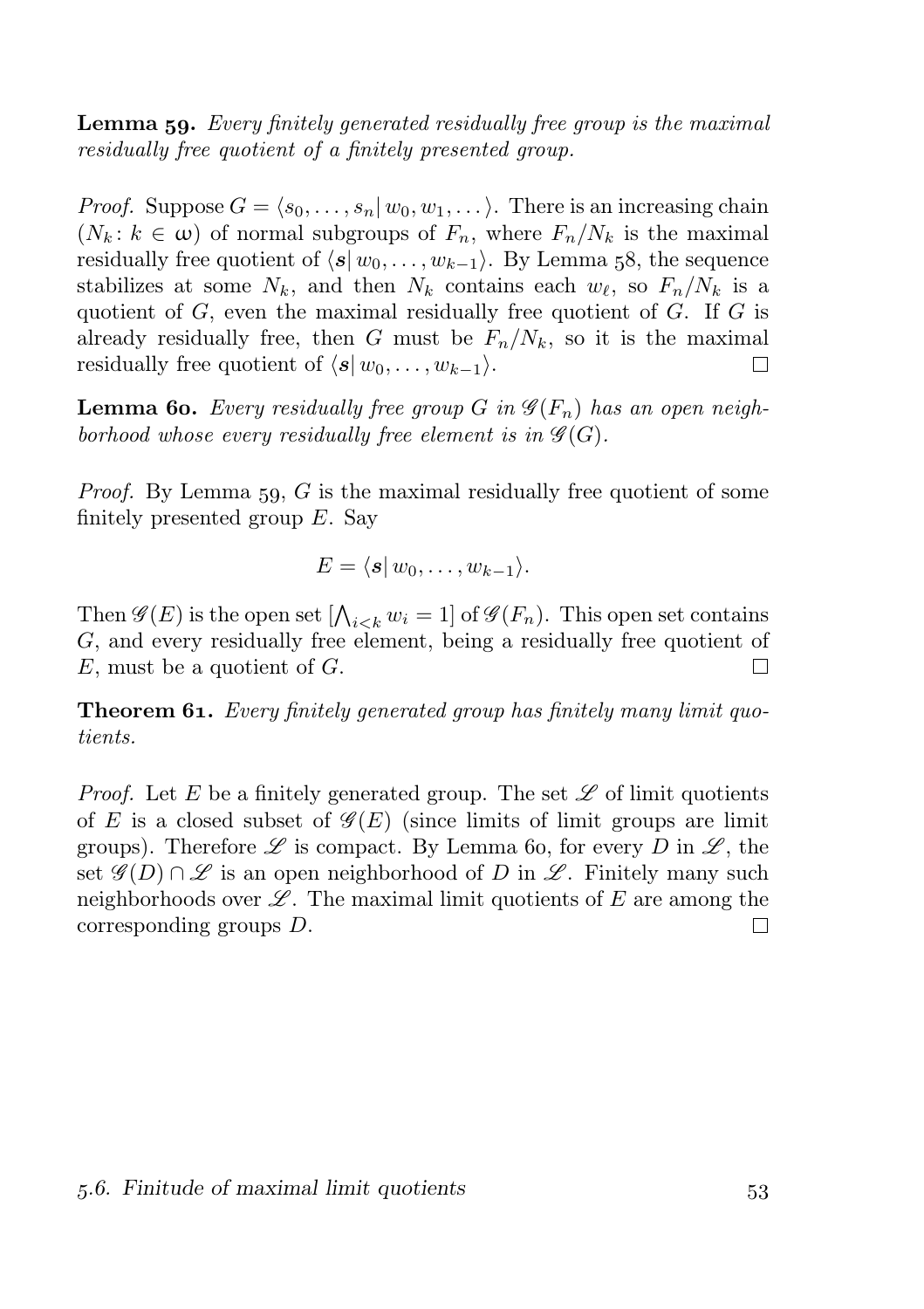## 6. Limit groups 3

Here are some results from [2,  $\S 2.7$ ]. Given a finitely generated group E, we work in the topological space  $\mathscr{G}(E)$  of group quotients of E. The saturation of a subset of  $\mathscr{G}(E)$  is the set of all groups in  $\mathscr{G}(E)$  that are isomorphic to some group in the subset. The following is the first part of  $[2, Lem. 2.17]$ ; note that the argument does not require a metric.

**Theorem 62.** The saturation of an open set is open.

*Proof.* Let G and  $G_1$  be groups marked by a finite set S or  $\{s_0, \ldots, s_{n-1}\}.$ Suppose  $\theta$  is an isomorphism from  $G_1$  to G. Then for some terms  $w_i$  and  $v_i$  of  $\mathscr{S}(S)$ , we have

$$
\theta(s_i{}^{G_1}) = w_i{}^G, \qquad \qquad \theta^{-1}(s_i{}^G) = v_i{}^{G_1},
$$

so that

$$
s_i^G = \theta(v_i^{G_1}) = v_i(\boldsymbol{w})^G,
$$

that is,

$$
(*)\qquad G \models \bigwedge_{i
$$

Moreover, for all terms u of  $\mathscr{S}(S)$ ,

$$
G_1 \models u = 1 \iff G \models u(\mathbf{w}) = 1.
$$

Conversely, the latter condition (†) ensures that there is a well-defined monomorphism  $s_i^{G_1} \mapsto w_i^G$  from  $G_1$  to  $G$ ; if we have also (\*) for some  $v_i$ , then this monomorphism is surjective.

Now let  $\varphi$  be a quantifier-free formula of  $\mathscr{S}$ . If  $G_1 \in [\varphi(\mathbf{s})]$  and  $G_1 \cong G$ , then

$$
G\in[\varphi(\boldsymbol{w})\wedge\bigwedge_{i
$$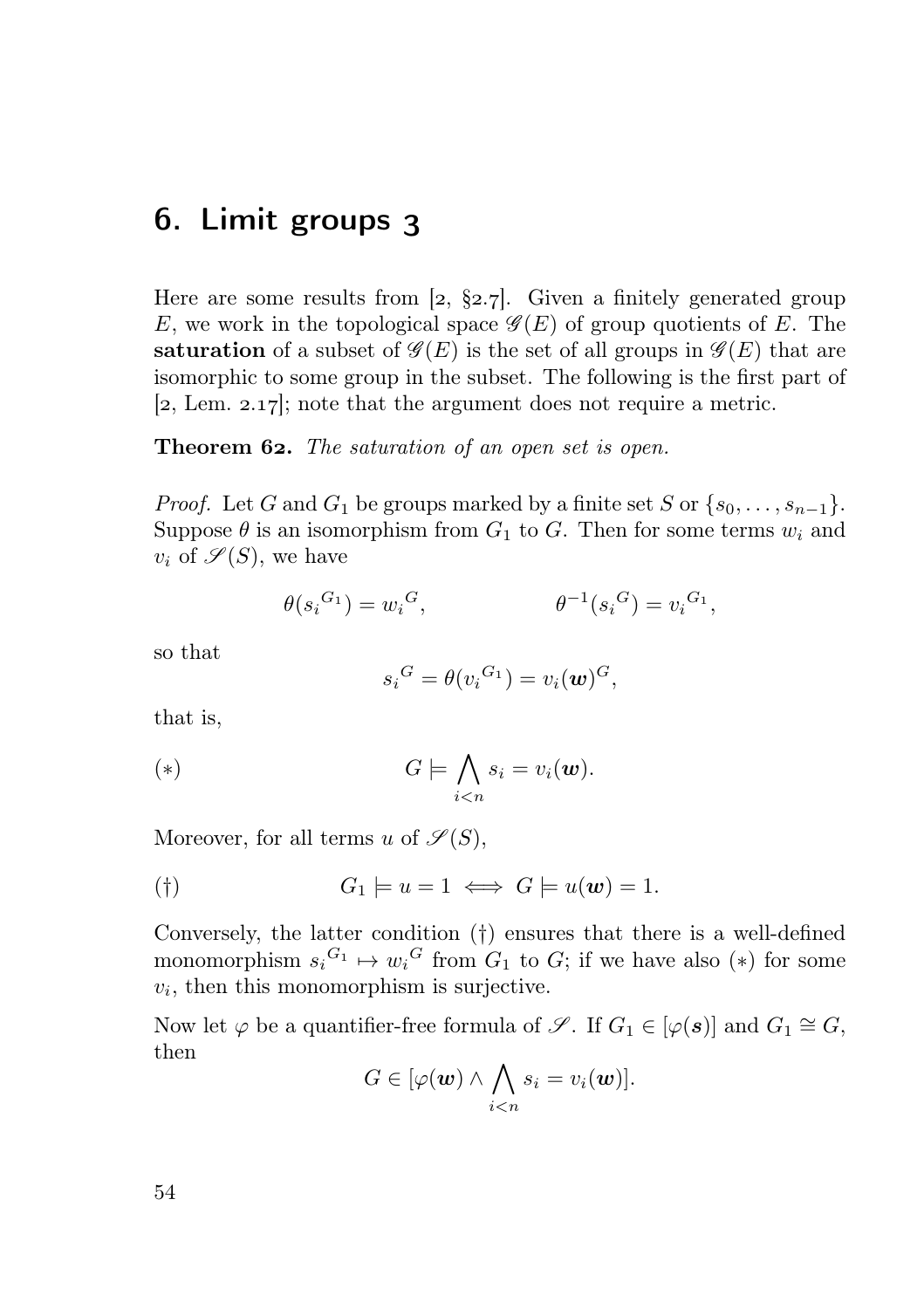Conversely, if this holds for some choice of  $w_i$  and  $v_i$ , and we define  $G_1$ as  $\langle S | R \rangle$ , where

$$
u \in R \iff G \models u(\mathbf{w}) = 1,
$$

then in particular  $G_1 \in [\varphi(\mathbf{s})]$  and  $G_1 \cong G$ . Thus the saturation of  $[\varphi(\mathbf{s})]$ is the union of the collection of all of the open sets  $\lbrack \varphi(\boldsymbol{w})\wedge\bigwedge_{i$  $v_i(\boldsymbol{w})$ .

Theorem 63. The closure of a saturated set is saturated.

*Proof.* Let  $F$  ge saturated. The saturation of the complement of the closure of  $F$  is open, so if it contains a point of the closure of  $F$ , then it contains a point  $G$  of  $F$  itself—but then  $G$  is isomorphic to a group in the complement of  $F$ , which is absurd.  $\Box$ 

**Corollary 64.** The set of limit groups in  $\mathscr{G}(E)$  is saturated.

*Proof.* It is the closure of the set of free groups in  $\mathscr{G}(E)$ , and this set is saturated.  $\Box$ 

In particular, we have now a simpler proof that being a limit group is invariant under isomorphism.

If  $G \in \mathscr{G}(E)$ , we may denote by

 $[G]_E$ 

the set of groups in  $\mathscr{G}(E)$  that are isomorphic to G. That is,  $[G]_E$  is the saturation of  $\{G\}$  in  $\mathscr{G}(E)$ .

**Corollary 65.** If  $1 \leq k \leq n$ , then the closure of  $[\mathbb{Z}^k]_{\mathscr{G}(F_n)}$  is

$$
[\mathbb{Z}^k]_{\mathscr{G}(F_n)}\cup\cdots\cup[\mathbb{Z}^n]_{\mathscr{G}(F_n)}.
$$

*Proof.* If  $p \le n$ , then  $\mathbb{Z}^p \cong \langle S | R \rangle$ , where  $S = \{s_0, \ldots, s_{n-1}\}\$  and

 $R = \{ [s_i, s_j] : i < j < p \} \cup \{ s_m : p \leq m < n \}.$ 

If also  $1 \leq k \leq p$ , then  $\langle S | R \rangle$  is the limit of the groups

$$
\langle S | R \cup \{ s_0^r s_\ell^{-1} \colon k \leqslant \ell < p \} \rangle,
$$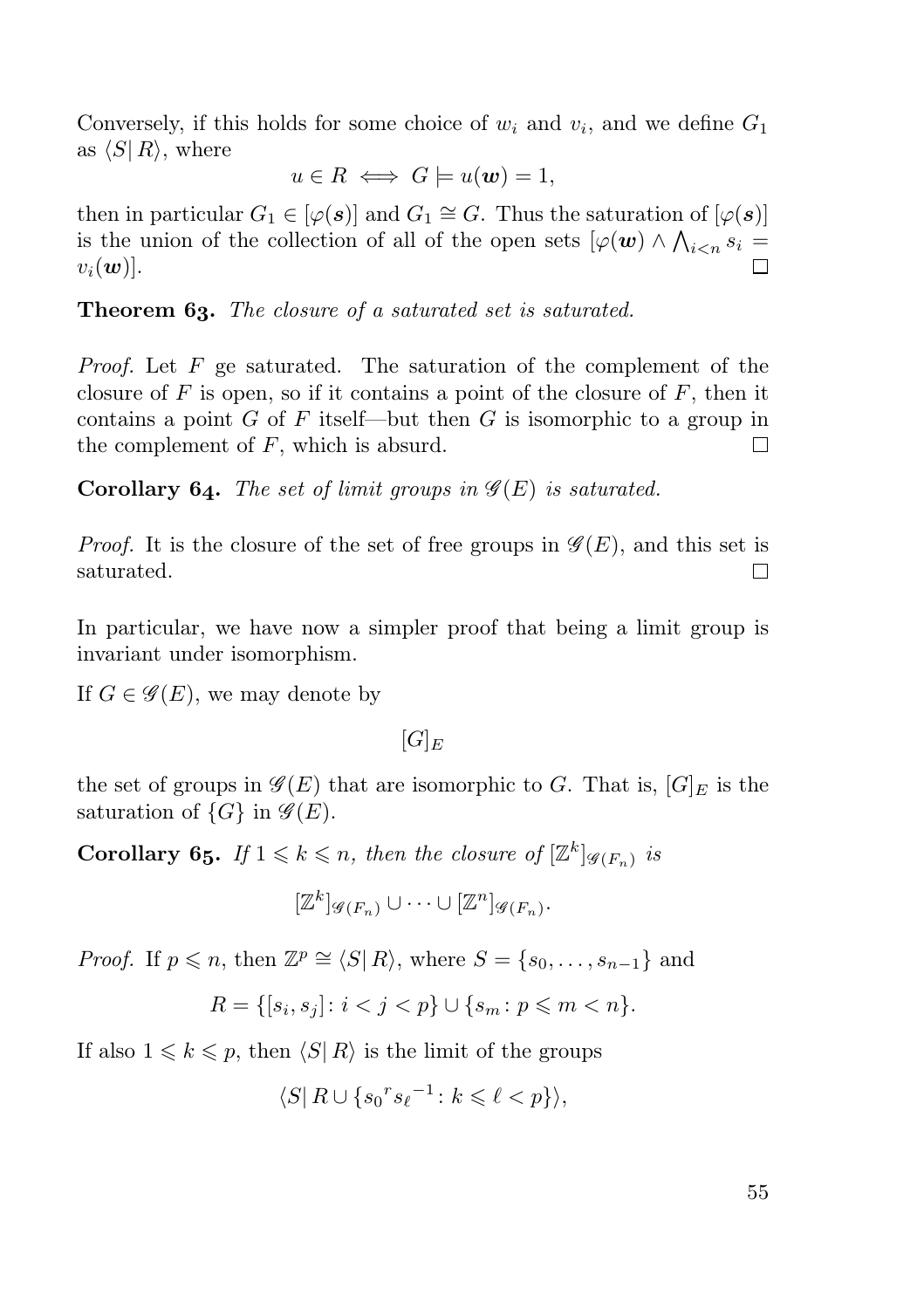which are isomorphic to  $\mathbb{Z}^k$ . This shows that the closure of  $[\mathbb{Z}^k]_{\mathscr{G}(F_n)}$ includes  $[\mathbb{Z}^p]_{\mathscr{G}(F_n)}$ .

Conversely, the set  $[\mathbb{Z}^k]_{\mathscr{G}(F_n)} \cup \cdots \cup [\mathbb{Z}^n]_{\mathscr{G}(F_n)}$  is closed, since it is the intersection of the sets  $[\sigma]$ , where  $\sigma$  is one of

$$
[w, v] = 1,
$$
  $w^{r+1} = 1 \to w = 1,$   $\bigvee_{i < n} s_i \neq w_i(v_0, \dots, v_{k-1}).$   $\square$ 

Now we pass to [2, Ch. 3].

**Theorem 66.** Every limit group in  $\mathcal{G}(F_n)$  is of exactly one of three kinds:

- ) trivial, or
- $\mathfrak{p}$ ) a limit of free groups of rank 1, that is, a nontrivial free abelian group, or
- ) a limit of free groups of rank 2.

*Proof.* Every limit group in  $\mathscr{G}(F_n)$  is in the closure of some  $[F_{\ell}]_{\mathscr{G}(F_n)}$ . Therefore, assuming  $2 \leq \ell \leq n$ , we have to show  $F_{\ell}$  is a limit of elements of  $[F_2]_{\mathscr{G}(F_n)}$ . By induction, it is enough to show that, if  $2 \leq k \leq n$ , then  $F_{k+1}$  is a limit of elements of  $[F_k]_{\mathscr{G}(F_n)}$ . But  $F_{k+1}$  is a limit of the groups

$$
\langle s_0,\ldots,s_k| s_0{r \cdots s_{k-1}}{r s_k}^{-1}\rangle.
$$

By Theorem 32, subgroups of limit groups are limit groups; also, by Theorem 33, a 2-generated subgroup of a limit group is either  $F_2$  or a free abelian group of rank 2 or less.

Since we know by Theorem 57 that limit groups are fully residually free, we can take some examples of non-free limit groups from B. Baumslag  $[1]$ . The following is based on Lemma  $7$  (p. 412) of that paper.

**Lemma 67.** Let F be a limit group with elements  $f_0, \ldots, f_{k-1}$ , and u such that  $[f_i, u] \neq 1$  in each case. Then

$$
u^{n_0} f_0 u^{n_1} f_1 \cdots f_{k-1} u^{n_k} \neq 1
$$

if the  $n_i$  are integers large enough (in absolute value) when  $1 \leq i \leq k$ , and also when i is 0 or k, unless in this case  $n_i = 0$ .

 $56$   $6.$  Limit groups 3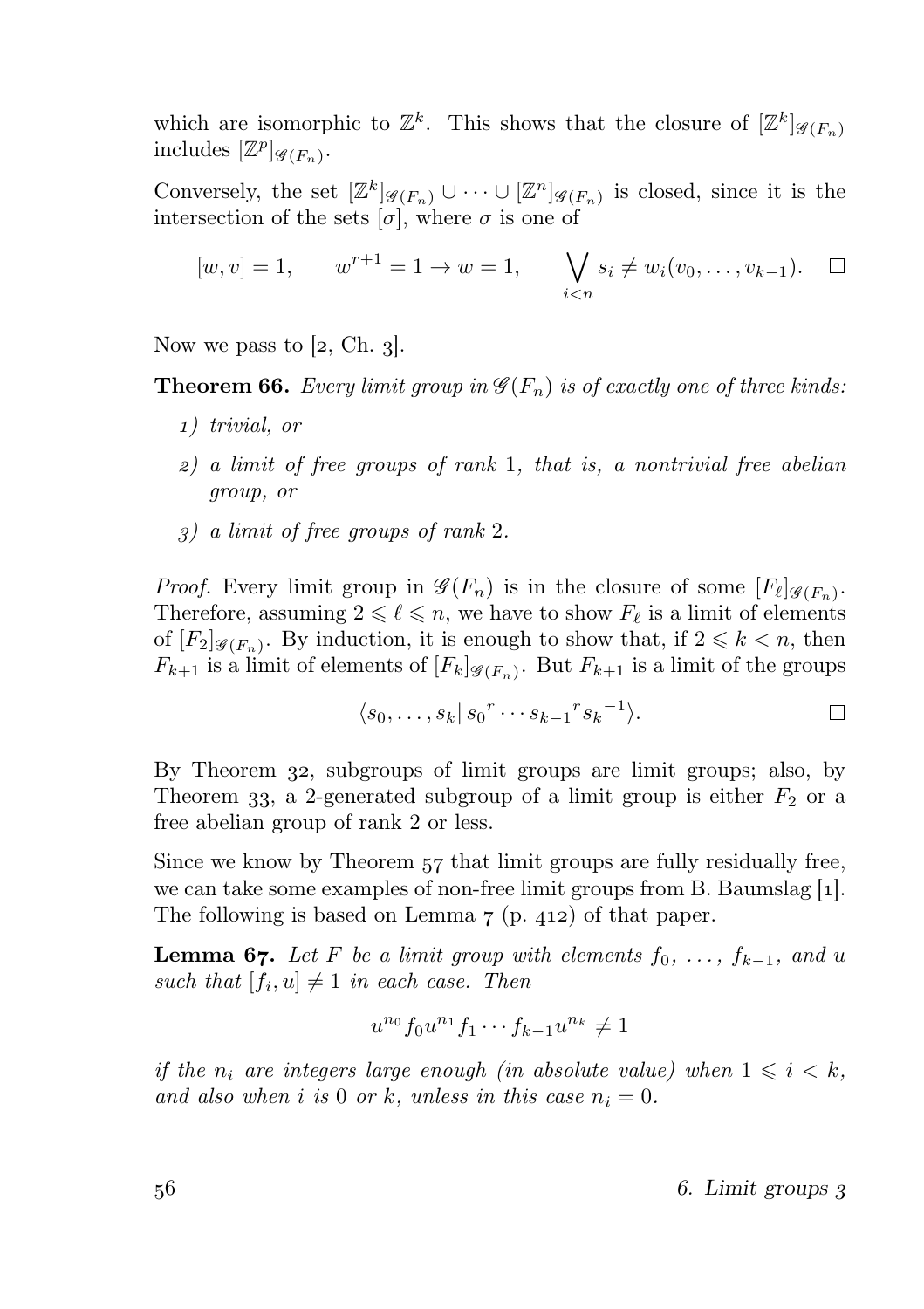*Proof.* Since  $F$  is fully residually free, we may replace it with a free quotient in which the  $[f_i, u]$  remain nontrivial. We may also assume that u is cyclically reduced, that is, as a word, it does not begin with  $g^{\pm 1}$  and end with  $g^{\mp 1}$  for some generator g of F.

We shall show that, if n is large enough, then  $u^n f u^n$  and  $u^n f u^{-n}$ , as reduced words, begin with  $u$ , and they end with  $u^{\pm 1}$  respectively. Consider first the case of  $u^n f u^n$ , where *n* is positive. If *n* is large enough, then

$$
u^n f = u_\triangle u^{n-1} f
$$

in the notation introduced on page 8; that is, there is no cancellation between u and  $u^{n-1}f$ . Moreover,  $u^{n-1}f \neq 1$ . If r is large enough and positive, then  $u^{n-1} f u^r = u^{n-1} f u^{r-1} \Delta u$ . Again,  $u^{n-1} f u^{r-1} \neq 1$ . Indeed we have

$$
u^{n-1} f u^{r-1} = v g w,
$$

where v is an initial, and w a final, proper segment of u, and q is a segment of f, or possibly one or two of them are trivial, but not all three. If  $vqw$  is not simply v or w, then

$$
u^n f u^r = u_\triangle u^{n-1} f u^{r-1}{}_\triangle u;
$$

but in any case,

$$
\text{(§)} \qquad \qquad u^{n+1} f u^{r+1} = u_\Delta u^n f u^r_\Delta u.
$$

If we go through the same steps with r negative, instead of  $(\ddagger)$ , we get

$$
u^{n-1}fu^{r-1} = vgw^{-1},
$$

where now  $w$  is a proper initial segment of  $u$  or is trivial; but we still get  $(\S)$ .

For each i less than k, there is now a positive integer  $m_i$  such that

$$
u^{\pm (m_i+1)} f u^{\pm (m_i+1)} = u^{\pm 1} \Delta u^{\pm m_i} f u^{\pm m_i} \Delta u^{\pm 1},
$$
  

$$
u^{\pm (m_i+1)} f u^{\mp (m_i+1)} = u^{\pm 1} \Delta u^{\pm m_i} f u^{\mp m_i} \Delta u^{\mp 1}.
$$

We can now require

$$
|n_0| > m_0, \t |n_i| > m_{i-1} + m_i, \t |n_k| > m_k
$$

where  $1 \leq i \leq k$ .

57

 $\Box$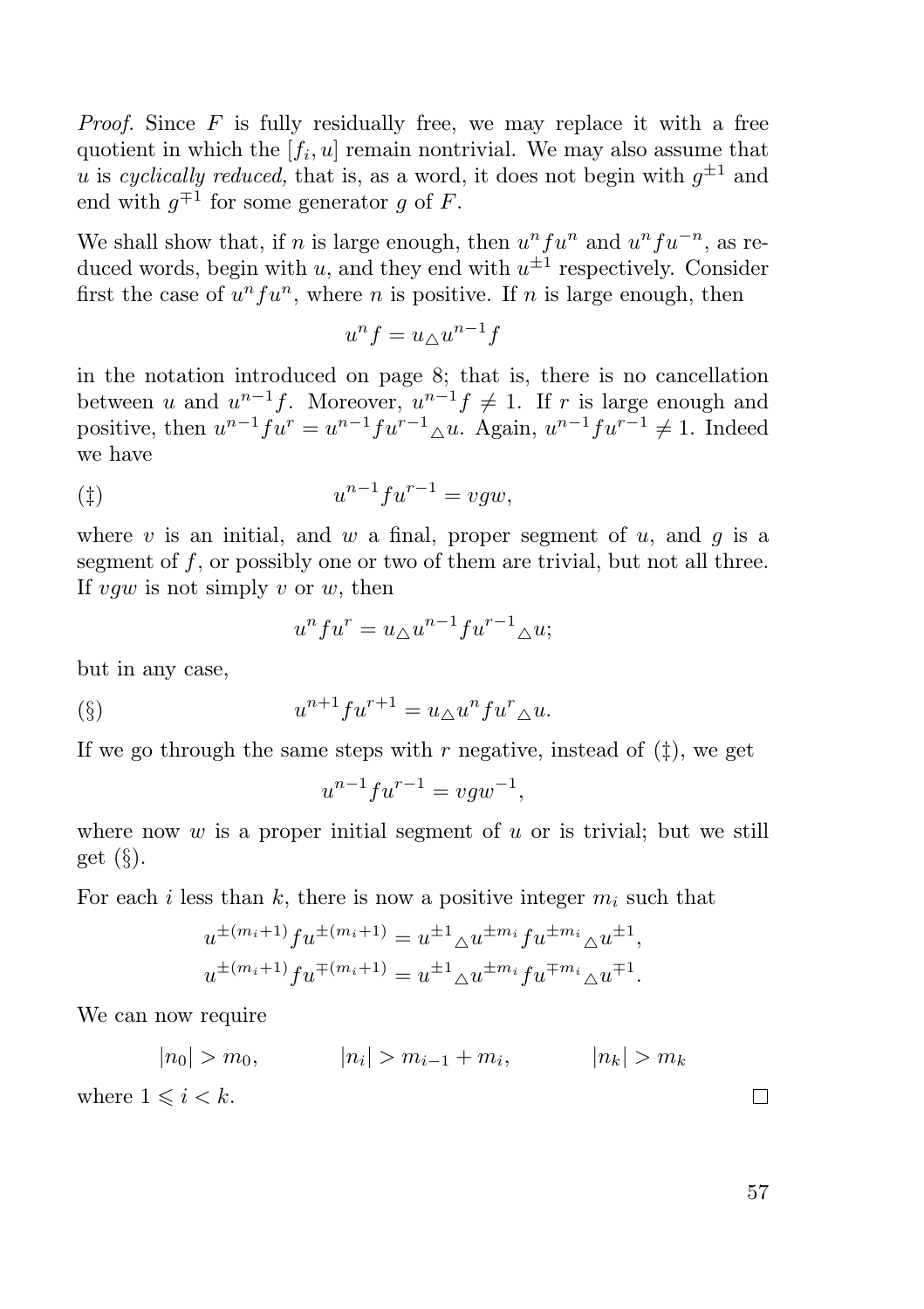**Theorem 68.** Let F be a limit group with an element u whose centralizer is  $\langle u \rangle$ , and let A be the free abelian group on  $\{x_0, \ldots, x_{n-1}\}$ . Then the group

 $F \ast_{u=x_0} A$ 

(namely,  $F * A/N$ , where N is the normal closure of  $\{ux_0^{-1}\}\$ ) is a limit group.

*Proof.* Define a homomorphism  $\theta$  from  $F * A$  to F by requiring

- $\theta(f) = f$  for all f in F,
- $\theta(x_0) = u$ ,
- $\bullet$   $\theta(x_{i+1}) = u^{p_i}$

for some  $p_i$  to be determined. We want  $\theta$  to be nontrivial on some finite subset of  $F * A \setminus N$ , where N is the normal closure of  $\{x_0u^{-1}\}\$ . We may assume that the elements of this finite subset have the form

$$
a_0f_0a_1\cdots a_{n-1}f_{n-1}a_n
$$

for some  $f_j$  in  $F \setminus \langle u \rangle$  and  $a_j$  in  $A \setminus \langle x_0 \rangle$ ; but possibly  $a_0$  or  $a_n$  is trivial. We can now pick the  $p_i$  so that, by the lemma, each  $\theta(a_i)$  is a power of u with exponent large enough that  $\theta$  is as desired. П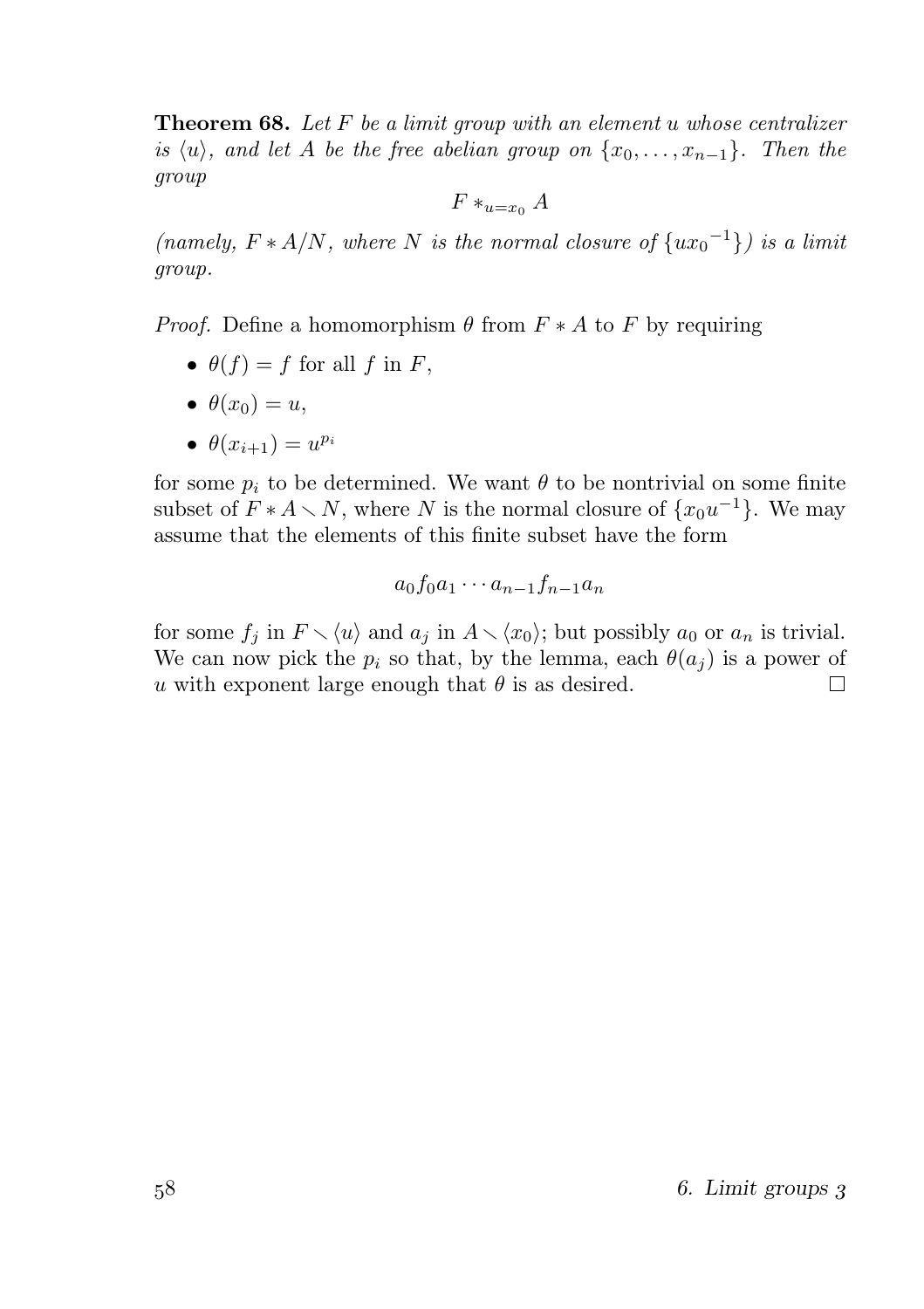# A. Schedule

|              | chapter          | date        | speaker         |  |  |
|--------------|------------------|-------------|-----------------|--|--|
| $\mathbf{1}$ | Free groups      | October 7   | Ali Nesin       |  |  |
|              | "                | October 14  | ,,              |  |  |
| $\mathbf{2}$ | Trees            | "           | ,,              |  |  |
| 3            | Burnside problem | October 21  | Oleg Belegradek |  |  |
| 4            | Limit groups     | "           | Piotr Kowalski  |  |  |
|              | ,,               | October 28  | "               |  |  |
|              | ,,               | November 4  | ,,              |  |  |
| 5            | Limit groups 2   | November 18 | David Pierce    |  |  |
|              | ,,               | December 2  | ,,              |  |  |
|              | , ,              | December 9  | "               |  |  |
|              | , ,              | December 16 | "               |  |  |
| 6            | Limit groups 3   | December 23 | Ayse Berkman    |  |  |
|              | "                | December 30 | "               |  |  |

There was no meeting on November 11 (because of the Feast of the Sacrifice). Other talks, not recorded here:

- Cédric Milliet, 'Definable envelopes around abelian, nilpotent or soluble subgroups in a group with simple theory', October 28 and November
- Oleg Belegradek, 'Coset-minimal groups', November
- Salih Durhan, 'Hahn fields', December
- Özlem Beyarslan, 'Algebraic closure in pseudofinite fields', December  $16$  and  $23$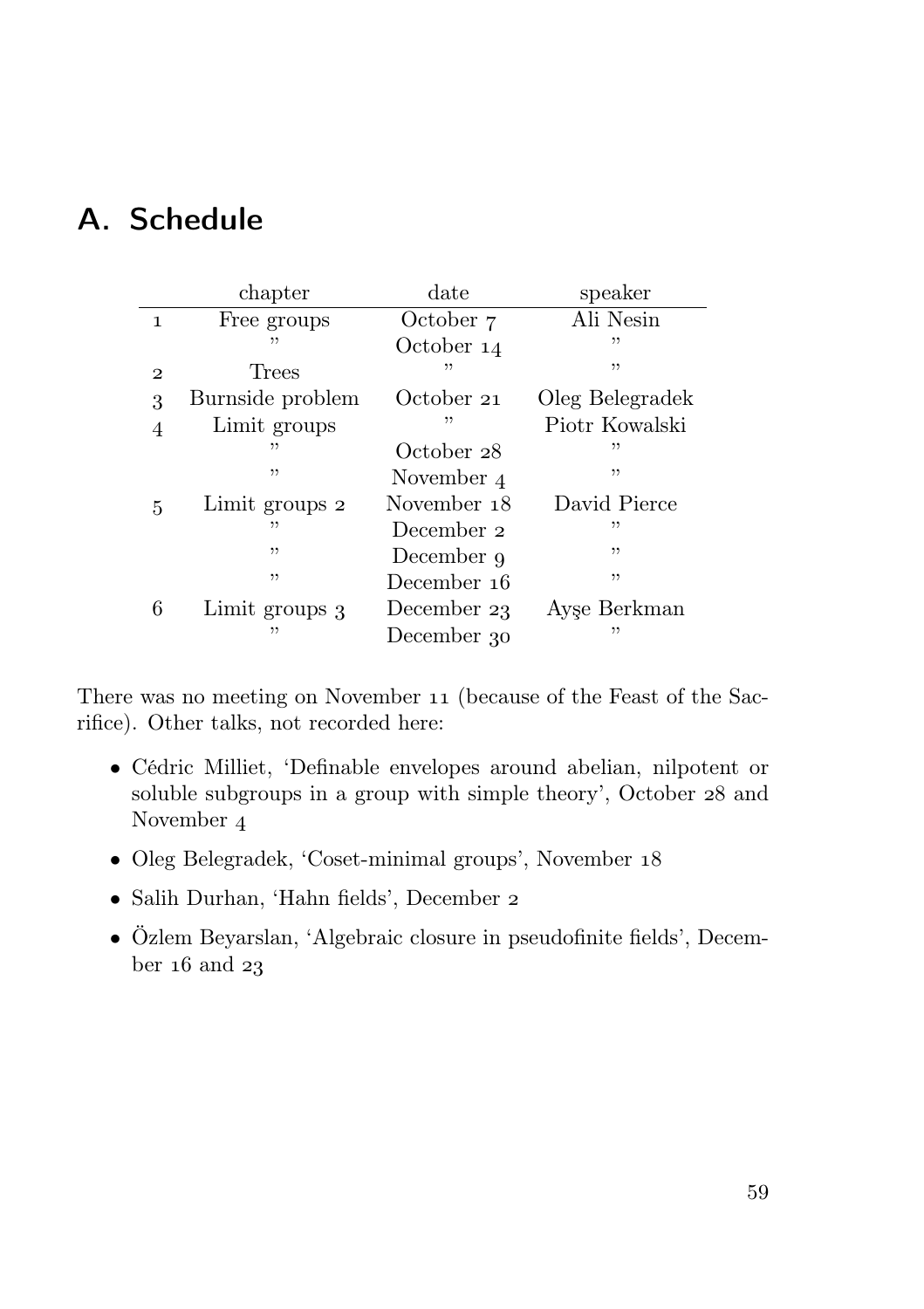# B. German letters

German letters are as follows; they are obtained by the \mathfrak command in  $A_{\mathcal{M}}S$ -LAT<sub>E</sub>X (specifically, in the amssymb package, which apparently loads the amsfonts package).

|  |  | $\mathfrak{A} \mathfrak{B} \mathfrak{C} \mathfrak{D} \mathfrak{E} \mathfrak{F} \mathfrak{B} \mathfrak{H} \mathfrak{I}$                                     |  |                |
|--|--|------------------------------------------------------------------------------------------------------------------------------------------------------------|--|----------------|
|  |  | $J$ $R$ $L$ $m$ $m$ $D$ $p$ $D$ $m$                                                                                                                        |  |                |
|  |  | $\begin{array}{ccccc}\n\mathfrak{S} & \mathfrak{T} & \mathfrak{U} & \mathfrak{V} & \mathfrak{W} & \mathfrak{X} & \mathfrak{Y} & \mathfrak{Z}\n\end{array}$ |  |                |
|  |  |                                                                                                                                                            |  |                |
|  |  | a b c d e f g h i                                                                                                                                          |  |                |
|  |  | j ë Immo pq                                                                                                                                                |  | $\mathfrak{r}$ |
|  |  | $\mathfrak s$ tup typ $\mathfrak z$                                                                                                                        |  |                |

(The combined letters like ß are apparently not available in math mode.) A way to write German letters by hand is shown in Figure B.1, which is taken from a old textbook: Roe-Merill S. Heffner, Brief German Gram $mar$  (Boston: D.C. Heath and Company, 1931). According to this source, 'The great German poets, philosophers, and scientists usually wrote in German script.'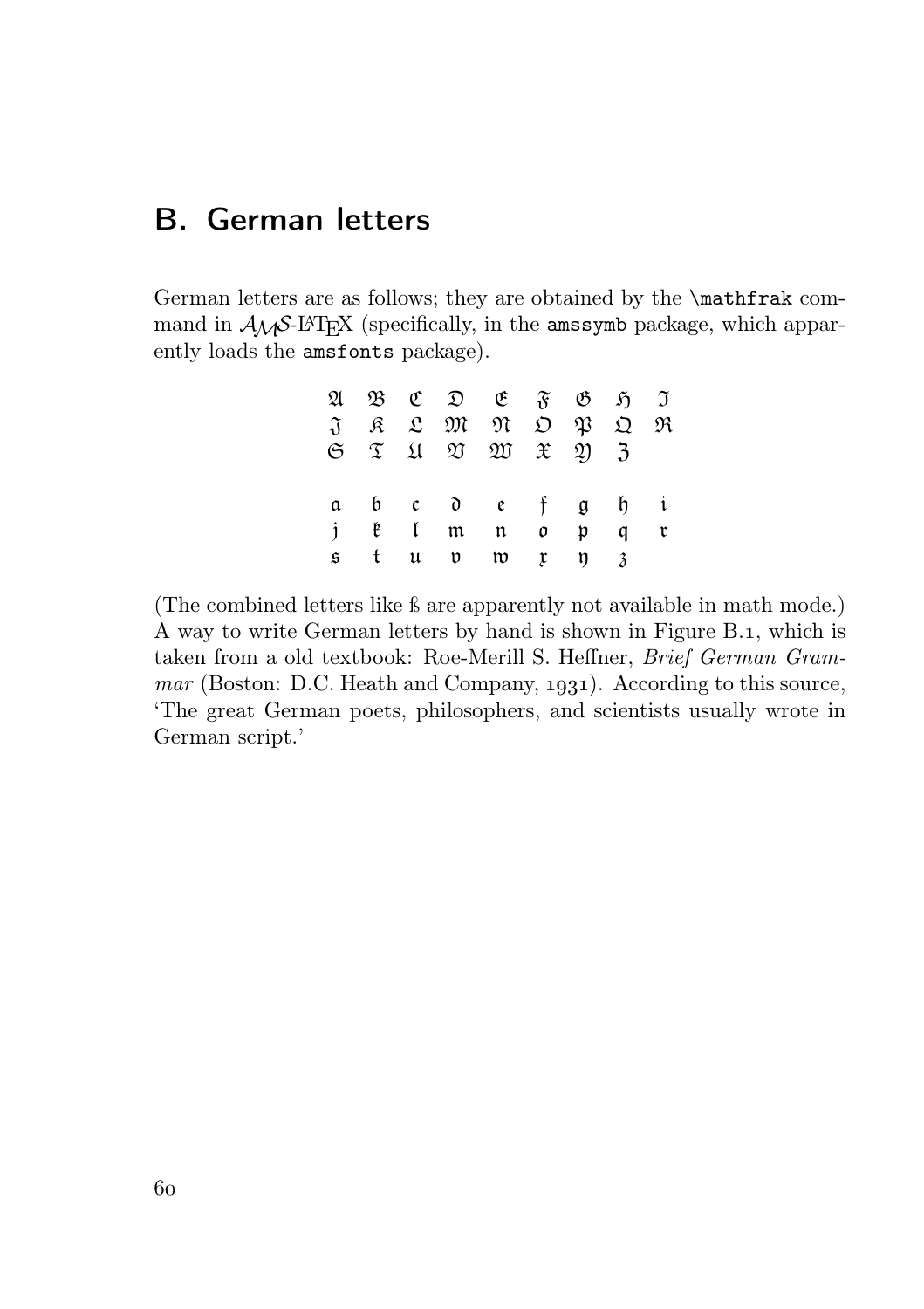A a Bb Cc Dd Ee Ff Gg<br> $M \sim L \sim L \sim N \sim 8 \sim 10 \sim 10^{-10}$ Hh Ii Jj Kk Ll Mm  $N n$ Lef Ji Jj OSA Ll. Wim Tim OO PP Qq Rr Ss Tt UU<br>OO Py Of op War TJS IA With  $Vv = Ww = Xx - Yy = Zz$ <br> $Ww = Xz + Yy = Zz$ 

Figure B.1. The German alphabet by hand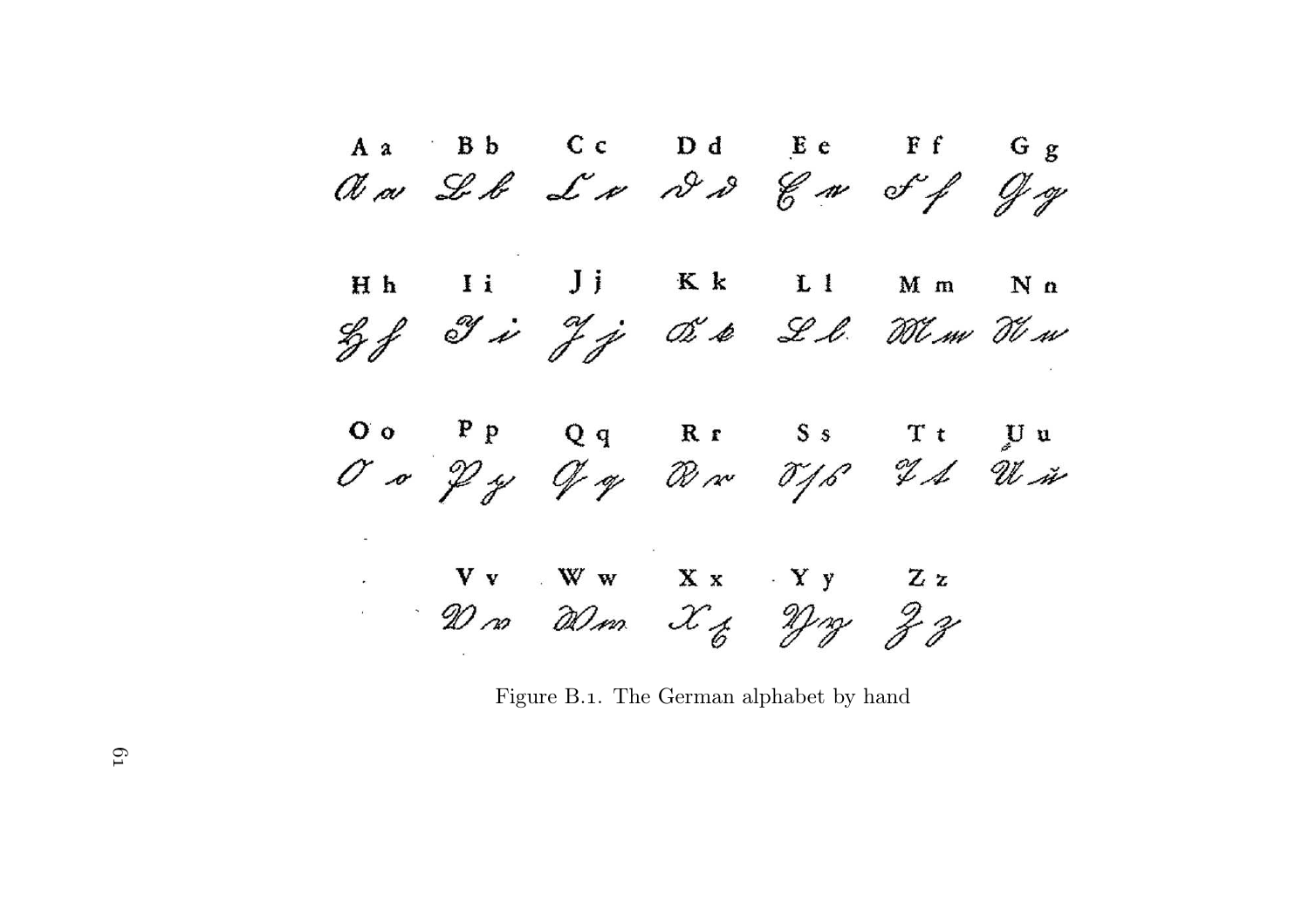## C. Stone spaces

The topologies on the spaces  $\mathscr{G}(E)$  introduced on page 25 can be understood as instances of a general construction, outlined here.

For some positive n in  $\omega$ , we let x be the n-tuple  $(x_0, \ldots, x_{n-1})$  of letters, and we let  $F_n$  be the free group on x. We also let w be an m-tuple  $(w_0, \ldots, w_{m-1})$  of elements of  $F_n$ , that is, reduced words on x. Then we obtain the finitely presented group

$$
\langle \bm{x}|\,\bm{w}\rangle,
$$

which we call  $E$ . We can understand  $E$  as a structure in the signature  $\mathscr{S}(\mathbf{s})$ , where  $s_i$  is interpreted as the image of  $x_i$  in E. In this signature, let  $T_E$  be the theory of groups in which  $w_i(s) = 1$ : this is the theory of groups G for which there is a homomorphism from  $E$  to  $G$ .

Let  $B_E$  consist of the quantifier-free sentences of  $\mathscr{S}(\mathbf{s})$  modulo equivalence in  $T_E$ . Then  $B_E$  is a Boolean algebra with respect to  $\vee$  and  $\wedge$ ; it is an example of a Lindenbaum–Tarski algebra. The top element ⊤ of this algebra is (the equivalence-class of)  $s_0 = s_0$ ; the bottom element,  $\perp$ , is  $s_0 \neq s_0$ . We can also understand  $B_E$  as a ring by defining

$$
\sigma + \tau = \neg(\sigma \leftrightarrow \tau), \qquad \sigma \cdot \tau = \sigma \wedge \tau, \qquad 1 = \top, \qquad 0 = \bot.
$$

Then  $B_E$  is a called a **Boolean ring** because

$$
(*)\qquad \sigma\cdot\sigma=\sigma.
$$

Any ring meeting this condition is commutative and of characteristic 2; but these features are already obvious for  $B_E$ .

A filter of  $B_E$  is a proper nonempty subset F of  $B_E$  such that

- 1) if  $\sigma$  and  $\tau$  are in F, then  $\sigma \wedge \tau$  is in F;
- 2) if  $\sigma \in F$ , then  $\sigma \vee \tau \in F$ .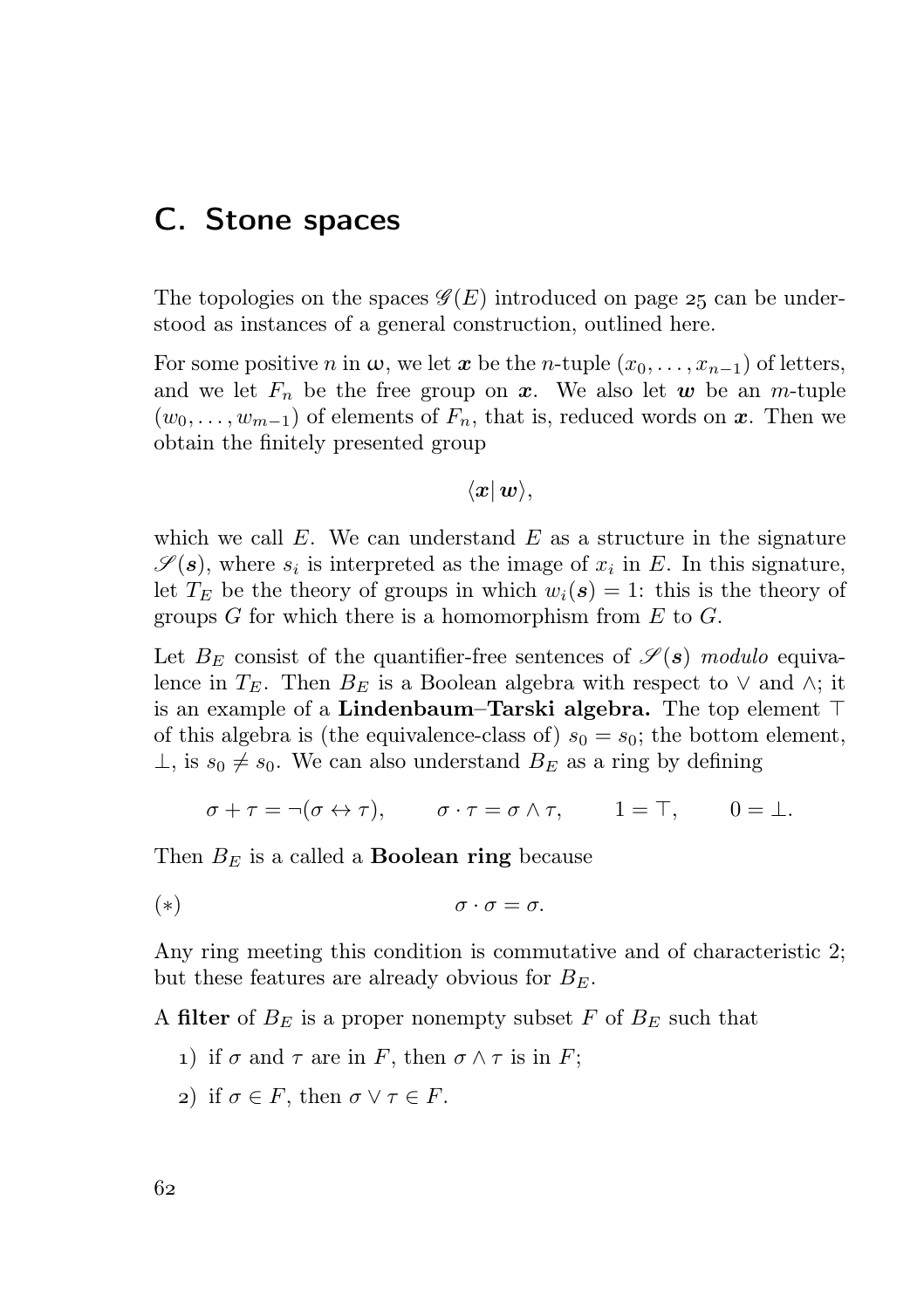Then a filter can be understood as a theory (in our case a quantifier-free theory) that includes the quantifier-free part of  $T_E$ . More algebraically, a filter of  $B_E$  is a subset  $\{\neg \sigma : \sigma \in I\}$  for some ideal of  $B_E$ , when this is considered as a ring. In a word, filters are dual to ideals. We may refer to  $B<sub>E</sub>$  as an **improper filter** of itself; then, for emphasis, a filter is a proper filter.

An ultrafilter is a maximal filter; equivalently, it is dual to a maximal ideal. Now, if **m** is a maximal ideal of  $B_E$ , then the quotient  $B_E/\mathfrak{m}$  is a field. This is a field in which every element satisfies (∗); so the field has only two elements, and therefore  $\mathfrak{m}$  has index 2 as a subgroup of  $B_E$ . In particular, m has only two cosets in  $B_E$ : itself, and  $1 + \mathfrak{m}$ . But

$$
1+\sigma=\neg \sigma.
$$

Therefore an ultrafilter of  $B_E$  is a filter F meeting the additional condition

3)  $\sigma \in F$  if and only if  $\neg \sigma \notin F$ .

In particular, an ultrafilter of  $B<sub>E</sub>$  can be understood as a complete quantifier-free theory T that includes the quantifier-free part of  $T_E$ . If  $G \models T$ , let A be the subgroup of G generated by (the interpretation of) s. Then  $T$  can be understood as the **Robinson diagram** of  $A$  (although strictly this diagram is the complete quantifier-free theory of  $A$  in the signature  $\mathscr{S}(A)$ , not just  $\mathscr{S}(s)$ ). Also, A is isomorphic to a quotient  $E/N$ of  $E$ ; and then  $N$  is uniquely determined by  $T$ .

The set of ultrafilters of  $B<sub>E</sub>$  can be denoted by

$$
S(B_E).
$$

This is the **Stone space** of  $B<sub>E</sub>$ , considered as a Boolean algebra; and it is the Tarski space of  $B<sub>E</sub>$ , considered in particular as a Lindenbaum-Tarski algebra.<sup>1</sup> Again, for every p in  $S(B_F)$ , there is a corresponding normal subgroup of E, namely the set of  $w(s)$  such that the sentence  $w(s) = 1$  is in p. Then p can be recovered from this normal subgroup.

<sup>&</sup>lt;sup>1</sup>I have a memory of Angus Macintyre's using the term *Tarski space* for the space of completions of a theory (the particular theory in question was that of algebraically closed fields).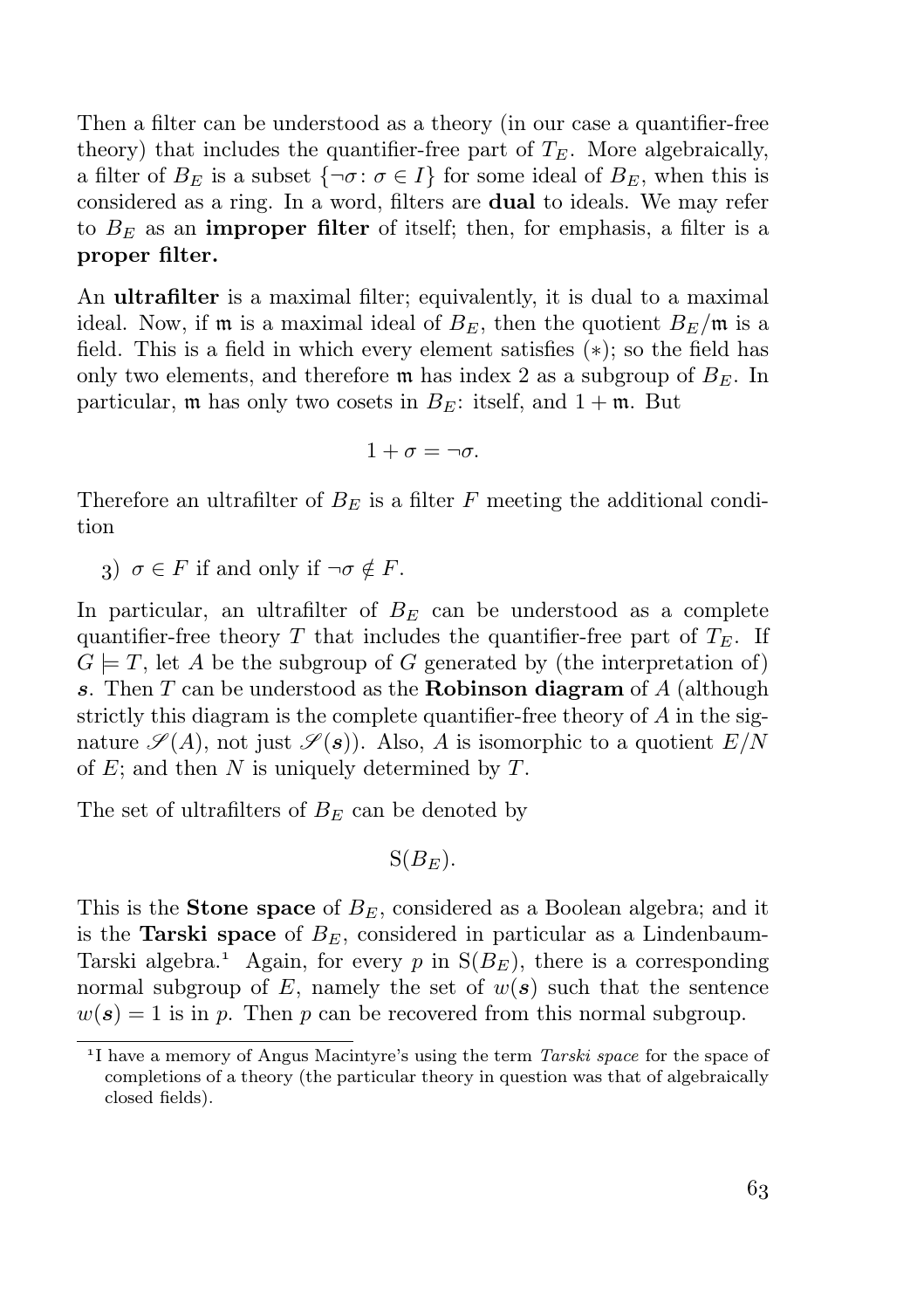From  $B_E$  to the power-set  $\mathscr{P}(\mathcal{S}(B_E))$  of the Tarski space, there is a function  $\sigma \mapsto [\sigma]$ , given by

$$
[\sigma] = \{p \colon \sigma \in p\}.
$$

If  $\sigma$  and  $\tau$  are distinct elements of  $B_E$ , then one of  $\sigma \wedge \neg \tau$  and  $\tau \wedge \neg \sigma$ is not  $\perp$ . Say  $\sigma \wedge \neg \tau$  is not  $\perp$ ; then (by the Axiom of Choice) it is a member of some  $p$  in the Tarski space, and therefore

$$
\sigma \in p, \qquad \qquad \tau \notin p.
$$

Thus the function  $\sigma \mapsto [\sigma]$  is an embedding of sets. It is an embedding of Boolean algebras since

$$
[\sigma \vee \tau] = [\sigma] \cup [\tau], \qquad [\sigma \wedge \tau] = [\sigma] \cap [\tau],
$$

and also

$$
[\neg \sigma] = S(B_E) \setminus [\sigma], \qquad [\bot] = \varnothing, \qquad [\top] = S(B_E).
$$

In particular, the collection of sets  $[\sigma]$  is closed under (finite) union and intersection, as well as complementation, so it is a basis of closed sets and of open sets of the (same) topology on  $S(B_F)$ .

The topology on  $S(B_E)$  is compact. Indeed, suppose  $\{\sigma : \sigma \in A\}$  is a set of basic closed sets whose every finite subset has nonempty intersection. This just means that the subset A of  $B<sub>E</sub>$  generates a proper filter. By the Axiom of Choice, this filter is included in an ultrafilter  $p$ , and then

$$
p \in \bigcap_{\sigma \in A} [\sigma].
$$

In an alternative approach to compactness, we can understand  $S(B<sub>E</sub>)$ as a subset of  $\mathscr{P}(B_E)$ . The latter is in bijection with  $2^{B_E}$ , namely the set of functions from  $B_E$  into 2 (that is,  $\{0,1\}$ ). Suppose 2 has the discrete topology, which is compact since 2 is finite. Then  $2^{B_E}$  can be given the product topology, which by Tychonoff's Theorem is compact. Then  $\mathscr{P}(B_F)$  has the compact topology induced by the bijection. The topology on  $S(B_F)$  that we defined above is just the subspace topology, and  $S(B_E)$  is a closed subset of  $\mathscr{P}(B_E)$ , so it is compact.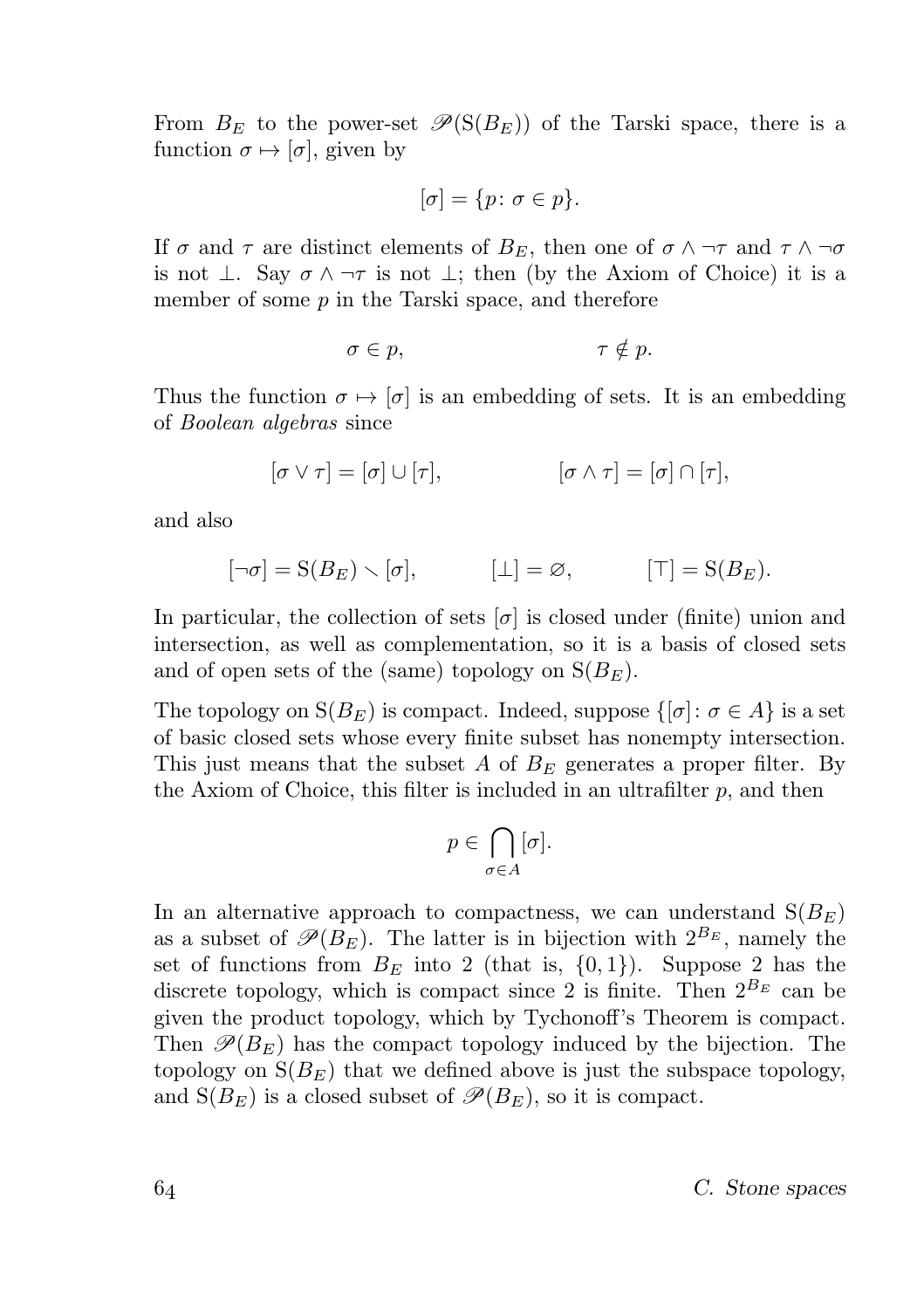We can do all of the foregoing with  $B<sub>E</sub>$  replaced by the algebra of arbitrary or quantifier-free formulas in a given set of variables *modulo* equivalence in a given theory.

We can also metrize the topology on  $S(B<sub>E</sub>)$ . In this metric, the distance d pq between distinct points p and q is  $e^{-M}$ , where M is the greatest m such that, for all reduced words w belonging to  $F_n$  of length m or less, either both or neither of p and q belongs to  $[w(s) = 1]$ . Note then

$$
d\,pr \leqslant \max\bigl(d\,pq, d\,qr\bigr).
$$

The closed ball of radius  $e^{-M}$  about p is the intersection of the sets  $[w(\mathbf{s}) = 1]$ , where the equation  $w(\mathbf{s}) = 1$  belongs to p and the length of w is M or less. So the closed ball is indeed closed in the Stone topology. In fact, since the number of such words  $w$  is finite, the ball is one of the basic closed sets. Conversely, suppose  $U$  is an open neighborhood of  $p$  in the Stone topology. Then there is some quantifier-free sentence  $\sigma$  such that

$$
\sigma \in p, \qquad [\sigma] \subseteq U.
$$

We may assume further that  $\sigma$  is a conjunction

$$
(w'_0(\mathbf{s})=1)^{\varepsilon_0}\wedge\cdots\wedge(w'_{\ell-1}(\mathbf{s})=1)^{\varepsilon_{k-1}}
$$

of word equations and inequations in  $s$ . Let  $\ell$  be the greatest length of one of the  $w'_i$ . Then U includes the closed ball of radius  $e^{-\ell}$  about p, which is also the open ball of radius  $e^{1-\ell}$  about p. So the topology on  $S(B<sub>E</sub>)$  is indeed induced by the metric.

Each p in  $S(B_E)$  determines a normal subgroup  $N_p$  of E, namely the set of all elements  $w(s)$  of E such that  $p \in [w(s) = 1]$ . Then

$$
d pq = d N_p N_q,
$$

where the distance between normal subgroups of  $E$ —that is, between elements of  $\mathscr{G}(E)$ —is the Gromov–Hausdorff distance as on page 28.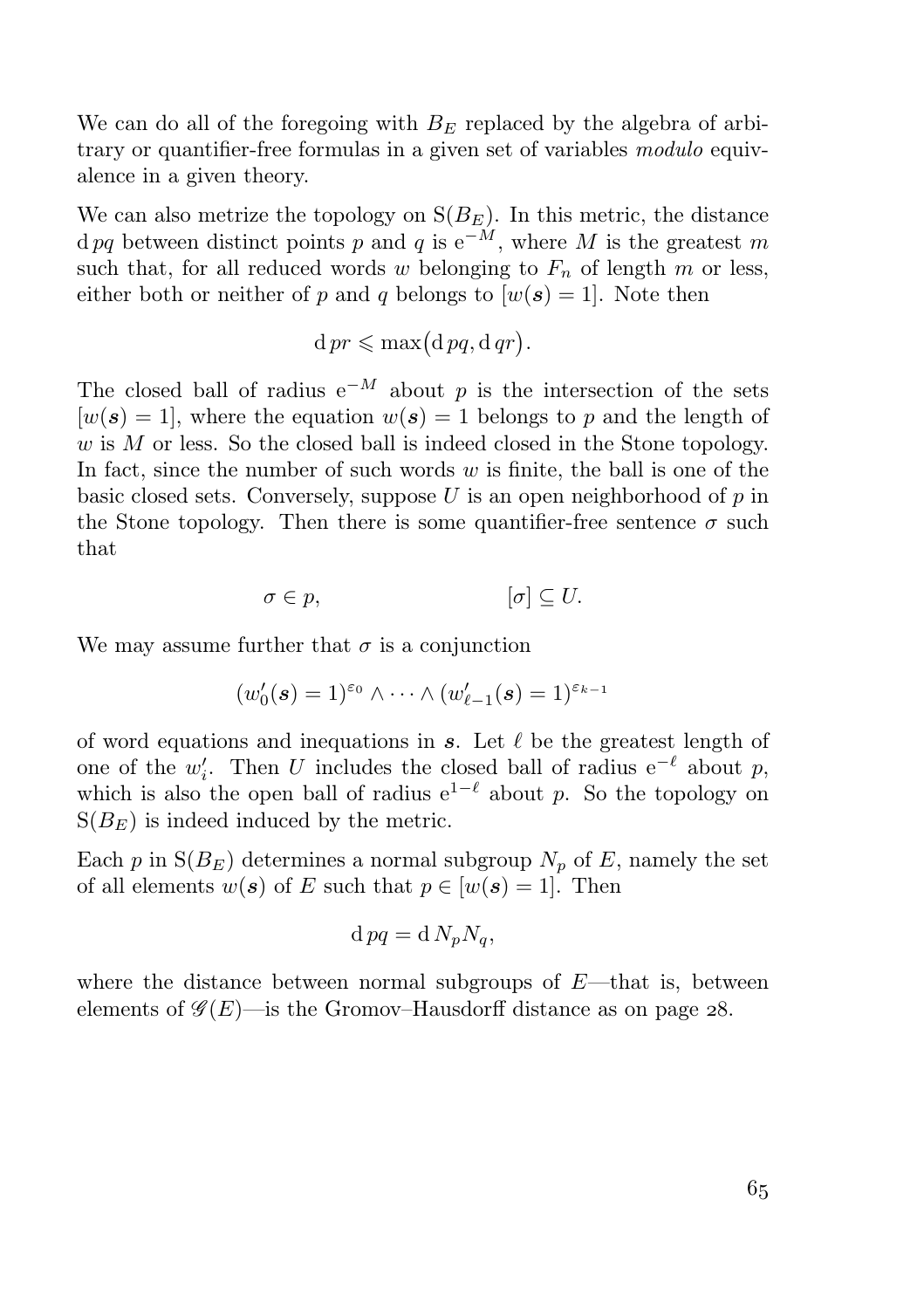## D. Ultraproducts of groups

Suppose G is an infinite sequence  $(G_k : k \in \omega)$  of groups. The **direct product** of G is the set of sequences  $(g_k : k \in \omega)$ , where  $g_k \in G_k$  in each case. This product can be denoted by either of

$$
\prod_{k\in\omega}G_k,\qquad\qquad\prod\mathcal{G};
$$

it is a group in the obvious way. We may write  $(g_k : k \in \omega)$  also as g. Then the **support** of g is the subset  $\{k: g_k \neq 1\}$  of  $\omega$ ; we may denote this by

 $supp(q)$ .

The direct sum of  $G$  is the normal subgroup of  $G$  comprising those elements that have finite support; it can be denoted by either of

$$
\sum_{k\in\omega}G_k,\qquad\qquad\sum\mathcal{G}.
$$

By Appendix C, a maximal ideal of  $\mathcal{P}(\omega)$  is a subset m such that, for all subsets A and B of  $\omega$ ,

(\*)  $A \in \mathfrak{m} \wedge B \in \mathfrak{m} \leftrightarrow A \cup B \in \mathfrak{m},$ 

$$
A \in \mathfrak{m} \leftrightarrow \omega \smallsetminus A \notin \mathfrak{m}.
$$

We may then think of the elements of  $m$  as the **small** subsets of  $\omega$ ; and their complements in  $\omega$ , as large. Possibly there is an element  $\ell$  of  $\omega$ such that a subset is large if and only if it contains  $\ell$ ; in this case, m is the principal ideal  $(\omega \setminus {\ell})$ . In any case, we define  $N_{\rm m}$  as the set of elements of  $\prod G$  with small support.

**Theorem 69.** Assume no  $G_k$  is trivial. The following are equivalent conditions on a subgroup of  $\prod \mathcal{G}$ :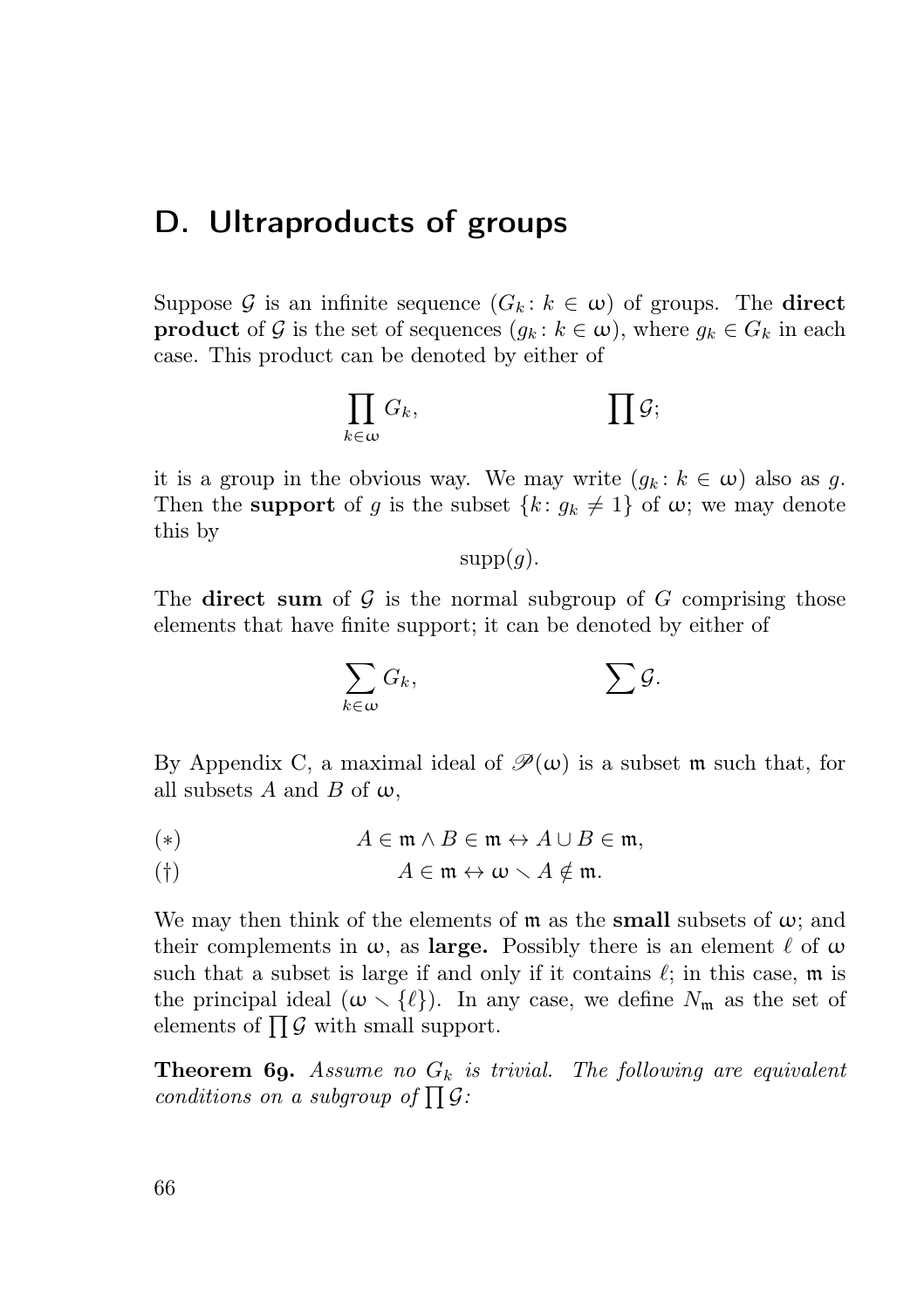- 1. It is maximal among the subgroups H of  $\prod G$  such that no element of H has full support.
- 2. It is  $N_{\rm m}$  for some maximal ideal  $\mathfrak{m}$  of  $\mathcal{P}(\omega)$ .

The following are equivalent conditions on a maximal ideal m of  $\mathcal{P}(\omega)$ :

- . m is nonprincipal.
- 2.  $\sum \mathcal{G} \leqslant N_{\rm m}$ .

*Proof.* For the first part, given  $\mathfrak{m}$ , suppose  $g \in \prod \mathcal{G} \setminus N_{\mathfrak{m}}$ . Then supp $(g)$ is large, so  $N_{\rm m}$  has an element h such that  ${\rm supp}(h) = \omega \setminus {\rm supp}(g)$ . Then  $gh \in \langle N_m \cup \{g\} \rangle$  and has full support. This establishes maximality of  $N_{\rm m}$ .

Conversely, suppose N is maximal among the subgroups H of  $\prod G$  such that no element of  $H$  has full support. Let

$$
\mathfrak{m} = {\text{supp}(g) \colon g \in N}.
$$

Then m is a nonempty proper subset of  $\mathscr{P}(\omega)$ . If  $g \in N$ , and  $A \subseteq$  $supp(q)$ , then  $h \in N$ , where

$$
h_k = \begin{cases} g_k, & \text{if } k \in A, \\ 1, & \text{if } k \in \omega \setminus A, \end{cases}
$$

so that supp $(h) = A$ . Thus m contains all subsets of its elements. In particular, suppose also  $g' \in N$ , and  $A = \text{supp}(g) \cap \text{supp}(g')$ . With h as above, we have  $gh^{-1}g' \in N$ , and its support is supp $(g) \cup \text{supp}(g')$ . So m contains the unions of pairs of members. Therefore m is a proper ideal of  $\mathscr{P}(\omega)$ . By maximality of N, the ideal must be maximal.  $\Box$ 

Henceforth let  $N = N_{\mathfrak{m}}$  for some nonprincipal ideal  $\mathfrak{m}$  of  $\mathscr{P}(\omega)$ . The quotient  $\prod G/N$  is the (nonprincipal) ultraproduct of G with respect to  $m$ —or with respect to the dual ultrafilter of m. We have  $gN = hN$  if and only if  $\{k: g_k \neq h_k\}$  is small, that is,  $\{k: g_k = h_k\}$  is large. These conditions make sense if the  $G_k$  are structures in an arbitrary signature; so they allow ultraproducts to be defined in any signature. If the  $G_k$ were fields, so that  $\prod \mathcal{G}$  was a commutative ring (in fact a von Neumann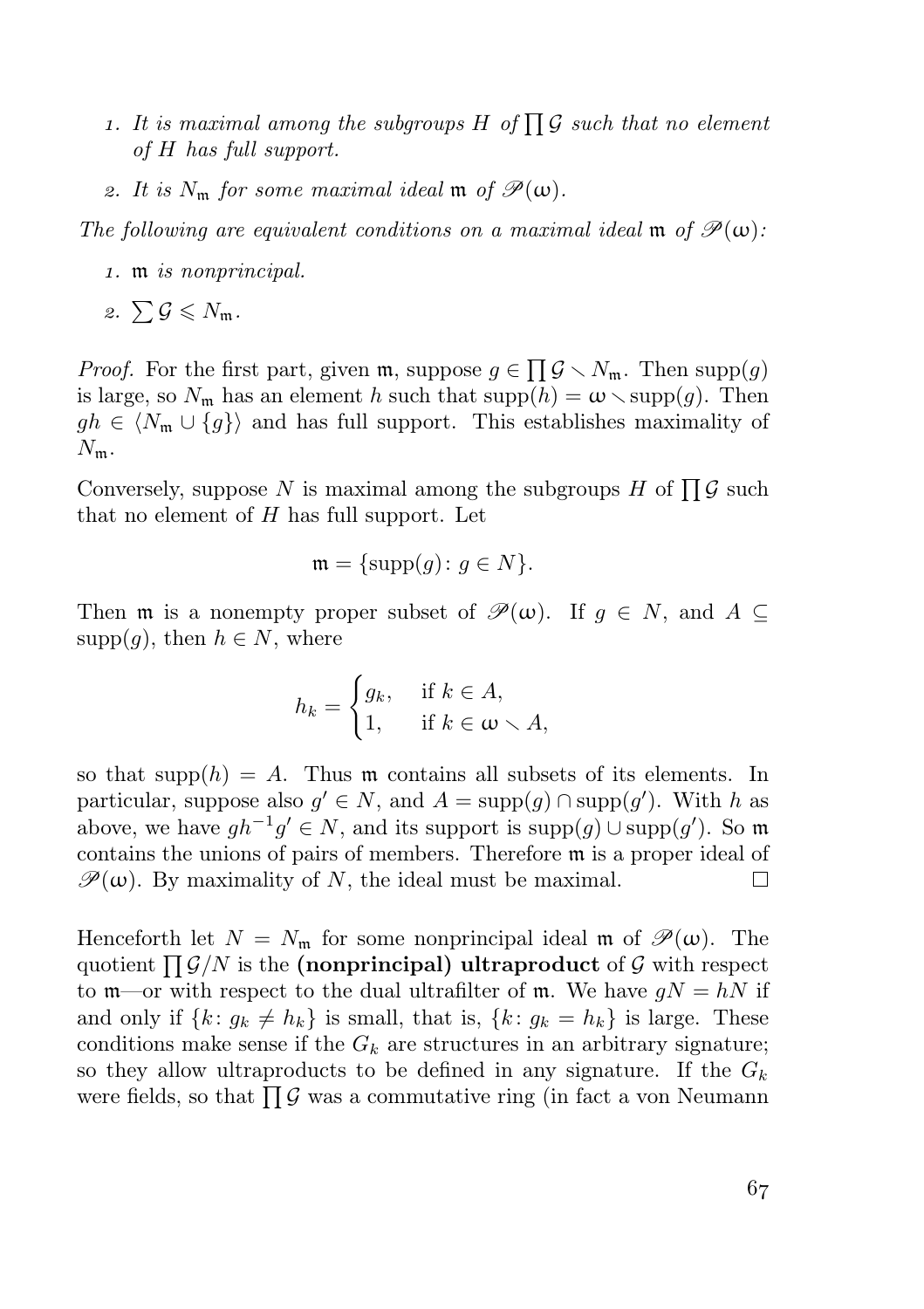regular ring), then N would be a maximal *ideal* of  $\prod G$ . In our case, N just has the maximality given in the theorem above.

**Theorem 70** (Łoś). For all sentences  $\sigma$  of  $\mathscr{S}$ ,

 $\prod \mathcal{G}/N \models \sigma$  if and only if  $\{k: G_k \models \sigma\}$  is large.

*Proof.* If  $n \in \omega$ , the same element of  $(\prod \mathcal{G})^n$  can be denoted by g and  $(g_1^0, \ldots, g^{n-1})$ , where again  $g^i = (g_k^i : k \in \omega)$ . Then also  $g_k$  stands for  $(g_k^0, \ldots, g_k^{n-1})$ . Finally, **g**N means  $(g^0N, \ldots, g^{n-1}N)$  in  $(\prod \mathcal{G}/N)^n$ . We show by recursion that for all formulas  $\varphi$  of  $\mathscr{S},$ 

 $\prod \mathcal{G}/N \models \varphi(gN)$  if and only if  $\{k : G_k \models \varphi(g_k)\}\$ is large.

1. The claim is true when  $\varphi$  is an atomic formula, that is, an equation, by definition of equality in  $\prod \mathcal{G}/N$ .

2. If the claim is true when  $\varphi$  is  $\psi$ , then it is true when  $\varphi$  is  $\neg \psi$ , simply because a subset of  $\omega$  is large if and only if its complement is not, by (†).

3. If the claim is true when  $\varphi$  is  $\psi$  or  $\chi$ , then the claim is true when  $\varphi$  is  $\psi \vee \chi$ , by  $(*).$ 

4. Suppose the claim is true when  $\varphi$  is  $\psi(x, y)$ . The following are equivalent:

- $\prod$   $\mathcal{G}/N \models \exists y \ \psi(gN, y);$
- $\prod \mathcal{G}/N \models \psi(gN, hN)$  for some h in  $\prod \mathcal{G}$ ;
- ${k: G_k \models \psi(g_k, h_k)}$  is large for some h in  $\prod \mathcal{G}$ .

Now, for all h in  $\prod \mathcal{G}$ , we have

$$
\{k\colon G_k\models\psi(\mathbf{g}_k,h_k)\}\subseteq\{k\colon G_k\models\psi(\mathbf{g}_k,f_k)\text{ for some }f_k\text{ in }G_k\};
$$

and the inclusion is an equation for *some* choice of  $h$ . Therefore the following are equivalent.

- $\prod$   $\mathcal{G}/N \models \exists y \ \psi(gN, y);$
- ${k: G_k \models \psi(g_k, f_k) \text{ for some } f_k \text{ in } G_k}$  is large;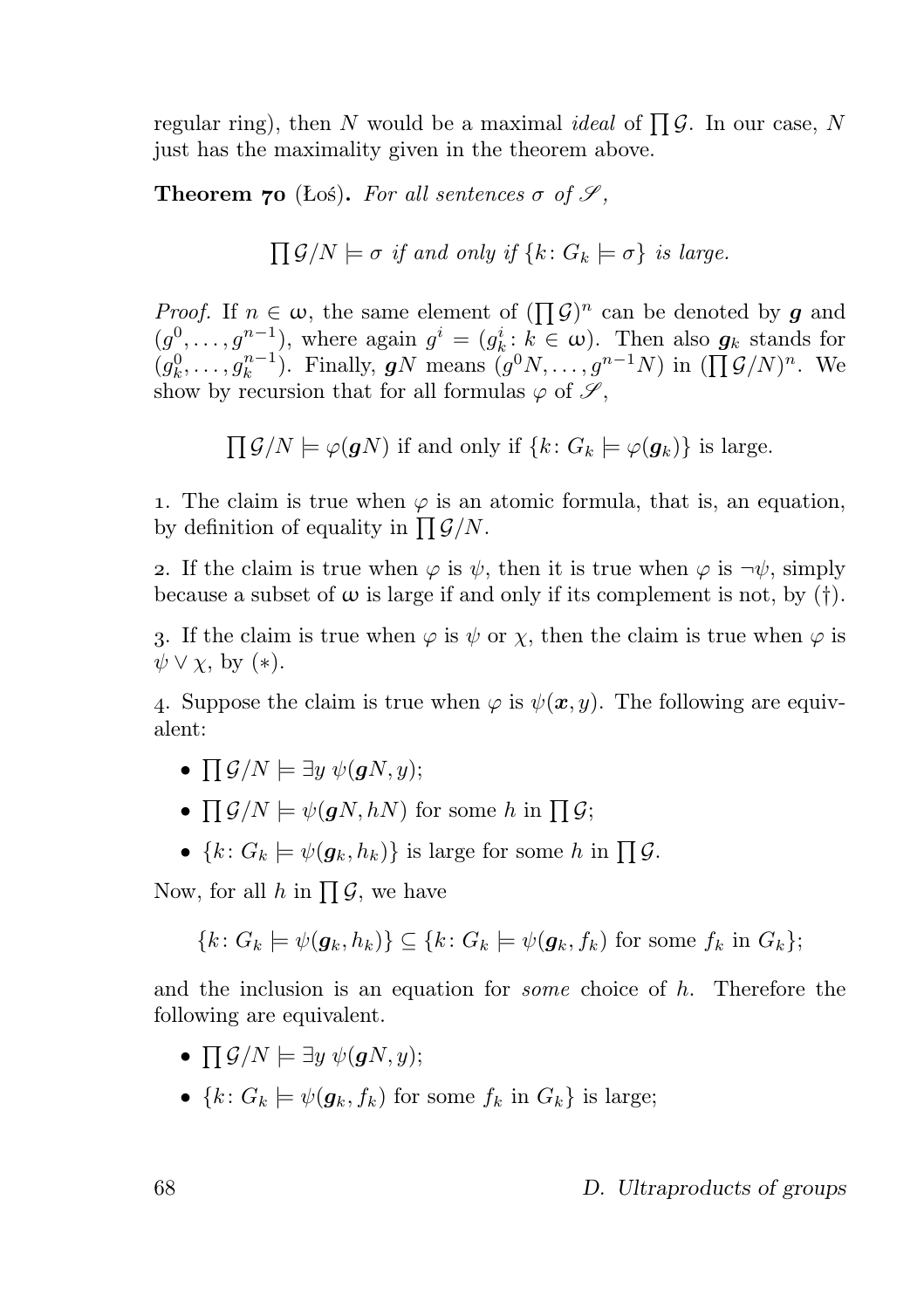•  ${k: G_k \models \exists y \; \psi(g_k, y)}$  is large.

Therefore the claim is true when  $\varphi$  is  $\exists y \psi(\mathbf{x}, y)$ .

 $\Box$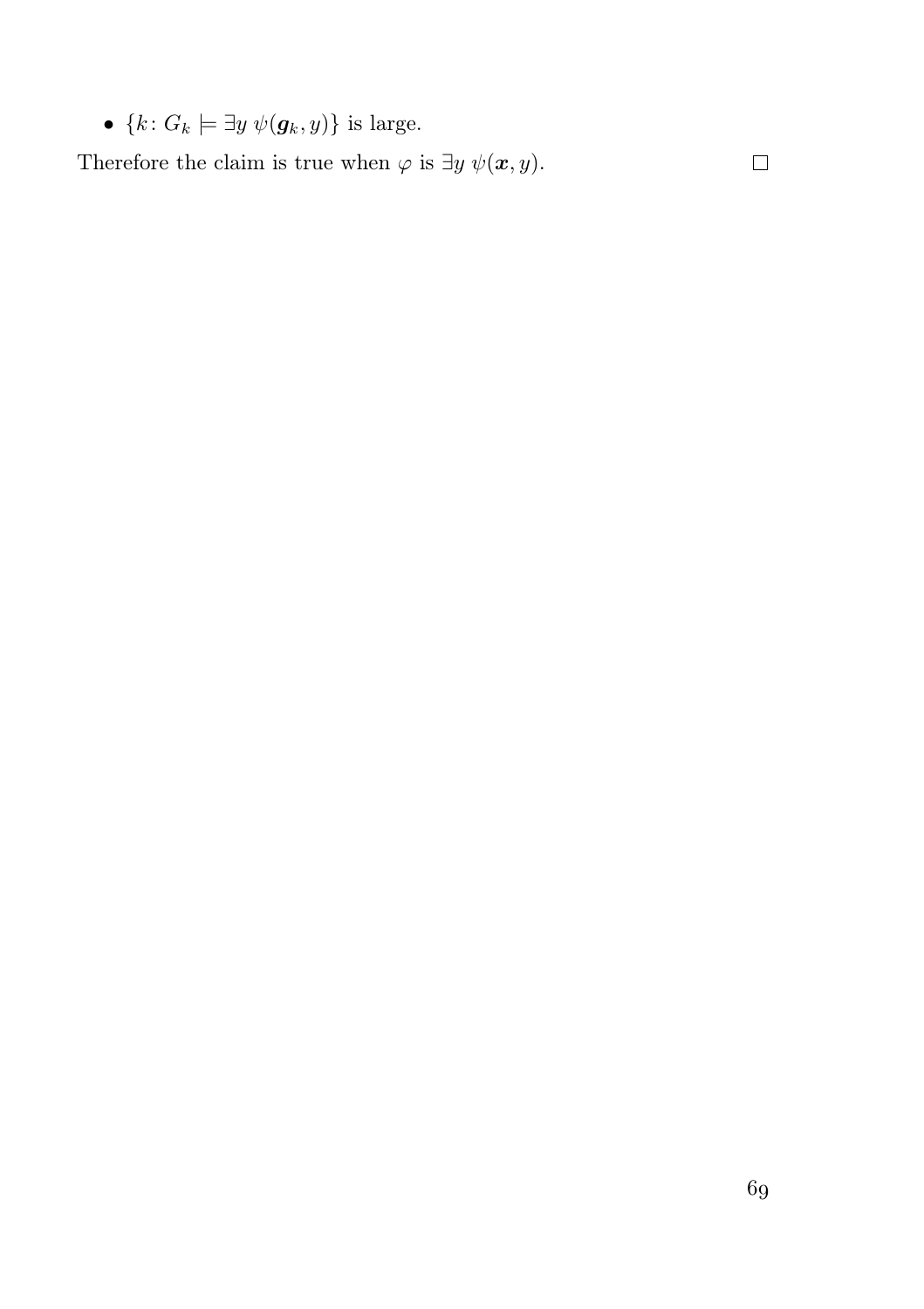# E. A summary

This was prepared on December 10. Here all groups are to be understood as finitely generated (though this may not always be required).

The set of quotients of a group  $E$  is given the 'Tychonoff topology': the weakest in which, for every  $g$  in  $E$ , the set of quotients  $E/N$  such that N contains q is both open and closed.

By definition, a limit group is a limit of free groups in the space of quotients of some group.

That space is a (closed) subspace of the space of quotients of some free group.

Therefore a limit group is just a limit of free quotients of some free group.

It is not immediate that being a limit group is invariant under isomorphism.

By definition, to be fully residually free is to be a limit of one's own free quotients.

Thus fully residually free groups are limit groups.

The space of quotients of a finitely presented group is an open neighborhood of the group (in any space of quotients that contains the group).

Therefore finitely presented limit groups are fully residually free.

It is supposedly true that every limit group is finitely presented, but we do not show this.

A limit group embeds in every ultraproduct of the free groups whose limit it is.

Since every free group embeds in the free group on two generators, every limit group embeds in an ultrapower of this free group.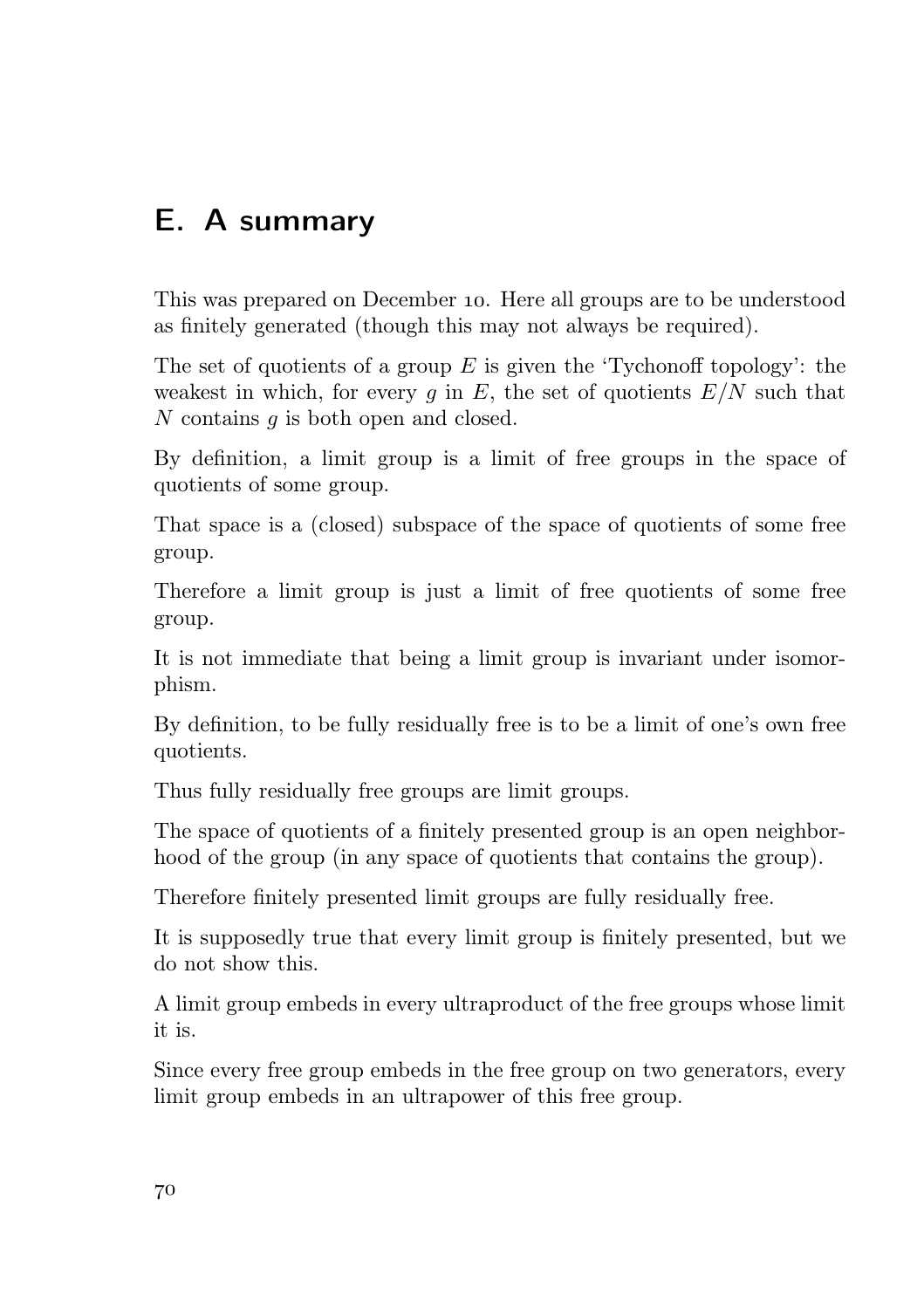With some work, we show that every limit group is fully residually free. The ideas used in the proof are:

- . The free group on two generators can be understood as a linear group over the integers.
- 2. This allows us to interpret a limit group  $E$  in an ultrapower of the integers.
- . We need only a finitely generated sub-ring of this ultrapower (since limit groups are finitely generated).
- . Then just as in the model-theoretic proof of Hilbert's Nullstellensatz, we get a homomorphism from  $E$  into a free group that is non-trivial on a predefined finite set of nontrivial elements.

So now we have that being a limit group and being a residually free group are the same thing.

In particular, every limit group is a limit of its own free quotients.

Therefore being a limit group is indeed invariant under isomorphism.

Every group has a unique maximal residually free quotient.

We are going to show that every group has finitely many maximal fully residually free quotients—that is, limit quotients.

To this end, we have shown that no group has an infinite descending chain of residually free quotients.

Again, this is connected to the Nullstellensatz, because a descending chain of quotients corresponds to a certain descending chain of varieties.

Because of this (as we shall show), every residually free group is the maximal residually free quotient of a finitely presented group.

Therefore, in the space of limit quotients of a group, every element has an open neighborhood consisting just of its own quotients.

But the space of limit quotients of a group is compact.

The finiteness of the set of maximal limit quotients will then follow.